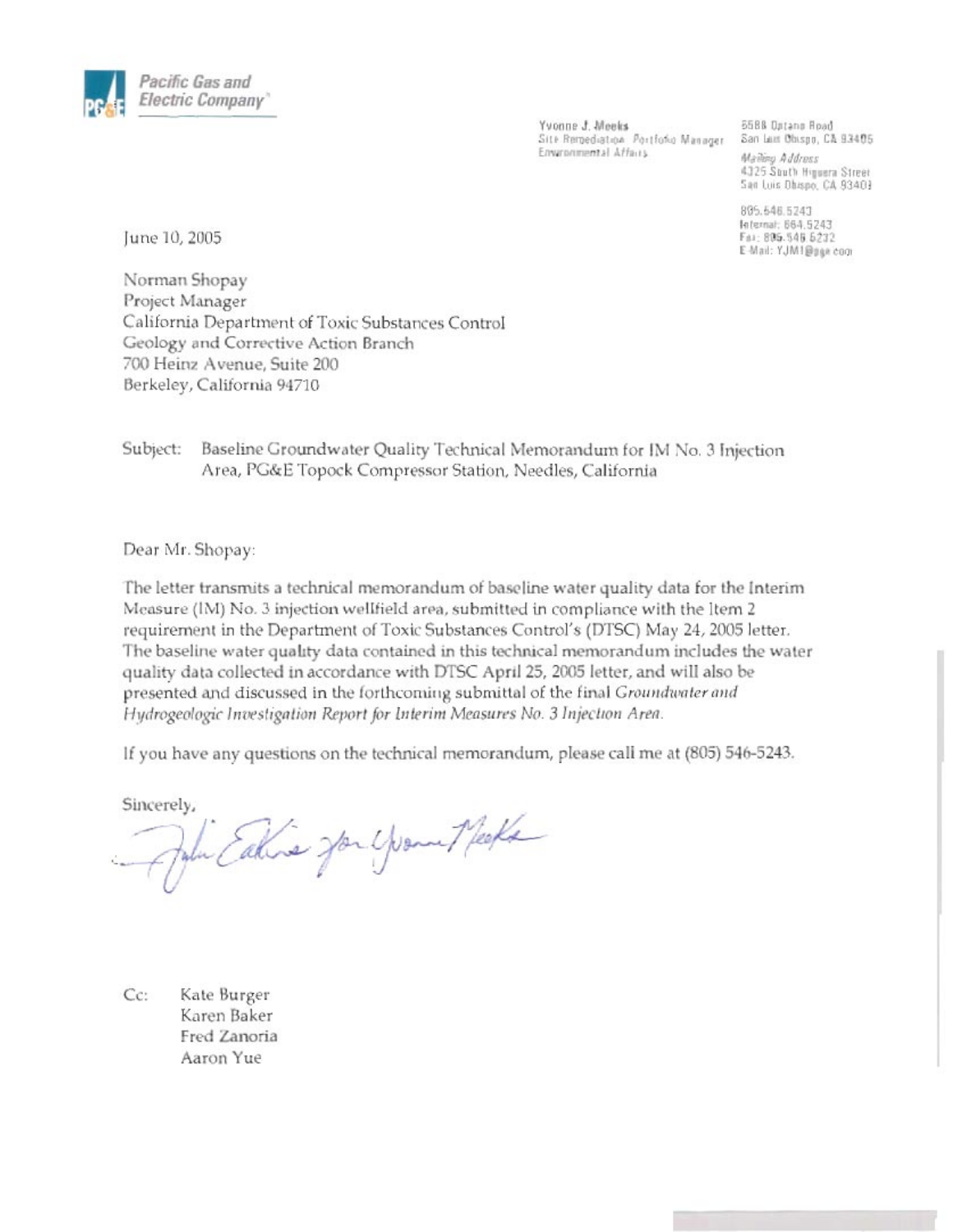# **Baseline Groundwater Quality for the IM No. 3 Injection Area PG&E Topock Compressor Station**

**DATE:** June 10, 2005

# **Introduction**

This technical memorandum presents baseline water quality data for the Interim Measure (IM) No. 3 injections wellfield area, including water quality data reported in the Draft Groundwater and Hydrogeological Investigation Report (CH2M HILL 2005), as well as additional water quality data collected in May 2005 in accordance with Department of Toxic Substances Control's (DTSC) April 25, 2005 letter. This technical memorandum addresses the requirements in DTSC's subsequent May 24, 2005 letter and contains:

- Updated average and median concentration values for the shallow, middle-depth and deeper depths of the alluvial aquifer.
- Updated concentration values that are representative of the entire alluvial aquifer.
- Target Values (i.e. discharge concentrations) as required by Waste Discharge Requirements (WDR) Order No. R7-2004-0103.

The baseline water quality data contained in this technical memorandum will also be provided in a revised Groundwater and Hydrogeologic Investigation Report for the IM No. 3 wellfield area.

# **Updated Average and Median Concentration Values**

Tables 1 through 4 present the results of the simple statistical evaluation (average and median values) of the data set for the injection wellfield area. Table 1 presents the results of the chromium sampling, including hexavalent chromium [Cr(VI)]; dissolved total chromium  $\lceil$ Cr(T)] ; and the field parameters of temperature, specific conductance, pH and oxidation/reduction potential (ORP). Table 2 presents the results of general chemical parameters, including major cations/anions and total dissolved solids (TDS). Table 3 presents the results of Title 22 metals analyses, and Table 4 presents the results of the volatile organic compound (VOC) and semivolatile organic compound (SVOC) analyses.

For the purpose of the IM-3 hydrogeologic and water quality characterization, the Alluvial Aquifer is subdivided into three depth intervals. As defined in the Draft Groundwater Investigation Report (CH2M HILL 2005), the depth intervals are designated: (a) **Upper depth**, comprising the shallow saturated interval from the water table (average elevation of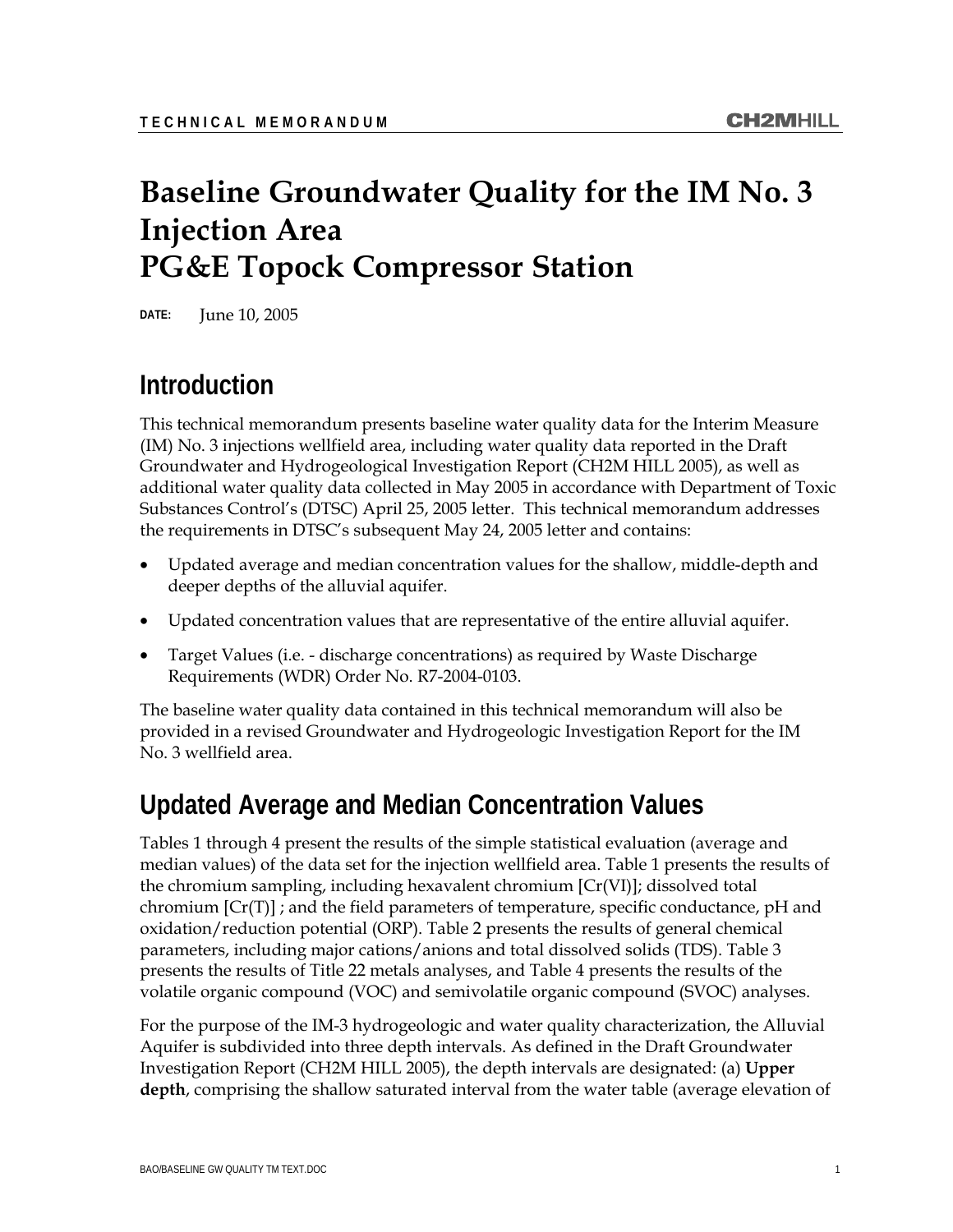454 feet msl) to an approximate elevation of 400 feet msl; (b) **Middle depth**, comprising the saturated interval between approximate elevations of 310 to 400 feet msl; and (c) **Lower depth**, comprising the deeper saturated interval from an approximate elevation of 310 feet msl to the base of the Alluvial Aquifer. The monitoring zones defined above include all unconsolidated deposits in the saturated zone. Because the alluvial aquifer is one hydrostratigraphic unit (one aquifer), the monitoring zones do not reflect individual hydrostratigraphic units or separate aquifer zones.

The location of the IM-3 injection area and wells addressed in this water quality summary are shown on attached Figure 1. For the purpose of data presentation in Tables 1 through 4, the wells are grouped into the following categories:

- Upper Depth (Shallow) Wells include OW-1S, OW-2S, and OW-5S in the East Mesa injection area; and OW-3S and MW-18 in the West Mesa area.
- Middle Depth Wells include OW-1M, OW-2M, OW-5M, CW-1M, CW-2M, and CW-3M; and CW-4M in injection area; and OW-3M in the West Mesa Area.
- Lower Depth (Deep) Wells include OW-1D, OW-2D, OW-5D, CW-01D, CW-2D, CW-3D and CW-4D in the injection area and OW-3D in the West Mesa area.

# **Chromium and Field Quality Parameters**

Table 1 presents the chromium and field quality parameters data and simple statistics. In the East Mesa Area, which includes the three clustered well sites of OW-1, OW-2, and OW-5, the median values for both  $Cr(VI)$  and  $Cr(T)$  decrease with depth. The median concentrations for  $Cr(VI)/Cr(T)$  decrease from 19.8/23.4 micrograms per liter ( $\mu$ g/L) in the shallow wells, to  $9.7/9.7 \mu g/L$  in the middle-depth wells, to non-detect in the deeper wells. (There is one instance of 4.8  $\mu$ g/L Cr(T) in well OW-1D for December, 2004, but this detection was not repeated in any other sample.)

The median and average values for  $Cr(VI)$  and total  $Cr(T)$  are reasonably comparable for these sample groupings, which indicates that the median is a good approximator of the central tendancy. The range for  $Cr(VI)/Cr(T)$  values in the shallow wells is 4.9 to 32.6/3.4 to 29.5  $\mu$ g/L, and the range in the middle wells is 2.3 to 15.6/4.0 to 18.6  $\mu$ g/L. The available samples were collected over an approximate 6-month period, so there is not enough information at this time to make definitive statements on temporal trends.

The field parameters of temperature and specific conductance show the opposite effect as chromium, both increasing with depth. The median values for shallow/middle/deep wells for the East Mesa Area are 27.3/28.0/28.9 °C and 3,740/6,830/13,800 microSiemens per centimeter, respectively. The range for values is again quite large, which may be a function of the field collection level of data quality, or may be a seasonal effect (river inflows increase during the spring, decrease in summer). Not enough temporal range exists to make a definitive conclusion.

The field pH does not appear to vary significantly with depth, having median values for shallow/middle/deep wells of 8.00/8.05/8.01, respectively. Overall, pH varies between 7.5 and 8.6 throughout the East Mesa.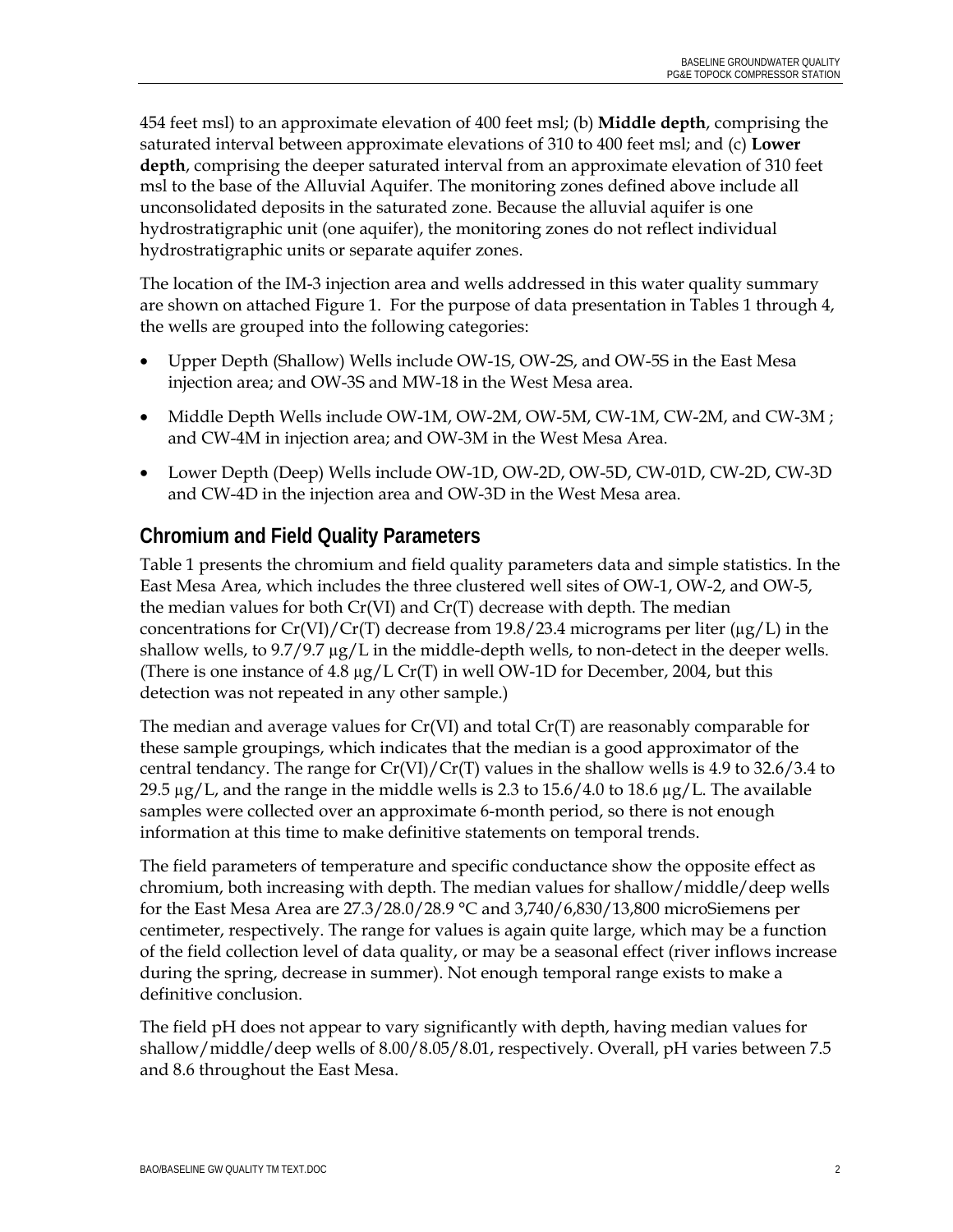The field ORP shows a great deal of variability in the shallow- and middle-depth wells but is reasonably stable at depth. The average and median values for ORP in the shallow wells are -76 and -99 millivolts (mV), respectively, with a range of +91 to -197 mV. The average and median values in the middle-depth wells are -0.3 and +18 mV, respectively, with a range of +116 to -144 mV. The large variability in ORP measurements may be a function of variable recharge in these shallower zones, may be a seasonal effect, or may be related to the field level quality of the measurement. Less variability is seen at depth, with the average value of -207 mV being close to the median of -213 mV. The range is -82 to -263 mV but is always negative.

# **General Chemistry Parameters**

Table 2 presents the general chemistry parameters data and simple statistics. In the East Mesa Area, the majority of these parameters have a comparable average to median values and an increase in concentration with depth. This correlates with what was discussed above for specific conductance. TDS is a good example of this trend, with average/median values of 1,020/966 milligrams per liter (mg/L) for shallow wells, 3,810/3,285 mg/L for middle depth wells, and 7,080/6,670 mg/L for deep wells.

There are three exceptions to this trend; dissolved iron, nitrate as N, and alkalinity (total). (Other parameters have too few sample points to determine if they follow the trend or not, and are not discussed here.) Nitrate and alkalinity show the opposite trend of decreasing with depth. Iron does not show a trend but is the lowest in the middle depth and the higher in the shallow and deep wells. An explanation for this distribution of iron is not clear. It is common for iron oxide colloids to be present even in filtered samples where there are zones of fine materials. This may be the case in the shallow zone, where boring logs show the aquifer matrix to contain a greater percentage of silt and clay. On the other hand, the higher iron concentrations in deep wells correlate with the more reduced chemical conditions in this part of the aquifer.

## **Title 22 Metals**

Table 3 presents the Title 22 metals data and simple statistics. The majority of metals concentrations for the 16 parameters fall below detection limits. The exceptions are molybdenum, nickel, vanadium, and zinc. Nickel has an average/median value of 5.55/5.0  $\mu$ g/L for the shallow wells, 5.64/5.0  $\mu$ g/L for middle depths wells, and 5.65/5.3  $\mu$ g/L for deep wells. There are more non-detect sample results with depth and more variability in the range of detections with depth, but there does not appear to be either an increasing or declining trend.

Molybdenum does show an increasing trend with depth and is found in every sample analyzed at the East Mesa injection area. The average/median concentrations for molybdenum are  $35.3/21.3 \mu g/L$  for shallow wells,  $29.8/28 \mu g/L$  for middle depth wells, and  $56.9/54.4 \mu g/L$  for deep wells.

Vanadium and zinc do not show trends with depth. In both cases, the highest concentrations are found within the middle-depth wells. For vanadium, the average/median concentrations with depth are 8.59/7 µg/L for shallow wells, 58.0/59.1  $\mu$ g/L for middle depth wells, and 41.2/12.4  $\mu$ g/L for deep wells. There is a large difference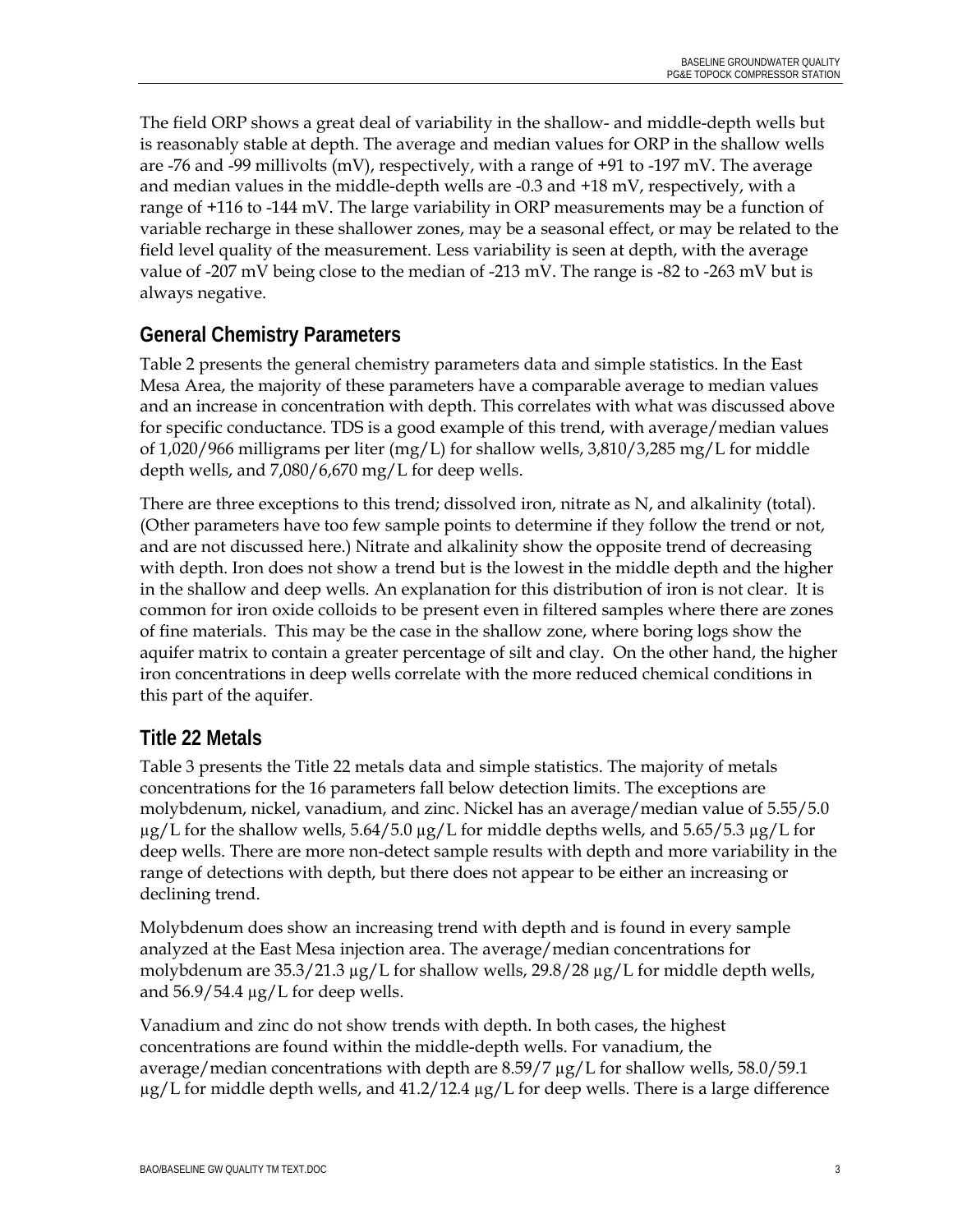between the average and median values for vanadium, which indicates that the average value is not a good indicator of the central tendency. For zinc, the average/median concentrations with depth are  $23.3/25.6 \mu g/L$  for shallow wells,  $31.1/31.6 \mu g/L$  for middle depth wells, and  $24.3/25.0 \mu g/L$  for deep wells. There is not a great deal of difference between these values and, although it does not show a trend with depth, zinc may be behaving more like nickel (no significant difference with depth) than vanadium.

# **VOCs and SVOCs**

Table 4 presents the VOC and SVOC data. The groundwater sample from Well OW-1D showed low levels of benzene, carbon disulfide, and toluene in one sample from September 2004. Groundwater samples from for all OW wells, including OW-1D, OW-2D, and OW-5D in May 2005, were non-detect for all VOCs and SVOCs.

# **Representative Aquifer Samples and Target Values**

The concentrations discussed above and presented in Tables 1 through 4 illustrate the complex nature of the Alluvial Aquifer at the Topock site. A cursory review of these tables shows that there is not only variability to parameter concentration with depth, but variability between areas and variability over time within individual wells. The Alluvial Aquifer at the Topock site, as with many similar aquifers of alluvial origin, is know to have this type of spatial variability, which is why the clustered monitoring wells located around the injection site were designed to collect both hydraulic and chemical data from various depths and locations in the study area. As such, the results from an individual observation or monitoring well, when viewed alone, do not yield samples representative of the Alluvial Aquifer as a whole. While it is possible to calculate an aquifer average by using statistical methods to combine the water quality information obtained from clustered wells (and necessary for some analyses, such as geochemical modeling, which tries to predict the longterm effect of mixing large volumes of water), calculating such an average could prove misleading when discussing baseline water quality.

By definition, the average value, or any statistical measure of central tendency, will always be lower than approximately 50 percent of the measured concentrations and would not be representative from the perspective of establishing threshold values for measuring significant change to a natural system. A more useful technique, where there is variability to the measured data, is the use of ranges. The range of values coupled with the median, as presented in the discussion of data results, have been prepared for the parameters identified in the WDRs and are presented in Table 5. For comparative purposes, the average and maximum treatment effluent concentrations are presented on this table. Instances where the median aquifer concentration value exceeds the WDR effluent limits are noted, as are instances where the upper limit to the range exceeds the WDR limit. While there is considerable overlap between these exceedances, individual point concentrations for manganese, nickel, pH, and zinc exceed the effluent limits, where the median value for these parameters does not. In the case where the median value was used as representative concentration or as a threshold target, these naturally-occurring concentrations would have been seen as above the aquifer baseline.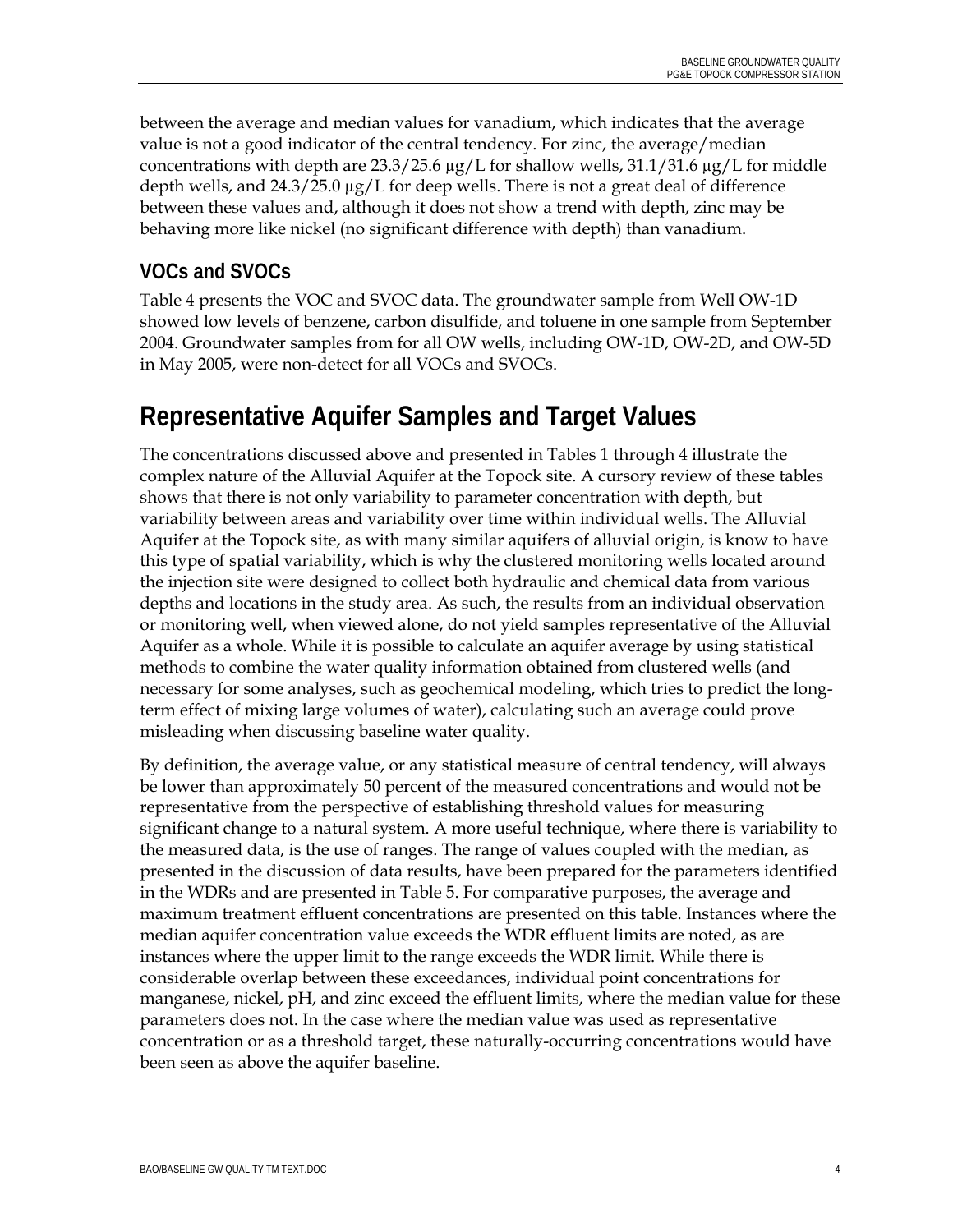From a review of the comparison, roughly half the WDR effluent limits are exceeded in the pre-injection groundwater at the IM No. 3 injection area. For these constituents, a target value for judging significant impact would better be established using the baseline values represented by the upper limit to the range of occurrence. For the constituents where the effluent limits are not exceeded, the WDR limit itself would become the target value. Table 5 presents the results of using this method for establishing target values for measuring significant impact. It is important to note that target levels are not action levels, which are used to determine response levels for the contingency plan. Action levels are provided in the Groundwater Compliance Monitoring Plan for Interim Measure No. 3 Injection Area as part of the data evaluation procedures.

# **References**

CH2M HILL 2005. Draft Groundwater and Hydrogeologic Investigation Report. March 31.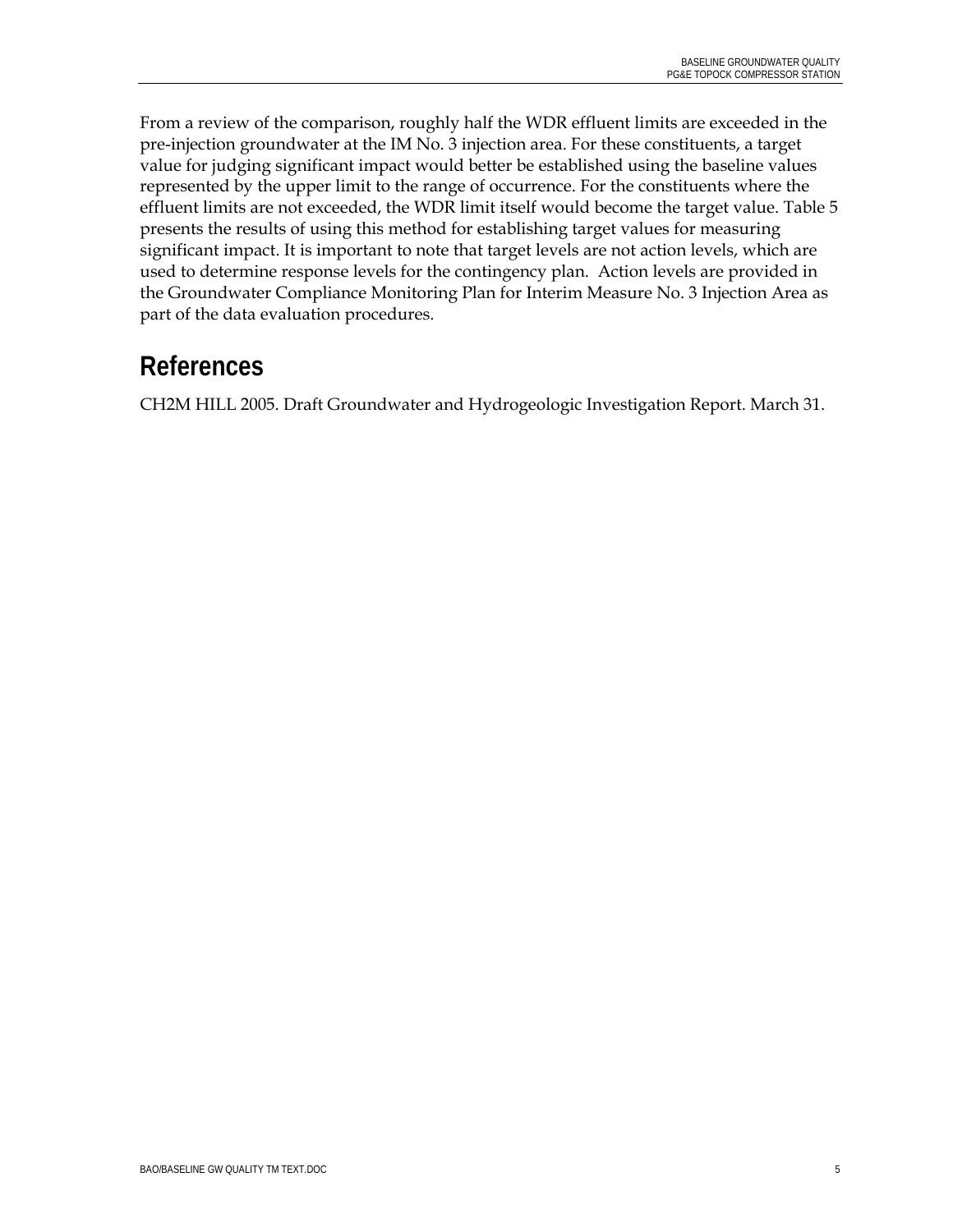

SFO \\ZINFANDEL\PROJ\PACIFICGASELECTRICCO\TOPOCKPROGRAM\GIS\MXD\2005\IM3\_GW\_INVEST\_LOCS\_NO\_SECTION.MXD IM3\_GW\_INVEST\_LOCS\_NO\_SECTION.PDF 6/10/2005 15:32:15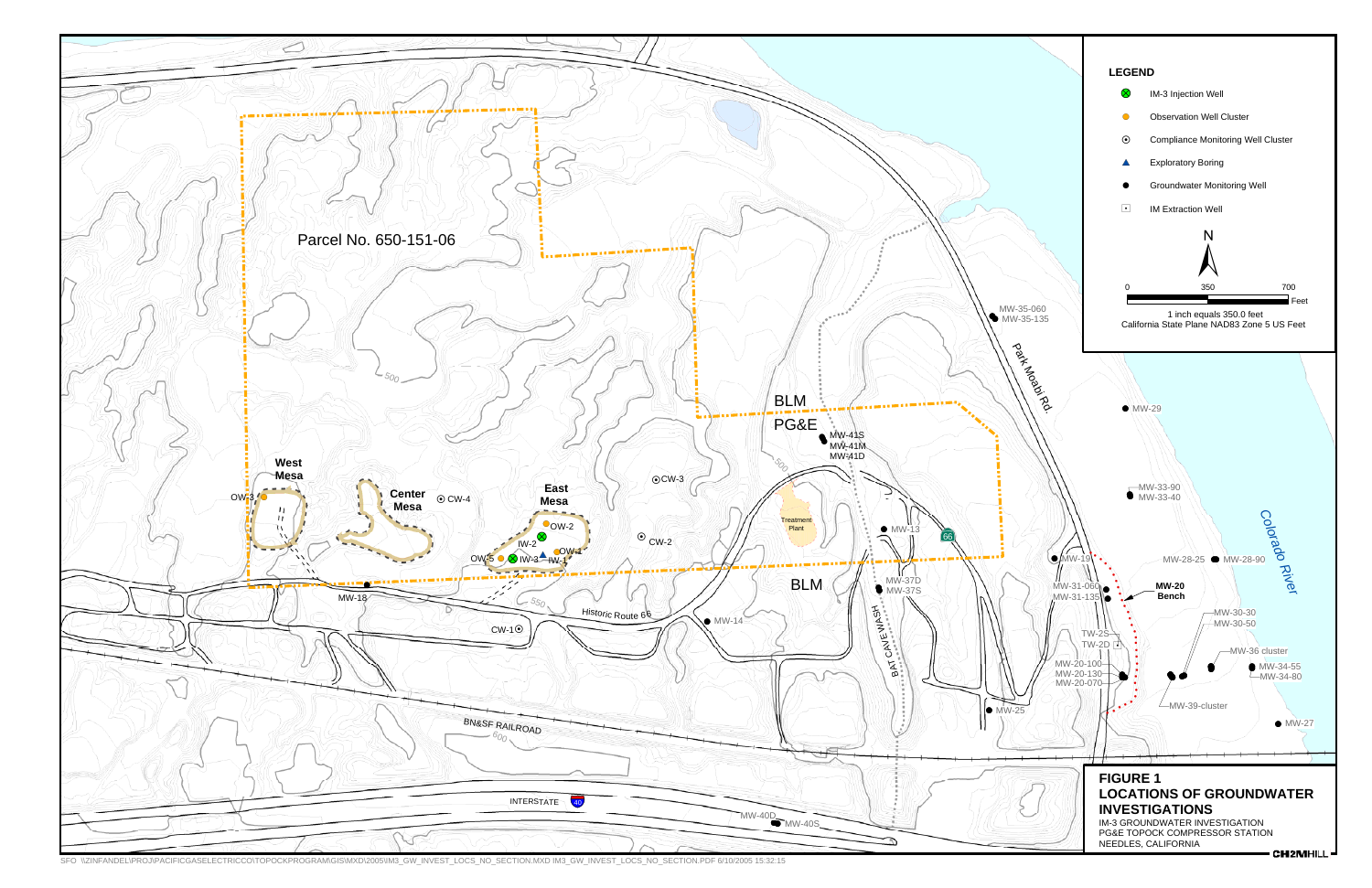|                            |                       |                        | Concentrations in µg/L      |                                                   |      | <b>Field Water Quality Parameters</b>   |                    |
|----------------------------|-----------------------|------------------------|-----------------------------|---------------------------------------------------|------|-----------------------------------------|--------------------|
| Location<br>ID             | Sample<br>Date        | Hexavalent<br>Chromium | Dissolved Total<br>Chromium | Temperature<br>( <sup>o</sup> Celsius) (pH units) | pH   | Specific<br>Conductance<br>$(\mu S/cm)$ | <b>ORP</b><br>(mV) |
| East Mesa Area-Upper Zone  |                       |                        |                             |                                                   |      |                                         |                    |
| <b>OW-01S</b>              | 21-Dec-04             | 4.90                   | 3.40                        | 23.7                                              | 7.79 | $\overline{a}$                          | $-128$             |
| OW-02S                     | 29-Dec-04             | ND(0.2)                | 3.40                        | 25.9                                              | 8.02 | 3740                                    | $-197$             |
| <b>OW-05S</b>              | 21-Dec-04             | 32.6                   | 29.5                        | 28.7                                              | 8.11 | 4800                                    | $-70$              |
| <b>OW-05S</b>              | 11-May-05             | 22.3                   | 24.3                        | 29.0                                              | 7.98 | 2600                                    | 91                 |
| <b>OW-05S</b><br><b>FD</b> | 11-May-05             | 19.8                   | 23.4                        | $\overline{a}$                                    | ---  | $---$                                   | $---$              |
|                            | Average: <sup>1</sup> | 16.0                   | 16.8                        | 26.8                                              | 7.98 | 3710                                    | $-76$              |
|                            | Median: <sup>1</sup>  | 19.8                   | 23.4                        | 27.3                                              | 8.00 | 3740                                    | -99                |
| East Mesa Area-Middle Zone |                       |                        |                             |                                                   |      |                                         |                    |
| <b>OW-01M</b>              | 01-Oct-04             | 7.50                   | 7.00                        | 30.2                                              | 8.06 | ---                                     | -8                 |
| <b>OW-01M</b>              | 18-Nov-04             | 8.30J                  | $\overline{a}$              | 27.0                                              | 8.59 | ---                                     | $-138$             |
| <b>OW-01M</b>              | 21-Dec-04             | 9.70                   | 8.80                        | 28.2                                              | 8.04 | ---                                     | $-144$             |
| <b>OW-01M</b>              | 10-May-05             | 14.5                   | 13.8                        | 29.6                                              | 8.18 | 6190                                    | 110                |
| <b>OW-02M</b>              | 27-Jan-05             | 2.30                   | 8.90                        | 27.7                                              | 7.93 | ---                                     | $-144$             |
| <b>OW-02M</b>              | 11-May-05             | 4.90                   | 4.00                        | 29.6                                              | 7.93 | 7520                                    | 68                 |
| <b>OW-05M</b>              | 13-Jan-05             | 8.00                   | 6.20                        | 26.5                                              | 8.41 | 9230                                    | $-73$              |
| <b>OW-05M</b>              | 11-May-05             | 8.90                   | 7.40                        | 30.2                                              | 7.98 | 9310                                    | 61                 |
| <b>CW-01M</b>              | 08-Feb-05             | 13.4                   | 12.8                        | 28.1                                              | 7.85 | 4460                                    | 93                 |
| <b>CW-01M</b>              | 22-Feb-05             | 14.9                   | 15.8                        | 27.4                                              | 7.53 | 4380                                    | 116                |
| <b>CW-02M</b>              | 09-Feb-05             | 13.0                   | 11.6                        | 28.1                                              | 8.11 | 5760                                    | 43                 |
| <b>CW-02M</b><br><b>FD</b> | 09-Feb-05             | 13.1                   | 11.9                        | $\overline{a}$                                    | ---  | $---$                                   | $---$              |
| <b>CW-02M</b>              | 23-Feb-05             | 14.6                   | 18.6                        | 25.8                                              | 8.39 | 6830                                    | 73                 |
| <b>CW-03M</b>              | 10-Feb-05             | 5.70                   | 6.40                        | 27.8                                              | 8.11 | $---$                                   | $-44$              |
| <b>CW-03M</b>              | 22-Feb-05             | 6.30                   | 7.70                        | 27.4                                              | 7.56 | 7830                                    | 100                |
| <b>CW-04M</b>              | 07-Feb-05             | 11.1                   | 10.5                        | 28.2                                              | 7.99 | 5900                                    | $-81$              |
| <b>CW-04M</b>              | 23-Feb-05             | 15.6                   | 14.9                        | 26.7                                              | 8.44 | 7390                                    | $-36$              |
|                            | Average: <sup>1</sup> | 10.1                   | 10.4                        | 28.0                                              | 8.07 | 6800                                    | $-0.3$             |
|                            | Median: <sup>1</sup>  | 9.7                    | 9.7                         | 28.0                                              | 8.05 | 6830                                    | 18                 |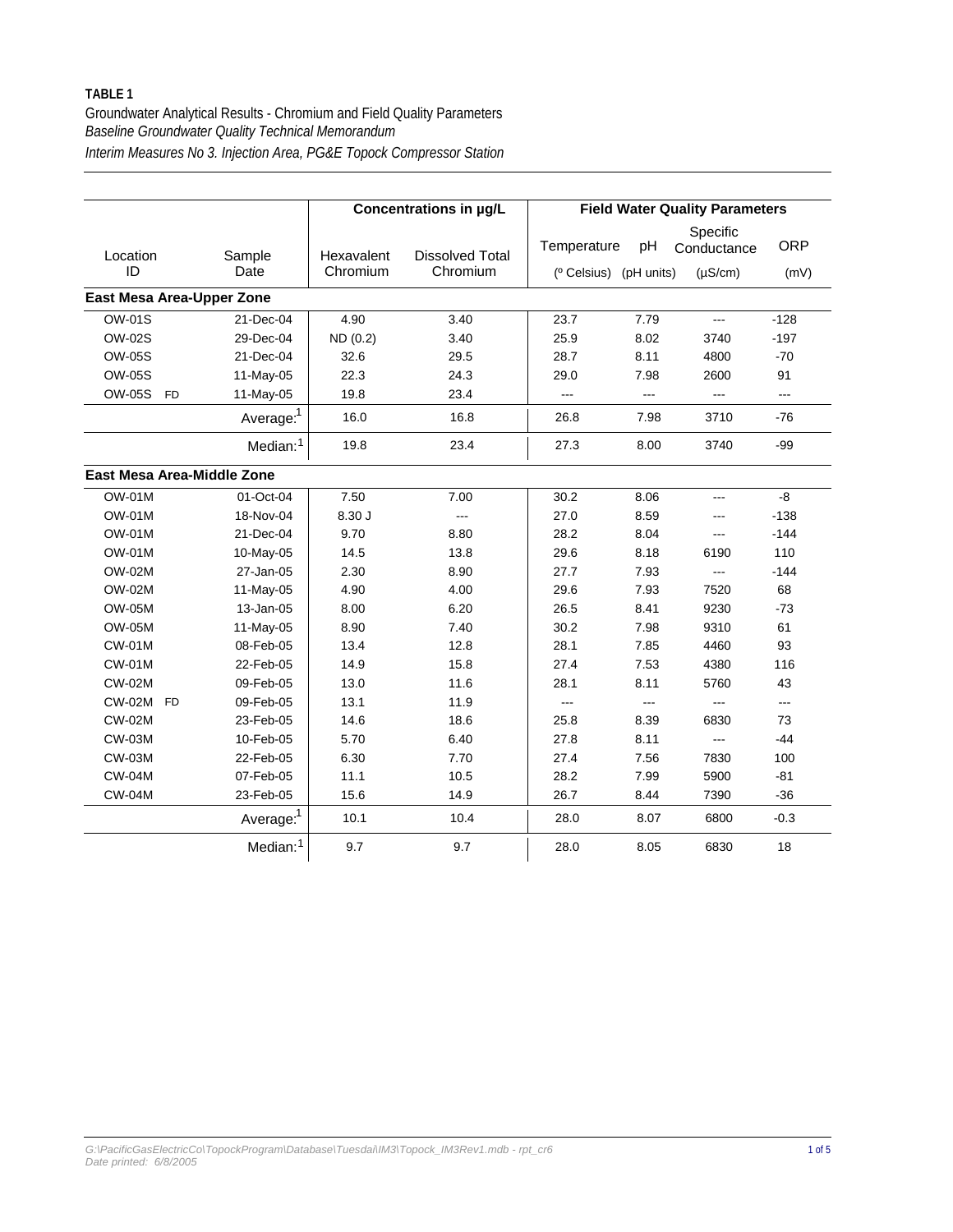|                                  |                       |            | Concentrations in µg/L |                                    |      | <b>Field Water Quality Parameters</b> |                   |
|----------------------------------|-----------------------|------------|------------------------|------------------------------------|------|---------------------------------------|-------------------|
| Location                         | Sample                | Hexavalent | <b>Dissolved Total</b> | Temperature                        | рH   | Specific<br>Conductance               | <b>ORP</b>        |
| ID                               | Date                  | Chromium   | Chromium               | ( <sup>o</sup> Celsius) (pH units) |      | $(\mu S/cm)$                          | (mV)              |
| <b>East Mesa Area-Lower Zone</b> |                       |            |                        |                                    |      |                                       |                   |
| <b>OW-01D</b>                    | 30-Sep-04             | ND(2.0)    | ND (1.0)               | 31.6                               | 8.00 | $---$                                 | $-239$            |
| <b>OW-01D</b>                    | 18-Oct-04             |            |                        | 30.0                               | 8.31 | ---                                   | $-223$            |
| <b>OW-01D</b>                    | 18-Nov-04             | ND (1.0)   |                        | 29.1                               | 8.38 | $---$                                 | $-181$            |
| <b>OW-01D</b>                    | 21-Dec-04             | ND (0.2) R | 4.80                   | 28.9                               | 7.87 | $\cdots$                              | $-213$            |
| <b>OW-01D</b>                    | 10-May-05             | ND (1.0)   | ND (1.0)               | 30.5                               | 8.00 | 9400                                  | $-225$            |
| <b>OW-02D</b>                    | 02-Dec-04             |            | $---$                  | $\qquad \qquad -$                  | 8.30 | 3900                                  | $\cdots$          |
| <b>OW-02D</b>                    | 13-Jan-05             | ND (1.0)   | ND (1.0)               | 29.8                               | 8.36 | 13900                                 | $-246$            |
| <b>OW-02D</b>                    | 10-May-05             | ND (1.0)   | ND (1.0)               | 30.4                               | 7.94 | 14000                                 | $-199$            |
| <b>OW-05D</b>                    | 22-Dec-04             | ND (0.2) J | ND (1.0)               | 29.8                               | 7.77 | ---                                   | $-210$            |
| <b>OW-05D</b><br><b>FD</b>       | 22-Dec-04             | ND (0.2) J | ND (1.0)               | ---                                | ---  | ---                                   | $\qquad \qquad -$ |
| <b>OW-05D</b>                    | 11-May-05             | ND (1.0)   | ND (1.0)               | 30.7                               | 7.98 | 10600                                 | $-248$            |
| <b>CW-01D</b>                    | 07-Feb-05             | ND (1.0)   | ND (1.0)               | 27.1                               | 7.76 | 11500                                 | $-166$            |
| <b>CW-01D</b>                    | 22-Feb-05             | ND (1.0)   | ND (1.0)               | 28.5                               | 7.68 | 8960                                  | $-82$             |
| <b>CW-02D</b>                    | 08-Feb-05             | ND (1.0)   | ND (1.0)               | 28.8                               | 8.02 | $\sim$                                | $-230$            |
| <b>CW-02D</b>                    | 23-Feb-05             | ND (1.0)   | ND (1.0) J             | 27.4                               | 8.61 | 15500                                 | $-174$            |
| <b>CW-03D</b>                    | 08-Feb-05             | ND (1.0)   | ND (1.0)               | 27.5                               | 8.08 | 18300                                 | $-208$            |
| <b>CW-03D</b>                    | 22-Feb-05             | ND (1.0)   | ND (1.0)               | 28.1                               | 7.77 | 13700                                 | $-189$            |
| <b>CW-04D</b>                    | 07-Feb-05             | ND (1.0)   | ND (1.0)               | 28.6                               | 8.25 | 15000                                 | $-263$            |
| <b>CW-04D</b>                    | 23-Feb-05             | ND (1.0)   | ND (1.0) J             | 28.0                               | 8.62 | 15900                                 | $-225$            |
|                                  | Average: <sup>1</sup> | ---        | 4.8                    | 29.1                               | 8.09 | 12600                                 | $-207$            |
|                                  | Median: <sup>1</sup>  |            | 1.0                    | 28.9                               | 8.01 | 13800                                 | $-213$            |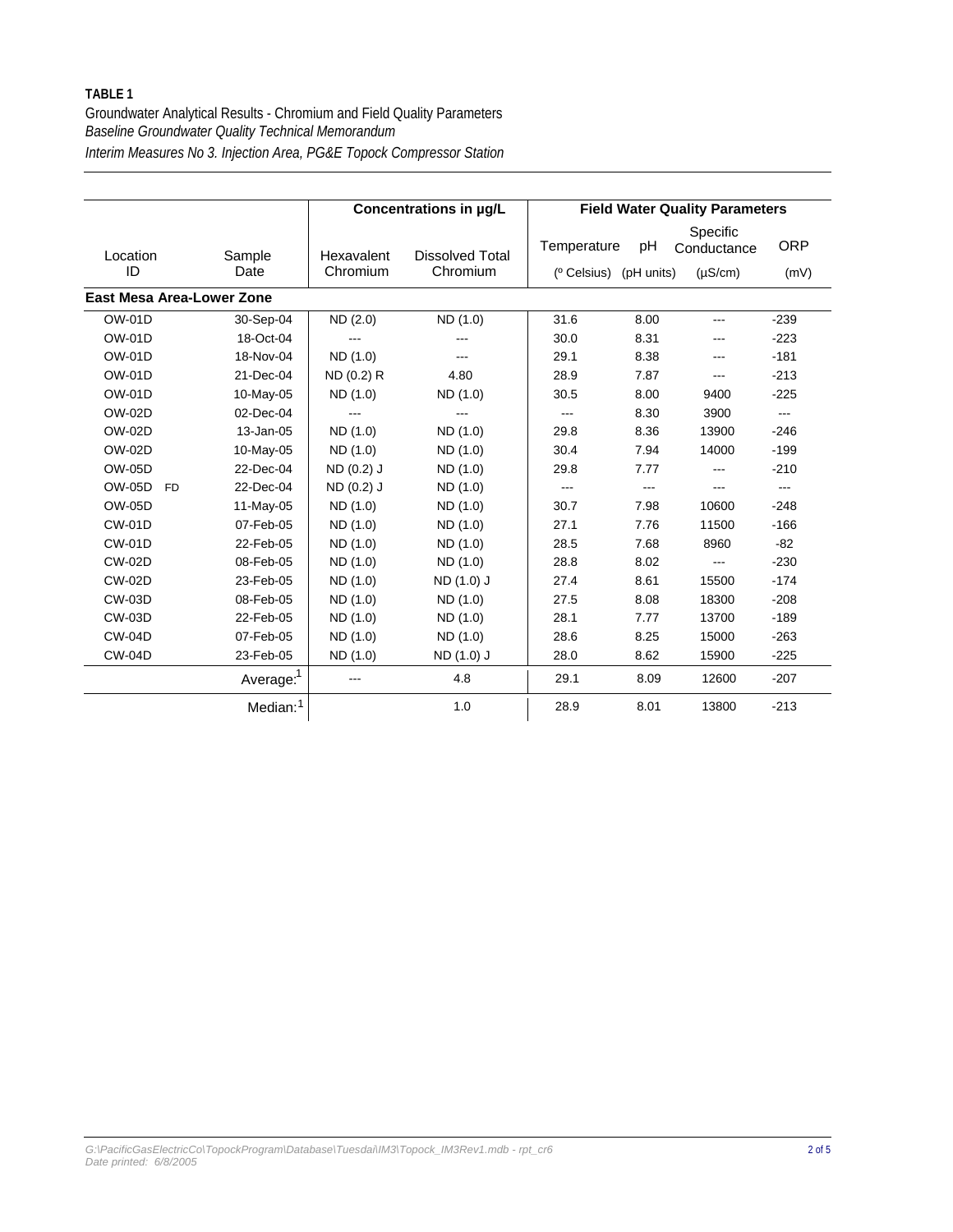|                                      |                                       |            | Concentrations in µg/L |                                    |                | <b>Field Water Quality Parameters</b> |                |
|--------------------------------------|---------------------------------------|------------|------------------------|------------------------------------|----------------|---------------------------------------|----------------|
| Location                             | Sample                                | Hexavalent | <b>Dissolved Total</b> | Temperature                        | pH             | Specific<br>Conductance               | <b>ORP</b>     |
| ID                                   | Date                                  | Chromium   | Chromium               | ( <sup>o</sup> Celsius) (pH units) |                | $(\mu S/cm)$                          | (mV)           |
| <b>Bat Cave Wash Area-Upper Zone</b> |                                       |            |                        |                                    |                |                                       |                |
| MW-13                                | 09-Jun-04                             | 18.8       | 17.6                   | 28.4                               | 7.54           | 2270                                  | 10             |
| MW-13                                | 29-Jul-04                             | 18.1       | 17.6                   | ---                                | $---$          | ---                                   | ---            |
| MW-13<br><b>FD</b>                   | 29-Jul-04                             | 18.1       | 17.1                   | $\overline{a}$                     | $---$          | ---                                   | ---            |
| MW-13                                | 24-Sep-04                             | 19.7       | 20.9                   | 28.4                               | 7.83           | 1950                                  | 107            |
| MW-13<br>F <sub>D</sub>              | 24-Sep-04                             | 19.7       | 19.7                   | $\overline{a}$                     | $\overline{a}$ | $---$                                 | $\overline{a}$ |
| MW-13                                | 16-Dec-04                             | 19.3       | 16.0                   | 28.2                               | 7.64           | 1750                                  | 152            |
| MW-13                                | 11-Mar-05                             | 19.2       | 19.0                   | 29.2                               | 7.47           | 1950                                  | 69             |
| MW-14                                | 08-Jun-04                             | 32.6       | 36.3                   | 29.6                               | 7.77           | 2930                                  | 73             |
| <b>MW-14</b><br><b>FD</b>            | 08-Jun-04                             | 32.2       | 34.3                   | $\overline{a}$                     | ---            | ---                                   | ---            |
| <b>MW-14</b>                         | 08-Sep-04                             | $---$      |                        | 30.4                               | 6.50           | ---                                   | 170            |
| MW-14                                | 09-Sep-04                             | $---$      | $---$                  | 29.2                               | 7.43           | 1570                                  | ---            |
| <b>MW-14</b>                         | 20-Sep-04                             | 33.6       | 30.3                   | 28.9                               | 7.45           | 1590                                  | 47             |
| <b>MW-14</b><br><b>FD</b>            | 20-Sep-04                             | 33.4       | 31.4                   | $\overline{a}$                     |                | $---$                                 | $\overline{a}$ |
| <b>MW-14</b>                         | 16-Dec-04                             | 31.3       | 24.2                   | 26.5                               | 7.76           | 1350                                  | 156            |
| MW-14                                | 09-Mar-05                             | 32.0       | 32.5                   | 28.9                               | 7.68           | 1640                                  | 160            |
| MW-14                                | 07-Apr-05                             | 34.3       | 38.0                   | 28.7                               | 7.66           | $\overline{a}$                        | 75             |
| MW-14                                | 11-May-05                             | 32.0       | 36.9                   | 28.6                               | 7.08           | 1680                                  | 185            |
| <b>MW-41S</b>                        | 18-Nov-04                             | 7.40       | 7.30                   | 26.7                               | 8.43           | 1690                                  | $-99$          |
| <b>MW-41S</b>                        | 16-Dec-04                             | 11.8       | 11.0                   | 28.7                               | 7.91           | 4260                                  | $-19$          |
| <b>MW-41S</b>                        | 10-Mar-05                             | 16.8       | 15.6                   | 29.5                               | 7.83           | 5080                                  | 87             |
|                                      | Average: <sup>1</sup>                 | 23.9       | 23.6                   | 28.6                               | 7.60           | 2290                                  | 84             |
|                                      | Median: <sup>1</sup>                  | 19.7       | 20.3                   | 28.7                               | 7.66           | 1750                                  | 81             |
|                                      | <b>Bat Cave Wash Area-Middle Zone</b> |            |                        |                                    |                |                                       |                |
| <b>MW-37S</b>                        | 10-Jun-04                             | 2.80       | 2.70                   | 29.5                               | 7.76           | 5180                                  | $-60$          |
| <b>MW-37S</b>                        | 23-Sep-04                             | 7.50       | 6.80                   | 29.6                               | 7.46           | 4380                                  | 16             |
| <b>MW-37S</b>                        | 13-Dec-04                             | 6.20       | 7.00                   | 28.7                               | 7.74           | 4470                                  | -66            |
| <b>MW-37S</b>                        | 11-Mar-05                             | 7.40       | 5.40                   | 29.4                               | 7.88           | ---                                   | 36             |
| <b>MW-37S</b>                        | 07-Apr-05                             | 5.90       | 5.40                   | 31.1                               | 7.67           | $---$                                 | $-68$          |
| $MW-41M$                             | 18-Nov-04                             | 4.10       | 3.50                   | 26.0                               | 8.21           | 20800                                 | $-115$         |
| <b>MW-41M</b>                        | 15-Dec-04                             | 5.30       | 5.20                   | 29.1                               | 7.68           | 18800                                 | $-102$         |
| <b>MW-41M</b>                        | 11-Mar-05                             | 8.10       | 4.90                   | 30.0                               | 7.74           | 16100                                 | $-66$          |
|                                      | Average: <sup>1</sup>                 | 5.91       | 5.11                   | 29.2                               | 7.77           | 11600                                 | $-53$          |
|                                      | Median: <sup>1</sup>                  | 6.1        | 5.3                    | 29.4                               | 7.74           | 10640                                 | $-66$          |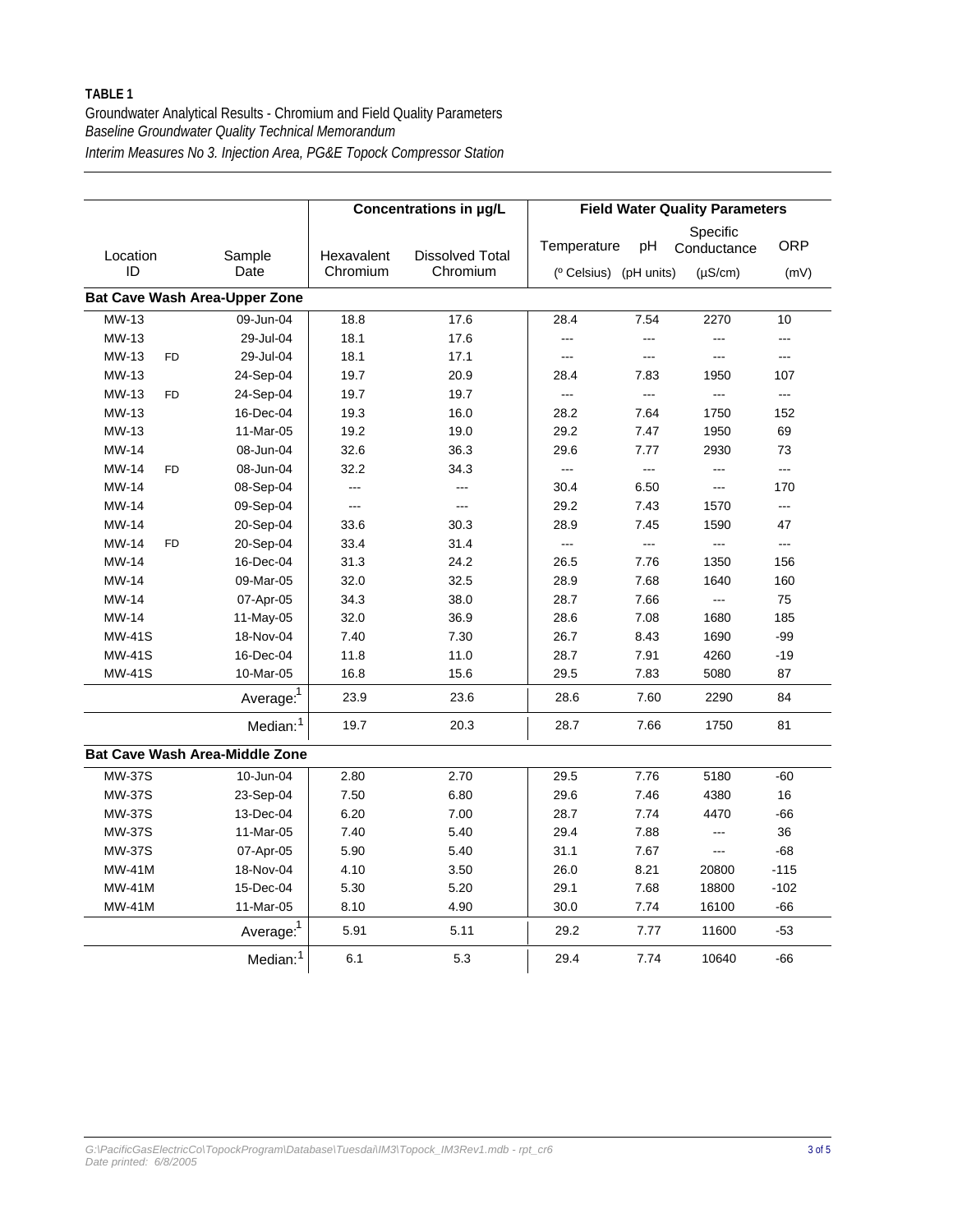|                                  |                                      |            | Concentrations in µg/L |                                    |                | <b>Field Water Quality Parameters</b> |            |
|----------------------------------|--------------------------------------|------------|------------------------|------------------------------------|----------------|---------------------------------------|------------|
| Location                         | Sample                               | Hexavalent | <b>Dissolved Total</b> | Temperature                        | pH             | Specific<br>Conductance               | <b>ORP</b> |
| ID                               | Date                                 | Chromium   | Chromium               | ( <sup>o</sup> Celsius) (pH units) |                | $(\mu S/cm)$                          | (mV)       |
|                                  | <b>Bat Cave Wash Area-Lower Zone</b> |            |                        |                                    |                |                                       |            |
| <b>MW-37D</b>                    | 11-Jun-04                            | 951        | 854                    | 30.6                               | 7.62           | 13800                                 | $-152$     |
| <b>MW-37D</b>                    | 24-Sep-04                            | 1250       | 1310                   | 30.4                               | 7.49           | 11900                                 | $-41$      |
| MW-37D FD                        | 24-Sep-04                            | 1250       | 1250                   | $\overline{a}$                     | ---            | $---$                                 | ---        |
| <b>MW-37D</b>                    | 14-Dec-04                            | 1480       | 1520                   | 29.8                               | 7.70           | 17000                                 | 3          |
| MW-37D FD                        | 14-Dec-04                            | 1480       | 1490                   | $\overline{a}$                     | $\overline{a}$ | $---$                                 | ---        |
| <b>MW-37D</b>                    | 11-Mar-05                            | 1610       | 1530                   | 30.8                               | 7.99           | $---$                                 | 21         |
| <b>MW-41D</b>                    | 18-Nov-04                            | ND (2.0)   | 8.10                   | 28.3                               | 8.29           | 21600                                 | $-181$     |
| <b>MW-41D</b>                    | 15-Dec-04                            | ND (1.0)   | ND (1.0)               | 29.8                               | 7.80           | $---$                                 | $-222$     |
| <b>MW-41D</b>                    | 11-Mar-05                            | ND (1.0)   | ND (1.0)               | 29.6                               | 7.90           | 22700                                 | $-244$     |
|                                  | Average: <sup>1</sup>                | 892        | 885                    | 29.9                               | 7.83           | 17400                                 | $-117$     |
|                                  | Median: <sup>1</sup>                 | 1250.0     | 1250.0                 | 29.8                               | 7.80           | 17000                                 | $-152$     |
| <b>West Mesa Area-Upper Zone</b> |                                      |            |                        |                                    |                |                                       |            |
| OW-03S                           | 28-Oct-04                            | 13.5       | 12.1                   | 27.9                               | 8.18           | 1000                                  | 53         |
| <b>OW-03S</b>                    | 16-Nov-04                            | 17.7       | $---$                  | 29.5                               | 7.90           | 1290                                  | 17         |
| <b>OW-03S</b>                    | 15-Dec-04                            | 17.7       | $15.1$ J               | 27.0                               | 8.09           | 1400                                  | 39         |
| MW-18                            | 09-Jun-04                            | 24.5       | 25.6                   | 28.5                               | 7.54           | 1660                                  | 101        |
| MW-18                            | 29-Jul-04                            | 26.9       | 24.6                   | ---                                | $\overline{a}$ | $---$                                 | ---        |
| MW-18                            | 08-Sep-04                            | $---$      | $\overline{a}$         | 32.5                               | 6.67           | $---$                                 | 164        |
| MW-18                            | 09-Sep-04                            | $---$      | $\overline{a}$         | 29.5                               | 7.27           | 1310                                  | 16         |
| MW-18                            | 24-Sep-04                            | 29.1       | 30.9                   | 28.4                               | 7.47           | 1280                                  | 132        |
| MW-18                            | 16-Dec-04                            | 30.6       | 25.2                   | 26.0                               | 7.76           | 1120                                  | 183        |
| MW-18                            | 09-Mar-05                            | 34.1       | 34.6                   | 28.6                               | 7.58           | 1290                                  | 150        |
| MW-18<br><b>FD</b>               | 09-Mar-05                            | 33.3       | 36.0                   | $\overline{a}$                     | $\overline{a}$ | ---                                   | $---$      |
| MW-18                            | 11-May-05                            | 26.5       | 27.1                   | 28.4                               | 7.51           | 1600                                  | 159        |
| <b>MW-18</b>                     | 12-May-05                            | $---$      | $---$                  | 28.4                               | 7.51           | 1600                                  | 159        |
|                                  | Average: <sup>1</sup>                | 25.4       | 25.7                   | 28.6                               | 7.59           | 1360                                  | 107        |
|                                  | Median: <sup>1</sup>                 | 26.7       | 25.6                   | 28.4                               | 7.54           | 1300                                  | 132        |
| West Mesa Area-Middle Zone       |                                      |            |                        |                                    |                |                                       |            |
| <b>OW-03M</b>                    | 28-Oct-04                            | 10.4       | 11.2                   | 29.8                               | 8.10           | 2950                                  | $-10$      |
| OW-03M FD                        | 28-Oct-04                            | 10.3       | 9.40                   | ---                                | ---            | ---                                   | ---        |
| OW-03M                           | 16-Nov-04                            | 12.6       | $\cdots$               | 30.0                               | 7.81           | 4760                                  | $-37$      |
| OW-03M                           | 15-Dec-04                            | 15.7       | 12.9                   | 28.0                               | 7.86           | 5790                                  | $-71$      |
|                                  | Average: <sup>1</sup>                | 12.2       | 11.2                   | 29.3                               | 7.92           | 4500                                  | -39        |
|                                  | Median: <sup>1</sup>                 | 11.5       | 11.2                   | 29.8                               | 7.86           | 4760                                  | $-37$      |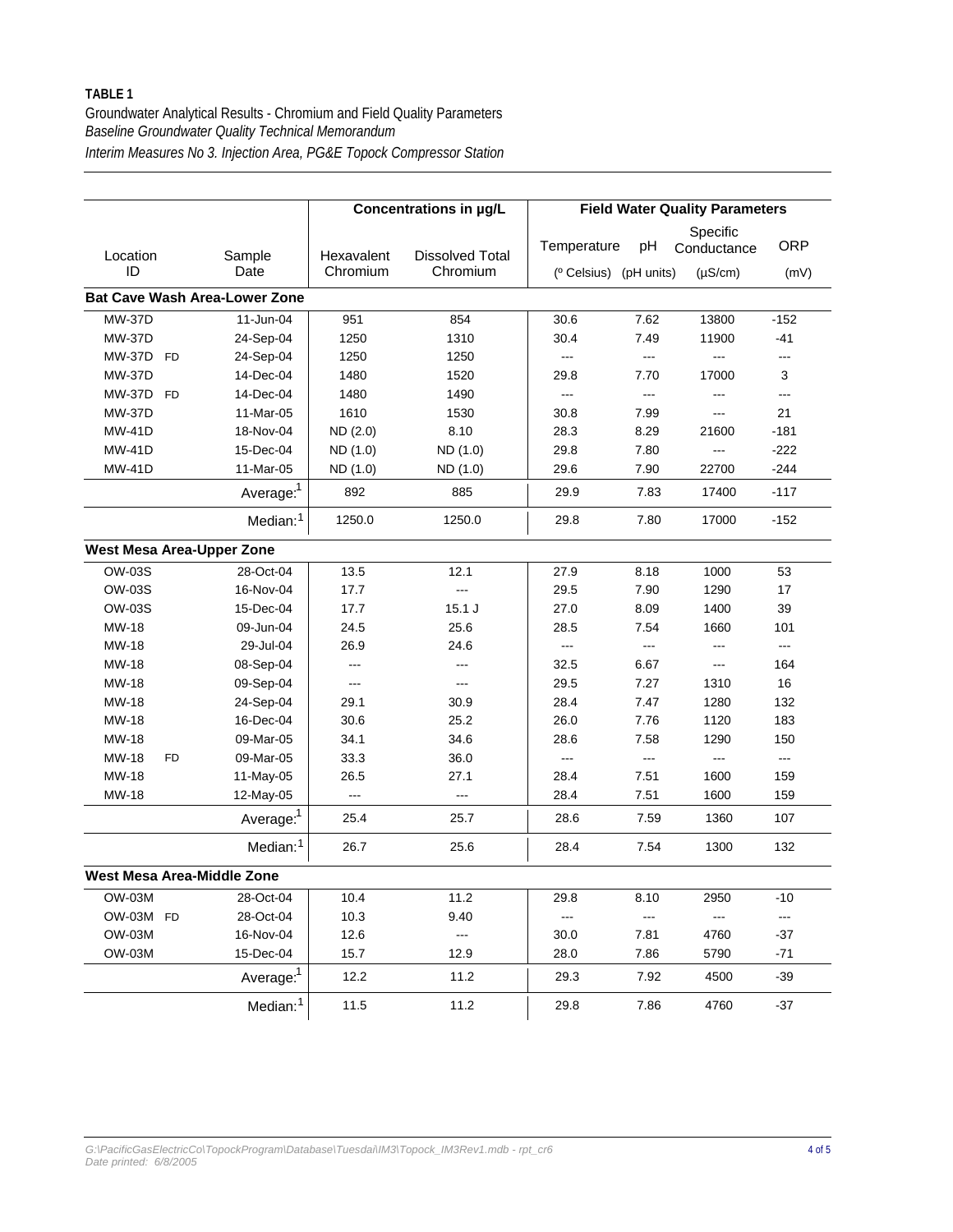Groundwater Analytical Results - Chromium and Field Quality Parameters *Interim Measures No 3. Injection Area, PG&E Topock Compressor Station Baseline Groundwater Quality Technical Memorandum*

|                           |                      |                        | Concentrations in µg/L      |                                        |                  | <b>Field Water Quality Parameters</b>   |                    |
|---------------------------|----------------------|------------------------|-----------------------------|----------------------------------------|------------------|-----------------------------------------|--------------------|
| Location<br>ID            | Sample<br>Date       | Hexavalent<br>Chromium | Dissolved Total<br>Chromium | Temperature<br>( <sup>o</sup> Celsius) | рH<br>(pH units) | Specific<br>Conductance<br>$(\mu S/cm)$ | <b>ORP</b><br>(mV) |
| West Mesa Area-Lower Zone |                      |                        |                             |                                        |                  |                                         |                    |
| OW-03D                    | 28-Oct-04            | ND(0.2)                | ND (1.0)                    | 30.5                                   | 7.82             | 3360                                    | $-232$             |
| OW-03D                    | 16-Nov-04            | ND(0.2)                | $-- -$                      | 30.2                                   | 7.61             | 5690                                    | $-228$             |
| OW-03D                    | 14-Dec-04            | ND(0.2)                | ND (1.0)                    | 29.8                                   | 7.98             | 6950                                    | $-215$             |
|                           | Average:             | ---                    | ---                         | 30.2                                   | 7.80             | 5330                                    | $-225$             |
|                           | Median: <sup>1</sup> |                        |                             | 30.2                                   | 7.82             | 5690                                    | $-228$             |

Notes:

 $1$  The reporting limit is used when nondetect. Rejected data is not used in the calculation

results in micrograms per liter µg/L

field duplicate FD

parameter not detected at the listed reporting limit. ND

not applicable ---

rejected data R

estimated value J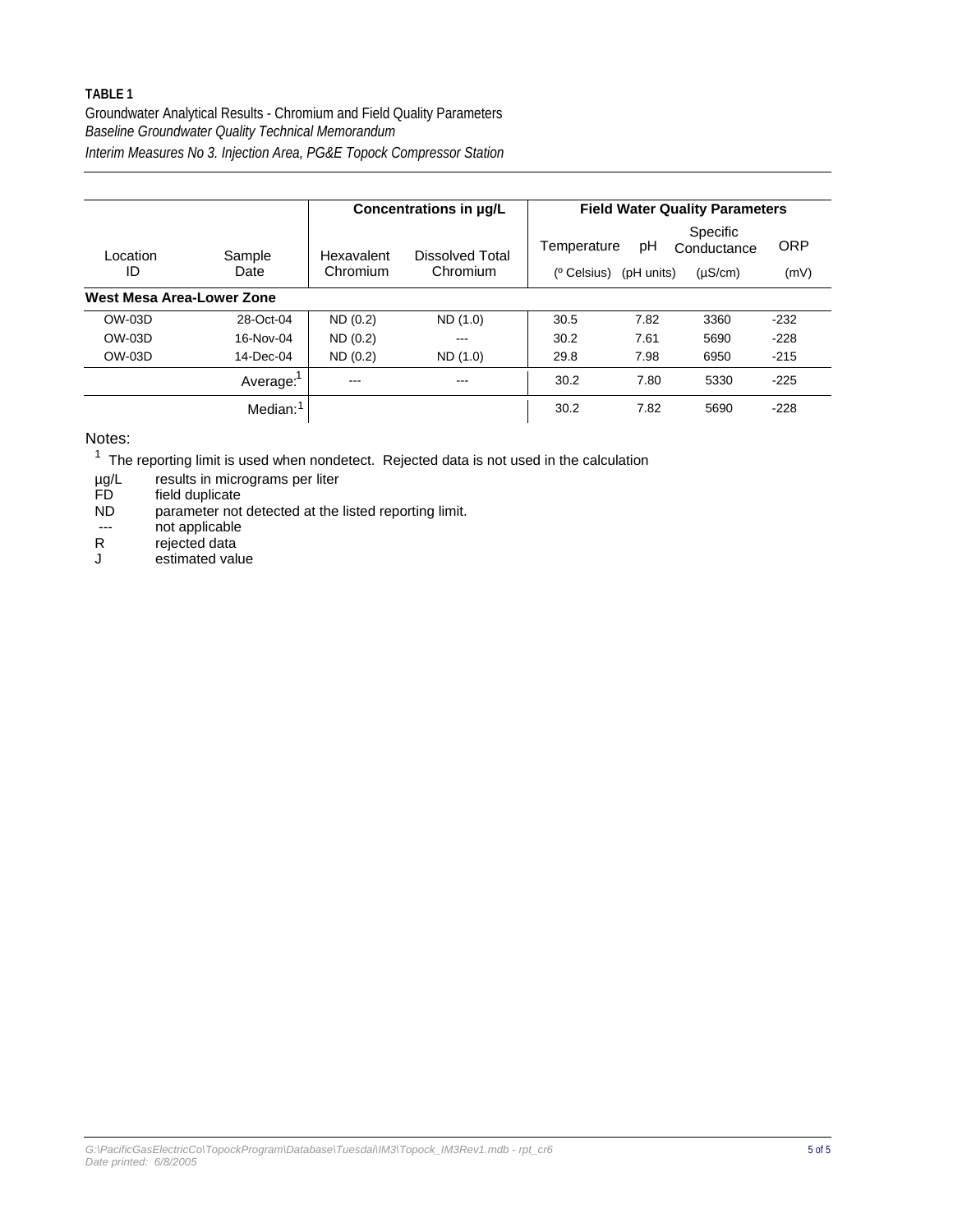|                            |                       |                                     |                                    |                                          |                                                                                                                                                                                                                                                                                                                                                                                              |                      |                      |            |                      |                               | Concentrations and MCLs in mg/L |                      |                                          |                                          |                        |                      |                          |                      |                                          |                                          |                                          |
|----------------------------|-----------------------|-------------------------------------|------------------------------------|------------------------------------------|----------------------------------------------------------------------------------------------------------------------------------------------------------------------------------------------------------------------------------------------------------------------------------------------------------------------------------------------------------------------------------------------|----------------------|----------------------|------------|----------------------|-------------------------------|---------------------------------|----------------------|------------------------------------------|------------------------------------------|------------------------|----------------------|--------------------------|----------------------|------------------------------------------|------------------------------------------|------------------------------------------|
| Maximum Contaminent Level: |                       | 500                                 | NA                                 | 250                                      | 250                                                                                                                                                                                                                                                                                                                                                                                          | $\overline{2}$       | <b>NA</b>            | 0.3        | <b>NA</b>            | 0.05                          | NA                              | NA.                  | 10                                       |                                          | <b>NA</b>              | <b>NA</b>            | <b>NA</b>                | <b>NA</b>            | <b>NA</b>                                | <b>NA</b>                                | <b>NA</b>                                |
| Location ID                | Sample<br>Date        | Total<br><b>Dissolved</b><br>Solids | Specific<br>Conductance<br>(mS/cm) | Chloride                                 | Sulfate                                                                                                                                                                                                                                                                                                                                                                                      | <b>Barium</b>        | Calcium              | Iron       |                      | Magnesium Manganese Potassium |                                 | Sodium               | Nitrate<br>as N                          | Nitrite<br>as N                          | <b>TKN</b>             | Ammonia              | Alkalinity<br>(Total)    | Orthophosphate TOC   |                                          | Boron                                    | <b>Bromide</b>                           |
| East Mesa Area-Upper Zone  |                       |                                     |                                    |                                          |                                                                                                                                                                                                                                                                                                                                                                                              |                      |                      |            |                      |                               |                                 |                      |                                          |                                          |                        |                      |                          |                      |                                          |                                          |                                          |
| OW-01S                     | 21-Dec-04             | 1190                                | 2090                               | $\hspace{0.05cm} \ldots \hspace{0.05cm}$ | $\frac{1}{2} \frac{1}{2} \frac{1}{2} \frac{1}{2} \frac{1}{2} \frac{1}{2} \frac{1}{2} \frac{1}{2} \frac{1}{2} \frac{1}{2} \frac{1}{2} \frac{1}{2} \frac{1}{2} \frac{1}{2} \frac{1}{2} \frac{1}{2} \frac{1}{2} \frac{1}{2} \frac{1}{2} \frac{1}{2} \frac{1}{2} \frac{1}{2} \frac{1}{2} \frac{1}{2} \frac{1}{2} \frac{1}{2} \frac{1}{2} \frac{1}{2} \frac{1}{2} \frac{1}{2} \frac{1}{2} \frac{$ | 0.0662               | 78.8                 | 0.407      | 14.1                 | ND (0.05)                     | 12.6                            | 291                  | $\sim$ $\sim$ $\sim$                     | $\sim$ $\sim$ $\sim$                     | $\sim$                 | $---$                | $---$                    | $---$                | $\qquad \qquad \cdots$                   | 0.374                                    | $\sim$ $\sim$ $\sim$                     |
| <b>OW-02S</b>              | 29-Dec-04             | 966                                 | 1620                               | $\sim$ $\sim$                            | $---$                                                                                                                                                                                                                                                                                                                                                                                        | 0.0319               | 33.7                 | ND(0.3)    | 5.56                 | 0.131                         | 11.3                            | 218                  | $\scriptstyle\cdots$                     | $\sim$ $\sim$                            | $\qquad \qquad \cdots$ | $\cdots$             | $--$                     | ---                  | $\overline{\phantom{a}}$                 | 0.707                                    | $\scriptstyle\cdots$                     |
| <b>OW-05S</b>              | 21-Dec-04             | 908                                 | 1650                               | $\sim$ $\sim$                            | $\scriptstyle\cdots$                                                                                                                                                                                                                                                                                                                                                                         | 0.0513               | 52.5                 | ND (0.3)   | 8.06                 | ND (0.05)                     | 11.8                            | 194                  | $\hspace{0.05cm} \ldots \hspace{0.05cm}$ | $\scriptstyle \cdots$                    | $\cdots$               | $\sim$ $\sim$ $\sim$ | $--$                     | $\cdots$             | $\overline{a}$                           | 0.442                                    | $\sim$ $\sim$ $\sim$                     |
| OW-05S FD                  | 11-May-05             | $\qquad \qquad \cdots$              | $---$                              | 400                                      | 107                                                                                                                                                                                                                                                                                                                                                                                          | 0.0644               | 55.2                 | ND(0.1)    | 9.30                 | 0.00647                       | 6.71                            | 280                  | 3.13                                     | $---$                                    | $--$                   | $\sim$ $\sim$        | $\sim$ $\sim$            | $---$                | ---                                      | $\hspace{0.05cm} \ldots$                 | ND(0.5)                                  |
| <b>OW-05S</b>              | 11-May-05             | $\sim$ $\sim$ $\sim$                | $---$                              | 401                                      | 108                                                                                                                                                                                                                                                                                                                                                                                          | 0.053                | 54.2                 | ND(0.1)    | 9.12                 | 0.00535                       | 6.64                            | 274                  | 3.18                                     | $---$                                    | $--$                   | $  -$                | $---$                    | $\cdots$             | $\overline{a}$                           | $\cdots$                                 | ND (0.5)                                 |
|                            | Average: <sup>2</sup> | 1020                                | 1790                               | 401                                      | 108                                                                                                                                                                                                                                                                                                                                                                                          | 0.0534               | 54.9                 | 0.41       | 9.23                 | 0.0486                        | 9.81                            | 251                  | 3.16                                     | $\cdots$                                 | $\qquad \qquad -$      | $  -$                | $\sim$ $\sim$            | $\cdots$             | $\qquad \qquad - -$                      | 0.508                                    | $\sim$ $\sim$                            |
|                            | Median: <sup>2</sup>  | 966                                 | 1650                               | 401                                      | 108                                                                                                                                                                                                                                                                                                                                                                                          | 0.053                | 54                   | 0.30       | 9.1                  | 0.05                          | 11.3                            | 274                  | 3.2                                      | $\frac{1}{2}$                            | ---                    | $\qquad \qquad - -$  | $---$                    | $\cdots$             | $\overline{\phantom{a}}$                 | 0.4                                      | $\hspace{0.05cm} \ldots \hspace{0.05cm}$ |
| East Mesa Area-Middle Zone |                       |                                     |                                    |                                          |                                                                                                                                                                                                                                                                                                                                                                                              |                      |                      |            |                      |                               |                                 |                      |                                          |                                          |                        |                      |                          |                      |                                          |                                          |                                          |
| <b>OW-01M</b>              | 01-Oct-04             | 2890                                | 5110                               | 1550                                     | 260                                                                                                                                                                                                                                                                                                                                                                                          | 0.0597               | 99.8                 | ND(0.3)    | 7.95                 | ND (0.05)                     | 19.9                            | 1260                 | 0.91                                     | 0.046                                    | $\sim$ $\sim$ $\sim$   | ND(0.5)              | 59.0                     | ND (0.02)            | ND (3.0)                                 | 0.974                                    | $\sim$ $\sim$ $\sim$                     |
| <b>OW-01M</b>              | 18-Nov-04             | 3280                                | $\sim$ $\sim$ $\sim$               | $\sim$ $\sim$                            | $\scriptstyle\cdots$                                                                                                                                                                                                                                                                                                                                                                         | $\sim$ $\sim$ $\sim$ | $\sim$ $\sim$ $\sim$ | ND (0.021) | $\sim$ $\sim$ $\sim$ | ND (0.01)                     | $\sim$                          | $\sim$ $\sim$ $\sim$ | $\hspace{0.05cm} \ldots$                 | $---$                                    | $\cdots$               | $  -$                | $\sim$ $\sim$ $\sim$     | $\cdots$             | $\sim$ $\sim$ $\sim$                     | $\qquad \qquad \cdots$                   | ND(0.4)                                  |
| <b>OW-01M</b>              | 21-Dec-04             | 3220                                | 5460                               | $\sim$ $\sim$                            | $\hspace{0.05cm} \ldots$                                                                                                                                                                                                                                                                                                                                                                     | 0.0581               | 96.8                 | ND(0.3)    | 8.05                 | ND (0.05)                     | 15.8                            | 863                  | $\hspace{0.05cm} \ldots \hspace{0.05cm}$ | $\hspace{0.05cm} \ldots \hspace{0.05cm}$ | $---$                  | $\sim$ $\sim$ $\sim$ | $\hspace{0.05cm} \ldots$ | $\qquad \qquad - -$  | $\hspace{0.05cm} \ldots \hspace{0.05cm}$ | 0.998                                    | $\sim$ $\sim$                            |
| <b>OW-01M</b>              | 10-May-05             | $\qquad \qquad \cdots$              | $\hspace{0.05cm} \ldots$           | 1650                                     | 291                                                                                                                                                                                                                                                                                                                                                                                          | 0.0516               | 94.8                 | ND(0.1)    | 7.93                 | 0.00107                       | 9.30                            | 1130                 | 0.892                                    | $--$                                     | $--$                   | $\sim$ $\sim$        | $--$                     | $\cdots$             | $--$                                     | $\sim$ $\sim$                            | ND (0.5)                                 |
| <b>OW-02M</b>              | 27-Jan-05             | 3680                                | 7010                               | $\sim$ $\sim$                            | $---$                                                                                                                                                                                                                                                                                                                                                                                        | $\sim$ $\sim$        | $\sim$ $\sim$        | $---$      | $\sim$ $\sim$        | $\sim$ $\sim$                 | $\sim$ $\sim$                   | $\sim$ $\sim$        | $--$                                     | $---$                                    | $--$                   | $\sim$ $\sim$        | $--$                     | $---$                | $--$                                     | $\hspace{0.05cm} \ldots \hspace{0.05cm}$ | $\sim$ $\sim$                            |
| <b>OW-02M</b>              | 11-May-05             | $\sim$ $\sim$                       | $\cdots$                           | 2080                                     | 316                                                                                                                                                                                                                                                                                                                                                                                          | 0.0603               | 142                  | ND(0.1)    | 11.8                 | 0.0442                        | 10.8                            | 1310                 | 0.574                                    | $---$                                    | $---$                  | $  -$                | $---$                    | $\cdots$             | $\overline{\phantom{a}}$                 | $\cdots$                                 | ND (0.5)                                 |
| <b>OW-05M</b>              | 13-Jan-05             | 8020                                | 8260                               | $\sim$ $\sim$ $\sim$                     | $\sim$ $\sim$                                                                                                                                                                                                                                                                                                                                                                                | 0.0601               | 290                  | ND (0.05)  | 10.4                 | ND (0.05)                     | 26.0                            | 1220                 | $\sim$ $\sim$ $\sim$                     | $- - -$                                  | $--$                   | $\sim$ $\sim$ $\sim$ | $\sim$ $\sim$            | $---$                | $\sim$ $\sim$ $\sim$                     | 1.34                                     | $\sim$ $\sim$                            |
| <b>OW-05M</b>              | 11-May-05             | $\sim$ $\sim$ $\sim$                | $\hspace{0.05cm} \ldots$           | 2590                                     | 386                                                                                                                                                                                                                                                                                                                                                                                          | 0.0511               | 182                  | ND(0.1)    | 13.2                 | 0.00283                       | 12.9                            | 1820                 | 0.51                                     | $\scriptstyle \cdots$                    | $\cdots$               | $\sim$ $\sim$ $\sim$ | $\sim$ $\sim$            | ---                  | $\overline{a}$                           | $\hspace{0.05cm} \ldots \hspace{0.05cm}$ | ND (0.5)                                 |
| <b>CW-01M</b>              | 08-Feb-05             | 2640                                | 4430                               | 1210                                     | 478                                                                                                                                                                                                                                                                                                                                                                                          | 0.0444               | 91.0                 | ND (0.05)  | 13.0                 | ND (0.05)                     | 14.4                            | 570                  | 1.55                                     | 0.0184                                   | ND (0.8)               | ND(0.5)              | 64.0                     | $\sim$ $\sim$ $\sim$ | $--$                                     | 0.836                                    | $\sim$ $\sim$                            |
| <b>CW-01M</b>              | 22-Feb-05             | 2760                                | 4250                               | 1250                                     | 239                                                                                                                                                                                                                                                                                                                                                                                          | 0.0509               | 94.9                 | ND(0.5)    | 13.3                 | 0.00509                       | 10.3                            | 732                  | 1.57                                     | ND (1.0)                                 | ND(0.5)                | ND(0.5)              | 74.5 J                   | $\qquad \qquad - -$  | $\overline{\phantom{a}}$                 | 0.772                                    | $\hspace{0.05cm} \ldots$                 |
| CW-02M FD                  | 09-Feb-05             | 3220                                | 5620                               | 1550                                     | 294                                                                                                                                                                                                                                                                                                                                                                                          | 0.068                | 87.8                 | 0.0533     | 7.50                 | ND (0.05)                     | 16.4                            | 833                  | 1.08                                     | 0.014                                    | ND(0.8)                | ND(0.5)              | 61.0                     | $\cdots$             | $\qquad \qquad \cdots$                   | 1.12                                     | $\sim$ $\sim$                            |
| <b>CW-02M</b>              | 09-Feb-05             | 3010                                | 5630                               | 1600                                     | 280                                                                                                                                                                                                                                                                                                                                                                                          | 0.0684               | 85.7                 | ND (0.05)  | 7.34                 | ND (0.05)                     | 15.7                            | 837                  | 1.08                                     | 0.0143                                   | ND(0.8)                | ND(0.5)              | 61.0                     | $---$                | $--$                                     | 1.25                                     | $\sim$ $\sim$                            |
| <b>CW-02M</b>              | 23-Feb-05             | 3940                                | 5800                               | 1620                                     | 289                                                                                                                                                                                                                                                                                                                                                                                          | 0.0596               | 98.2                 | ND(0.5)    | 7.58                 | ND (0.005)                    | 10.1                            | 1190                 | 0.945                                    | ND (1.0)                                 | ND(0.5)                | ND(0.5)              | 67.1 J                   | $\cdots$             | $\overline{\phantom{a}}$                 | 1.08                                     | $\hspace{0.05cm} \ldots$                 |
| <b>CW-03M</b>              | 10-Feb-05             | 4600                                | 7390                               | 2370                                     | 352                                                                                                                                                                                                                                                                                                                                                                                          | 0.0611               | 152                  | ND (0.05)  | 14.6                 | 0.0541                        | 24.4                            | 1080                 | 0.87                                     | 0.0437                                   | ND(0.8)                | ND(0.5)              | 51.0                     | $\cdots$             | $\overline{\phantom{a}}$                 | 1.58                                     | $\hspace{0.05cm} \ldots \hspace{0.05cm}$ |
| <b>CW-03M</b>              | 22-Feb-05             | 5180                                | 7820                               | 2250                                     | 351                                                                                                                                                                                                                                                                                                                                                                                          | 0.0543               | 186                  | ND (0.5)   | 15.5                 | 0.0232                        | 12.5                            | 1530                 | 0.604                                    | ND (1.0)                                 | ND(0.5)                | ND(0.5)              | 87.0 J                   | $\cdots$             | $\overline{a}$                           | 1.10                                     | $\sim$ $\sim$                            |
| <b>CW-04M</b>              | 07-Feb-05             | 3290                                | 5690                               | 1600                                     | 241                                                                                                                                                                                                                                                                                                                                                                                          | 0.0699               | 124                  | 0.0509     | 10.4                 | ND (0.05)                     | 17.9                            | 751                  | 1.48                                     | 0.0203                                   | ND(0.8)                | ND(0.5)              | 58.0                     | $\cdots$             | $\sim$ $\sim$ $\sim$                     | 0.847                                    | $\sim$ $\sim$ $\sim$                     |
| <b>CW-04M</b>              | 23-Feb-05             | 3580                                | 5510                               | 1590                                     | 237                                                                                                                                                                                                                                                                                                                                                                                          | 0.0674               | 113                  | ND(0.5)    | 9.48                 | 0.0152                        | 9.80                            | 1010                 | 1.46                                     | ND (1.0)                                 | ND(0.5)                | ND(0.5)              | 64.6 J                   | $\qquad \qquad - -$  | $\hspace{0.05cm} \ldots$                 | 0.719                                    | $\hspace{0.05cm} \ldots \hspace{0.05cm}$ |
|                            | Average:              | 3810                                | 6000                               | 1760                                     | 309                                                                                                                                                                                                                                                                                                                                                                                          | 0.059                | 129                  | 0.202      | 10.5                 | 0.0319                        | 15.1                            | 1080                 | 1.04                                     | 0.416                                    | $\qquad \qquad - -$    | $\cdots$             | 64.7                     | $\cdots$             | $\hspace{0.05cm} \ldots$                 | 1.05                                     | $\hspace{0.05cm} \ldots \hspace{0.05cm}$ |
|                            | Median: <sup>2</sup>  | 3285                                | 5630                               | 1600                                     | 291                                                                                                                                                                                                                                                                                                                                                                                          | 0.060                | 100                  | 0.05       | 10.4                 | 0.05                          | 14.4                            | 1080                 | 0.9                                      | 0.04                                     | ---                    | $\cdots$             | 62.5                     | $\cdots$             | $\overline{\phantom{a}}$                 | 1.0                                      | $\sim$ $\sim$                            |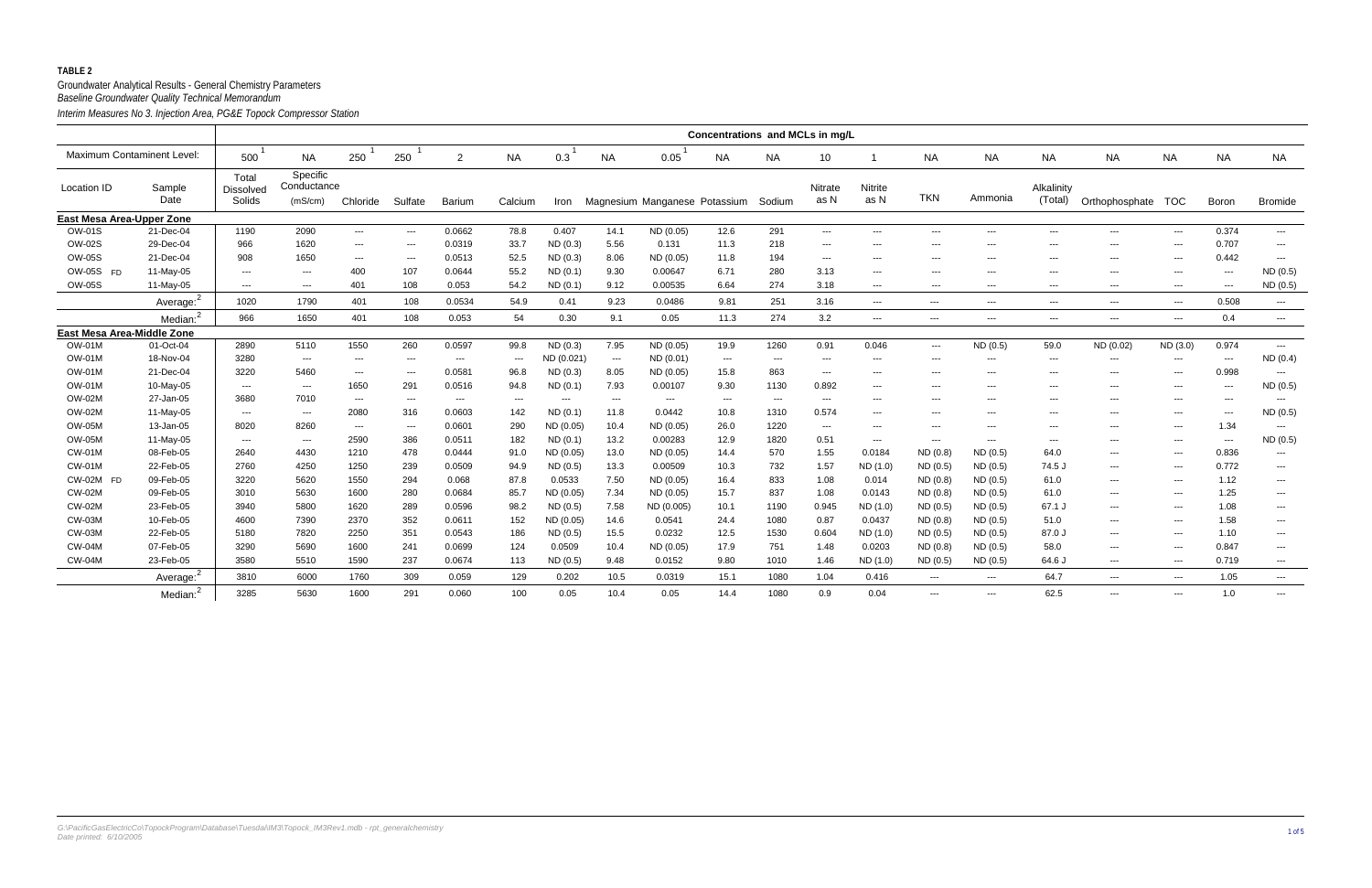|                                   |                      |                                     |                                    |                           |                      |         |                      |               |                          |                               | Concentrations and MCLs in mg/L |                      |                          |                           |                      |                      |                       |                      |                            |                                        |                      |
|-----------------------------------|----------------------|-------------------------------------|------------------------------------|---------------------------|----------------------|---------|----------------------|---------------|--------------------------|-------------------------------|---------------------------------|----------------------|--------------------------|---------------------------|----------------------|----------------------|-----------------------|----------------------|----------------------------|----------------------------------------|----------------------|
| <b>Maximum Contaminent Level:</b> |                      | 500                                 | <b>NA</b>                          | 250                       | 250                  | 2       | <b>NA</b>            | 0.3           | <b>NA</b>                | 0.05                          | <b>NA</b>                       | <b>NA</b>            | 10                       |                           | <b>NA</b>            | <b>NA</b>            | <b>NA</b>             | <b>NA</b>            | <b>NA</b>                  | <b>NA</b>                              | <b>NA</b>            |
| Location ID                       | Sample<br>Date       | Total<br><b>Dissolved</b><br>Solids | Specific<br>Conductance<br>(mS/cm) | Chloride                  | Sulfate              | Barium  | Calcium              | Iron          |                          | Magnesium Manganese Potassium |                                 | Sodium               | Nitrate<br>as N          | Nitrite<br>as N           | <b>TKN</b>           | Ammonia              | Alkalinity<br>(Total) | Orthophosphate       | <b>TOC</b>                 | Boron                                  | <b>Bromide</b>       |
| <b>East Mesa Area-Lower Zone</b>  |                      |                                     |                                    |                           |                      |         |                      |               |                          |                               |                                 |                      |                          |                           |                      |                      |                       |                      |                            |                                        |                      |
| OW-01D                            | 30-Sep-04            | 5670                                | 9350                               | 3040                      | 440                  | 0.102   | 340                  | ND(0.3)       | 17.5                     | 0.378                         | 35.4                            | 2580                 | 0.35                     | 0.0446                    | $\sim$ $\sim$ $\sim$ | ND(0.5)              | 39.0                  | ND (0.02)            | ND (3.0)                   | 1.31                                   | $\sim$ $\sim$        |
| <b>OW-01D</b>                     | 18-Oct-04            | 6010                                | $\cdots$                           | $\qquad \qquad -\qquad -$ | ---                  | $--$    | $\qquad \qquad -$    | ---           | ---                      | $\qquad \qquad - -$           | $\sim$ $\sim$                   | $\sim$ $\sim$ $\sim$ | $\qquad \qquad - -$      | $\qquad \qquad -\qquad -$ | $\qquad \qquad -$    | $\cdots$             | $\sim$ $\sim$ $\sim$  | $---$                | $\qquad \qquad - \qquad -$ | $\hspace{0.05cm} \ldots$               | $\sim$ $\sim$        |
| <b>OW-01D</b>                     | 18-Nov-04            | 5780                                | $\qquad \qquad -$                  | $---$                     | $--$                 | $--$    | $\sim$ $\sim$ $\sim$ | ND (0.021)    | $\sim$ $\sim$ $\sim$     | 0.301                         | $\sim$ $\sim$                   | $\sim$ $\sim$        | $\qquad \qquad - -$      | $--$                      | $\qquad \qquad -$    | $\qquad \qquad -$    | $--$                  | $---$                | $\qquad \qquad - \qquad -$ | $\hspace{0.05cm} \ldots$               | ND (1.0)             |
| <b>OW-01D</b>                     | 21-Dec-04            | 5830                                | 9530                               | $\sim$ $\sim$             | $\sim$ $\sim$        | 0.113   | 234                  | ND(0.3)       | 18.8                     | 0.332                         | 33.4                            | 1250                 | $\qquad \qquad - -$      | $---$                     | $\qquad \qquad -$    | $-$ – $-$            | $--$                  | $\sim$ $\sim$ $\sim$ | $\qquad \qquad - \qquad -$ | 1.34                                   | $\sim$ $\sim$        |
| <b>OW-01D</b>                     | 10-May-05            | $- - -$                             | $\qquad \qquad \cdots$             | 3170                      | 369                  | 0.091   | 230                  | 0.104         | 19.0                     | 0.299                         | 15.5                            | 2140                 | 0.252                    | $\sim$ $\sim$ $\sim$      | $\sim$ $\sim$        | $\sim$ $\sim$        | $\sim$ $\sim$ $\sim$  | $\sim$ $\sim$ $\sim$ | $\qquad \qquad - \qquad -$ | $\scriptstyle\cdots\scriptstyle\cdots$ | ND (0.5)             |
| <b>OW-02D</b>                     | 02-Dec-04            | $\sim$ $\sim$ $\sim$                | $\cdots$                           | $\sim$ $\sim$             | $\sim$ $\sim$        | $- - -$ | $\sim$ $\sim$        | $\sim$ $\sim$ | $\hspace{0.05cm} \ldots$ | $\cdots$                      | $\sim$ $\sim$                   | $\sim$ $\sim$        | $\sim$ $\sim$ $\sim$     | $\sim$ $\sim$ $\sim$      | $\sim$ $\sim$        | $\sim$ $\sim$        | $\sim$ $\sim$ $\sim$  | $\sim$ $\sim$ $\sim$ | $  -$                      | $\cdots$                               | $\sim$ $\sim$        |
| <b>OW-02D</b>                     | 13-Jan-05            | 7390                                | 12800                              | $\sim$ $\sim$ $\sim$      | $\sim$ $\sim$ $\sim$ | 0.0833  | 303                  | 0.164         | 15.2                     | 0.39                          | 46.6                            | 2000                 | $\sim$ $\sim$ $\sim$     | $\sim$ $\sim$ $\sim$      | $\qquad \qquad -$    | $\qquad \qquad -$    | $\sim$ $\sim$         | $\cdots$             | $\hspace{0.05cm} \ldots$   | 1.80                                   | $  -$                |
| <b>OW-02D</b>                     | 10-May-05            | $\sim$ $\sim$ $\sim$                | $\qquad \qquad \cdots$             | 4460                      | 535                  | 0.0716  | 319                  | 0.161         | 19.3                     | 0.286                         | 18.6                            | 3000                 | 0.107                    | $\sim$ $\sim$ $\sim$      | $\qquad \qquad -$    | $\qquad \qquad -$    | $\sim$ $\sim$ $\sim$  | $\sim$ $\sim$ $\sim$ | $\qquad \qquad - \qquad -$ | $\hspace{0.05cm} \ldots$               | ND (0.5)             |
| OW-05D FD                         | 22-Dec-04            | 6480                                | 9950                               | $---$                     | $\sim$ $\sim$        | 0.0844  | 222                  | ND(0.3)       | 15.2                     | 0.363                         | 32.3                            | 1480                 | $\qquad \qquad - -$      | $\sim$ $\sim$ $\sim$      | $\sim$ $\sim$        | $\sim$ $\sim$        | $\sim$ $\sim$         | $\sim$ $\sim$ $\sim$ | $  -$                      | 1.54                                   | $\sim$ $\sim$        |
| <b>OW-05D</b>                     | 22-Dec-04            | 6670                                | 10000                              | $\sim$ $\sim$             | $\sim$ $\sim$        | 0.0784  | 212                  | ND(0.3)       | 14.6                     | 0.371                         | 30.2                            | 1370                 | $\hspace{0.05cm} \ldots$ | $\sim$ $\sim$ $\sim$      | $\sim$ $\sim$        | $\sim$ $\sim$        | $\sim$ $\sim$         | $--$                 | $\sim$ $\sim$              | 1.59                                   | $\sim$ $\sim$        |
| <b>OW-05D</b>                     | 11-May-05            | $\sim$ $\sim$ $\sim$                | $\qquad \qquad \cdots$             | 3610                      | 461                  | 0.0658  | 254                  | 0.237         | 16.8                     | 0.269                         | 17.0                            | 2460                 | 0.159                    | $\hspace{0.05cm} \ldots$  | $\qquad \qquad -$    | $\qquad \qquad -$    | $--$                  | ---                  | $\qquad \qquad - \qquad -$ | $\hspace{0.05cm} \ldots$               | ND (0.5)             |
| <b>CW-01D</b>                     | 07-Feb-05            | 5000                                | 9080                               | 3410                      | 344                  | 0.0721  | 175                  | 0.168         | 19.4                     | 0.172                         | 26.0                            | 1320                 | 0.58                     | 0.0263                    | ND (0.8)             | ND(0.5)              | 53.0                  | $\sim$ $\sim$ $\sim$ | $\hspace{0.05cm} \ldots$   | 1.43                                   | $\sim$ $\sim$        |
| <b>CW-01D</b>                     | 22-Feb-05            | 6260                                | 9130                               | 2830                      | 339                  | 0.0693  | 225                  | ND (0.5)      | 19.6                     | 0.169                         | 15.1                            | 1810                 | 0.566                    | ND(1.0)                   | ND(0.5)              | ND(0.5)              | 77.0 J                | $\sim$ $\sim$ $\sim$ | $  -$                      | 1.27                                   | $\sim$ $\sim$        |
| <b>CW-02D</b>                     | 08-Feb-05            | 7200                                | 13700                              | 5260                      | 571                  | 0.0766  | 280                  | 0.0812        | 15.7                     | 0.332                         | 37.2                            | 2080                 | 0.28                     | 0.0111                    | ND(0.8)              | ND(0.5)              | 33.0                  | $\sim$ $\sim$ $\sim$ | $\hspace{0.05cm} \ldots$   | 1.77                                   | $\sim$ $\sim$        |
| <b>CW-02D</b>                     | 23-Feb-05            | 8610                                | 13400                              | 4160                      | 526                  | 0.0702  | 278                  | ND(0.5)       | 16.3                     | 0.245                         | 19.0                            | 2590                 | ND (0.5                  | ND (1.0)                  | ND(0.5)              | ND(0.5)              | 37.3 J                | $\cdots$             | $  -$                      | 1.58                                   | $\sim$ $\sim$        |
| <b>CW-03D</b>                     | 08-Feb-05            | 8800                                | 15100                              | 5100                      | 561                  | 0.10    | 340                  | 0.182         | 29.5                     | 0.628                         | 41.0                            | 2160                 | 0.34                     | 0.02                      | ND(0.8)              | ND(0.5)              | 43.0                  | ---                  | $\qquad \qquad - \qquad -$ | 1.60                                   | $\sim$ $\sim$        |
| <b>CW-03D</b>                     | 22-Feb-05            | 10800                               | 15200                              | 5060                      | 546                  | 0.119   | 346                  | ND(0.5)       | 29.2                     | 0.81                          | 26.4                            | 3160                 | ND (0.5                  | ND (1.0)                  | ND(0.5)              | ND(0.5)              | 77.0 J                | $\sim$ $\sim$ $\sim$ | $\sim$ $\sim$              | 1.45                                   | $\sim$ $\sim$        |
| <b>CW-04D</b>                     | 07-Feb-05            | 7320                                | 12500                              | 4270                      | 530                  | 0.0741  | 287                  | 0.114         | 18.6                     | 0.302                         | 34.2                            | 1890                 | 0.27                     | 0.0146                    | ND(0.8)              | ND(0.5)              | 54.0                  | $\sim$ $\sim$ $\sim$ | $\hspace{0.05cm} \ldots$   | 1.59                                   | $\cdots$             |
| <b>CW-04D</b>                     | 23-Feb-05            | 8410                                | 12300                              | 4130                      | 508                  | 0.0703  | 282                  | ND (0.5)      | 19.8                     | 0.308                         | 18.0                            | 2530                 | ND(0.5)                  | ND(1.0)                   | ND(0.5)              | ND (0.5)             | 39.7 J                | $\cdots$             | $\sim$ $\sim$ $\sim$       | 1.46                                   | $\sim$ $\sim$        |
|                                   | Average:             | 7080                                | 11700                              | 4040                      | 478                  | 0.0838  | 270                  | 0.261         | 19.0                     | 0.35                          | 27.9                            | 2110                 | 0.367                    | 0.457                     | $\cdots$             | $\sim$ $\sim$ $\sim$ | 50.3                  | $\cdots$             | $\cdots$                   | 1.52                                   | $\sim$ $\sim$ $\sim$ |
|                                   | Median: <sup>2</sup> | 6670                                | 12300                              | 4145                      | 517                  | 0.081   | 279                  | 0.17          | 18.7                     | 0.33                          | 28.3                            | 2110                 | 0.3                      | 0.04                      | $\cdots$             | $\sim$ $\sim$ $\sim$ | 43.0                  | $\cdots$             | $\hspace{0.05cm} \ldots$   | 1.5                                    | $\sim$ $\sim$        |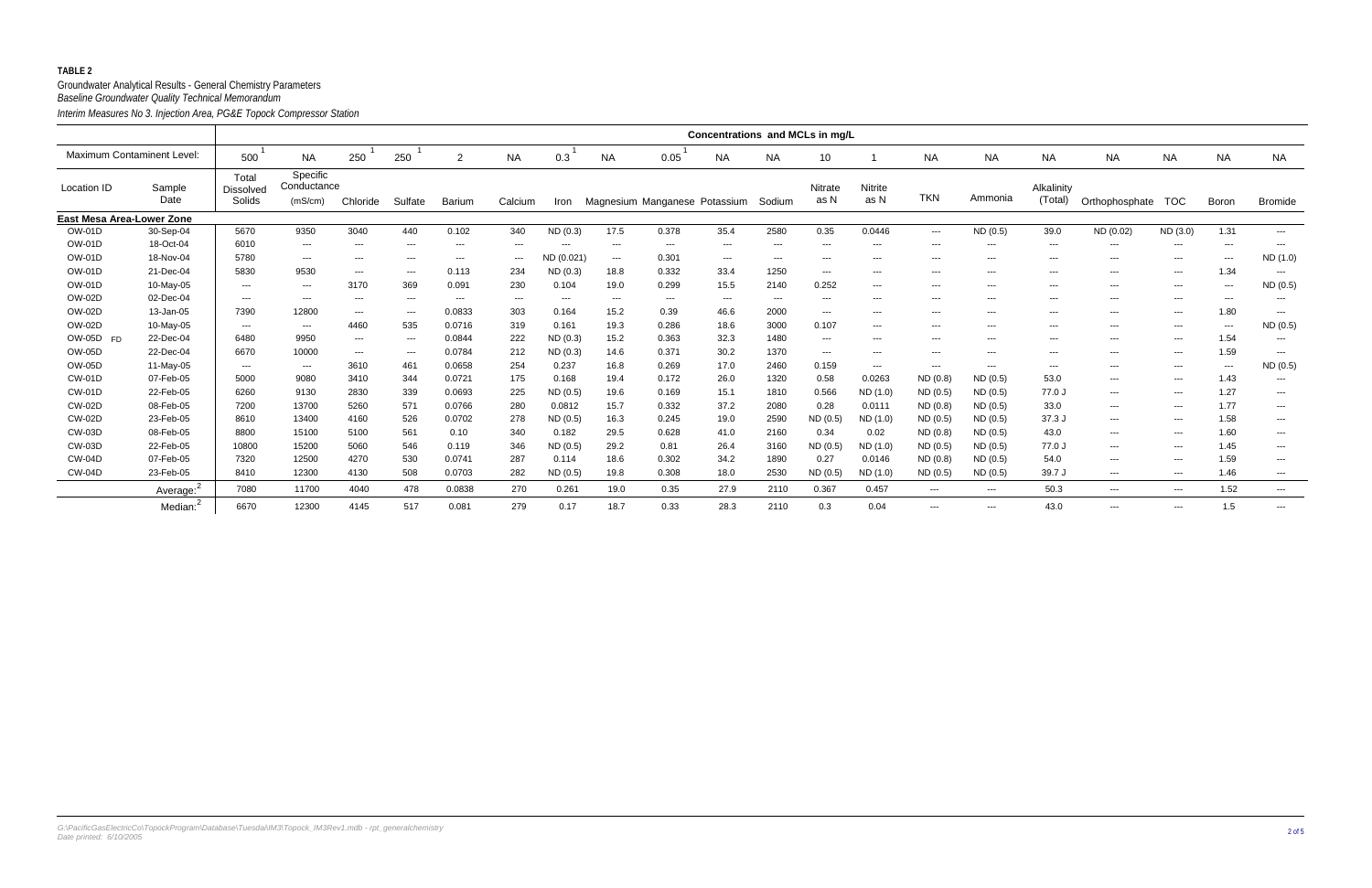|                            |                                       |                              |                                          |                                          |                          |                                        |                          |                          |                           |                                        | Concentrations and MCLs in mg/L          |                          |                        |                                        |                                        |                                        |                          |                       |                          |                                          |                          |
|----------------------------|---------------------------------------|------------------------------|------------------------------------------|------------------------------------------|--------------------------|----------------------------------------|--------------------------|--------------------------|---------------------------|----------------------------------------|------------------------------------------|--------------------------|------------------------|----------------------------------------|----------------------------------------|----------------------------------------|--------------------------|-----------------------|--------------------------|------------------------------------------|--------------------------|
| Maximum Contaminent Level: |                                       | 500                          | <b>NA</b>                                | 250                                      | 250                      | $\overline{2}$                         | <b>NA</b>                | 0.3                      | <b>NA</b>                 | 0.05                                   | <b>NA</b>                                | <b>NA</b>                | 10                     | -1                                     | <b>NA</b>                              | <b>NA</b>                              | <b>NA</b>                | <b>NA</b>             | <b>NA</b>                | <b>NA</b>                                | <b>NA</b>                |
| Location ID                | Sample<br>Date                        | Total<br>Dissolved<br>Solids | Specific<br>Conductance<br>(mS/cm)       | Chloride                                 | Sulfate                  | <b>Barium</b>                          | Calcium                  | Iron                     |                           | Magnesium Manganese Potassium Sodium   |                                          |                          | Nitrate<br>as N        | Nitrite<br>as N                        | <b>TKN</b>                             | Ammonia                                | Alkalinity<br>(Total)    | Orthophosphate TOC    |                          | Boron                                    | <b>Bromide</b>           |
|                            | <b>Bat Cave Wash Area-Upper Zone</b>  |                              |                                          |                                          |                          |                                        |                          |                          |                           |                                        |                                          |                          |                        |                                        |                                        |                                        |                          |                       |                          |                                          |                          |
| MW-13                      | 09-Jun-04                             | 1300                         | 1970                                     | 500                                      | 150                      | 0.057                                  | 124                      | ND(0.5)                  | 13.3                      | ND (0.01)                              | 5.47                                     | 300                      | 4.40                   | $\scriptstyle\cdots\scriptstyle\cdots$ | $\scriptstyle\cdots$                   | ND(0.1)                                | 79.0                     | ND(0.5)               | ND (3.0)                 | $\scriptstyle\cdots$                     | $\cdots$                 |
| MW-13 FD                   | 29-Jul-04                             | $\scriptstyle\cdots$         | $\scriptstyle\mathtt{---}$               | $\scriptstyle\cdots$                     | $\scriptstyle\cdots$     | $\scriptstyle\cdots$                   | $---$                    | $\hspace{0.05cm} \ldots$ | $\overline{\phantom{a}}$  | $\scriptstyle\cdots\scriptstyle\cdots$ | $\scriptstyle\cdots\scriptstyle\cdots$   | $\sim$ $\sim$ $\sim$     | $--$                   | $\overline{\phantom{a}}$               | $\overline{\phantom{a}}$               | $\scriptstyle\cdots\scriptstyle\cdots$ | $\scriptstyle\cdots$     | $\scriptstyle\cdots$  | ---                      | $\scriptstyle\cdots$                     | $\hspace{0.05cm} \ldots$ |
| MW-13                      | 29-Jul-04                             | $\frac{1}{2}$                | $\hspace{0.05cm} \ldots$                 | $\qquad \qquad -$                        | $\overline{\phantom{a}}$ | $---$                                  |                          | $\overline{\phantom{a}}$ | $\overline{\phantom{a}}$  | ---                                    | $---$                                    | $---$                    | $--$                   | $\overline{\phantom{a}}$               | $\sim$                                 | $\qquad \qquad -$                      | $---$                    | $\qquad \qquad -$     | ---                      | $--$                                     | $---$                    |
| MW-13 FD                   | 24-Sep-04                             | $\qquad \qquad \cdots$       | 2120                                     | $\sim$ $\sim$                            | $---$                    | $\cdots$                               | $\qquad \qquad -\qquad$  | $---$                    | $\qquad \qquad -$         | $\scriptstyle \cdots$                  | $\scriptstyle \cdots$                    | $\sim$ $\sim$ $\sim$     | $\sim$ $\sim$ $\sim$   | $---$                                  | $\cdots$                               | $\sim$ $\sim$                          | $\sim$ $\sim$            | $\qquad \qquad -$     | ---                      | $---$                                    | $\sim$ $\sim$            |
| MW-13                      | 24-Sep-04                             | $\sim$ $\sim$ $\sim$         | 2150                                     | $\cdots$                                 | $---$                    | $\cdots$                               | ---                      | $\overline{\phantom{a}}$ | $--$                      | $\sim$ $\sim$ $\sim$                   | $\hspace{0.05cm} \ldots \hspace{0.05cm}$ | $\sim$ $\sim$ $\sim$     | $---$                  | $--$                                   | $---$                                  | $\sim$ $\sim$                          | $--$                     | $\cdots$              | ---                      | $---$                                    | $\sim$ $\sim$            |
| MW-13                      | 16-Dec-04                             | $\sim$ $\sim$ $\sim$         | 1910                                     | $  -$                                    | $---$                    | $\cdots$                               | $\qquad \qquad \cdots$   | $---$                    | $\qquad \qquad -\qquad -$ | $\sim$ $\sim$ $\sim$                   | $\sim$                                   | $\sim$ $\sim$            | $---$                  | $---$                                  | $-$ – $\sim$                           | $  -$                                  | $\sim$ $\sim$            | $\cdots$              | ---                      | $---$                                    | $\sim$ $\sim$            |
| MW-13                      | 11-Mar-05                             | $\qquad \qquad - -$          | 1850                                     | $\cdots$                                 | $\sim$ $\sim$            | $\qquad \qquad - -$                    | $\scriptstyle\cdots$     | $\hspace{0.05cm} \ldots$ | $\overline{\phantom{a}}$  | ---                                    | $\qquad \qquad \cdots$                   | $\hspace{0.05cm} \ldots$ | $\sim$ $\sim$          | $\sim$ $\sim$                          | $\overline{\phantom{a}}$               | $\cdots$                               | $\hspace{0.05cm} \ldots$ | $\scriptstyle \cdots$ | ---                      | $--$                                     | $---$                    |
| MW-14<br><b>FD</b>         | 08-Jun-04                             | 880                          | 1570                                     | 310                                      | 140                      | 0.10                                   | 73.3                     | ND(0.5)                  | 9.10                      | ND (0.01)                              | 6.93                                     | 262                      | 5.50                   | $\qquad \qquad \cdots$                 | $---$                                  | ND(0.1)                                | 88.0                     | ND (0.5)              | ND (3.0)                 | $--$                                     | $\cdots$                 |
| MW-14                      | 08-Jun-04                             | 860                          | 1340                                     | 310                                      | 140                      | 0.11                                   | 66.5                     | ND (0.5)                 | 9.00                      | ND (0.01)                              | 6.43                                     | 237                      | 5.50                   | $\sim$ $\sim$                          | $\frac{1}{2}$                          | ND(0.1)                                | 89.0                     | ND(0.5)               | ND (3.0)                 | $\hspace{0.05cm} \ldots$                 | $\sim$ $\sim$            |
| MW-14                      | 08-Sep-04                             | $\qquad \qquad -$            | $--$                                     | $\cdots$                                 | $---$                    | $\scriptstyle\cdots$                   | $\qquad \qquad -$        | ND (0.021)               | $\sim$ $\sim$ $\sim$      | $\qquad \qquad - -$                    | $\sim$                                   | $\sim$ $\sim$            | 5.74                   | ND (0.005)                             | $\overline{\phantom{a}}$               | $\sim$ $\sim$                          | $---$                    | $\qquad \qquad -$     | $\hspace{0.05cm} \ldots$ | 0.31                                     | $\sim$ $\sim$            |
| MW-14                      | 09-Sep-04                             | ---                          | $\scriptstyle\cdots\scriptstyle\cdots$   | $\scriptstyle\cdots\scriptstyle\cdots$   | $---$                    | $\scriptstyle\cdots\scriptstyle\cdots$ | $---$                    | $\overline{\phantom{a}}$ | $\overline{\phantom{a}}$  | ---                                    | $\sim$ $\sim$                            | $\sim$ $\sim$            | $--$                   | $---$                                  | $\overline{\phantom{a}}$               | $\sim$ $\sim$                          | $---$                    | $\qquad \qquad -$     | ---                      | $\scriptstyle\cdots$                     | $\hspace{0.05cm} \ldots$ |
| MW-14 FD                   | 20-Sep-04                             | $\scriptstyle \cdots$        | 1540                                     | $\hspace{0.05cm} \ldots \hspace{0.05cm}$ | ---                      | $---$                                  |                          | $\overline{\phantom{a}}$ | $\overline{\phantom{a}}$  | ---                                    | $---$                                    | $---$                    | $--$                   | $\overline{\phantom{a}}$               | $\sim$                                 | $\sim$ $\sim$                          | $---$                    | $\qquad \qquad -$     | ---                      | $\hspace{0.05cm} \ldots \hspace{0.05cm}$ | $---$                    |
| MW-14                      | 20-Sep-04                             | $\qquad \qquad \cdots$       | 1520                                     | $\qquad \qquad -$                        | $--$                     | $---$                                  |                          | $--$                     | $\overline{a}$            | ---                                    | $\sim$ $\sim$                            | $\sim$ $\sim$ $\sim$     | $---$                  | $\sim$ $\sim$                          | $\sim$ $\sim$                          | $\cdots$                               | $\sim$ $\sim$            | $\cdots$              | ---                      | $\overline{\phantom{a}}$                 | $\sim$ $\sim$            |
| MW-14                      | 16-Dec-04                             | $\frac{1}{2}$                | 1530                                     | $  -$                                    | $---$                    | $\cdots$                               | $--$                     | $--$                     | $\qquad \qquad -\qquad -$ | $---$                                  | $\sim$ $\sim$                            | $\sim$ $\sim$ $\sim$     | $\sim$ $\sim$ $\sim$   | $--$                                   | $-$ – $\sim$                           | $\sim$ $\sim$                          | $\sim$ $\sim$            | $\cdots$              | ---                      | $\sim$ $\sim$                            | $\sim$ $\sim$            |
| MW-14                      | 09-Mar-05                             | $\sim$ $\sim$ $\sim$         | 1510                                     | $\qquad \qquad -$                        | $---$                    | $\cdots$                               | $\cdots$                 | $\qquad \qquad -$        | $---$                     | $\sim$ $\sim$                          | $\scriptstyle \cdots$                    | $\sim$ $\sim$            | $---$                  | $---$                                  | $\overline{\phantom{a}}$               | $  -$                                  | $---$                    | $---$                 | ---                      | $\sim$ $\sim$                            | $\sim$ $\sim$            |
| MW-14                      | 07-Apr-05                             | $\overline{a}$               | $  -$                                    | $\hspace{0.05cm} \ldots$                 | $---$                    | $\scriptstyle\cdots$                   | $\hspace{0.05cm} \ldots$ | $\overline{\phantom{a}}$ | $\hspace{0.05cm} \ldots$  | $\hspace{0.05cm} \ldots$               | $\hspace{0.05cm} \ldots \hspace{0.05cm}$ | $\qquad \qquad -$        | $\qquad \qquad \cdots$ | $---$                                  | $\overline{\phantom{a}}$               | $\sim$ $\sim$                          | $---$                    | $\cdots$              | ---                      | $--$                                     | $\cdots$                 |
| MW-14                      | 11-May-05                             | $\qquad \qquad \cdots$       | $\hspace{0.05cm} \ldots$                 | $\hspace{0.05cm} \ldots$                 | $\hspace{0.05cm} \ldots$ | 0.0968                                 | 70.7                     | 1.01                     | 10.3                      | 0.034                                  | 7.81                                     | 227                      | $\qquad \qquad \cdots$ | $---$                                  | $\overline{\phantom{a}}$               | $\scriptstyle\cdots\scriptstyle\cdots$ | $---$                    | $\cdots$              | ---                      | $\hspace{0.05cm} \ldots$                 | $\sim$ $\sim$ $\sim$     |
| MW-41S                     | 18-Nov-04                             | 2820                         | $\hspace{0.05cm} \ldots \hspace{0.05cm}$ | $\cdots$                                 | $\hspace{0.05cm} \ldots$ | $\cdots$                               | $\qquad \qquad -$        | $---$                    | $\hspace{0.05cm} \ldots$  | ---                                    | $\sim$ $\sim$                            | $\sim$ $\sim$ $\sim$     | $---$                  | $---$                                  | $\overline{\phantom{a}}$               | $\cdots$                               | $\sim$ $\sim$ $\sim$     | $\qquad \qquad -$     | $\hspace{0.05cm} \ldots$ | $\hspace{0.05cm} \ldots$                 | ND (1.0)                 |
| <b>MW-41S</b>              | 16-Dec-04                             | 2880                         | 4950                                     | 1400                                     | 282                      | $\sim$ $\sim$                          | 105                      | $---$                    | 15.4                      | $\sim$ $\sim$                          | 15.4                                     | 844                      | 1.33                   | $---$                                  | $\cdots$                               | ND(0.5)                                | 52.5                     | $\sim$ $\sim$ $\sim$  | ND (0.5)                 | 0.928                                    | ND (0.5)                 |
| <b>MW-41S</b>              | 10-Mar-05                             | $\cdots$                     | 4830                                     | $\sim$ $\sim$                            | $\hspace{0.05cm} \ldots$ | $\cdots$                               | $\qquad \qquad \cdots$   | $\scriptstyle\cdots$     | $\sim$ $\sim$ $\sim$      | $\scriptstyle \cdots$                  | $\sim$ $\sim$                            | $\sim$ $\sim$            | $--$                   | $---$                                  | $\scriptstyle\cdots$                   | $\scriptstyle\cdots\scriptstyle\cdots$ | $---$                    | $\qquad \qquad -$     | $\scriptstyle\cdots$     | $\hspace{0.05cm} \ldots \hspace{0.05cm}$ | $\sim$ $\sim$            |
|                            | Average: <sup>2</sup>                 | 1750                         | 2210                                     | 630                                      | 178                      | 0.091                                  | 87.9                     | 1.0                      | 11.4                      | 0.034                                  | 8.41                                     | 374                      | 4.49                   | $\scriptstyle\cdots\scriptstyle\cdots$ | $\scriptstyle\cdots\scriptstyle\cdots$ | $\sim$ $\sim$ $\sim$                   | 77.1                     | $\sim$ $\sim$ $\sim$  | $\hspace{0.05cm} \ldots$ | 0.619                                    | $\sim$ $\sim$            |
|                            | Median: <sup>2</sup>                  | 1300                         | 1850                                     | 405                                      | 145                      | 0.098                                  | 73                       | 0.50                     | 10.3                      | 0.01                                   | 6.9                                      | 262                      | 5.5                    | $\hspace{0.05cm} \ldots$               | $\scriptstyle\cdots$                   | $\sim$ $\sim$ $\sim$                   | 83.5                     | $\qquad \qquad -$     | ---                      | 0.6                                      | $\sim$ $\sim$            |
|                            | <b>Bat Cave Wash Area-Middle Zone</b> |                              |                                          |                                          |                          |                                        |                          |                          |                           |                                        |                                          |                          |                        |                                        |                                        |                                        |                          |                       |                          |                                          |                          |
| <b>MW-37S</b>              | 10-Jun-04                             | 2400                         | $\sim$ $\sim$                            | 1100                                     | 210                      | 0.11                                   | 144                      | ND(0.5)                  | 19.9                      | 0.22                                   | 8.63                                     | 701                      | 1.30                   | $\cdots$                               | $\cdots$                               | ND(0.1)                                | 69.0                     | ND (0.5)              | ND (3.0)                 | $\sim$ $\sim$ $\sim$                     | $\sim$ $\sim$            |
| <b>MW-37S</b>              | 23-Sep-04                             | $\qquad \qquad \cdots$       | 4430                                     | $\cdots$                                 | $\sim$ $\sim$            | $\cdots$                               | $\cdots$                 | $\overline{\phantom{a}}$ | $\qquad \qquad -$         | $\sim$ $\sim$ $\sim$                   | $\scriptstyle \cdots$                    | $\sim$ $\sim$ $\sim$     | $---$                  | $--$                                   | $\overline{\phantom{a}}$               | $\sim$ $\sim$                          | $---$                    | $\cdots$              | ---                      | $---$                                    | $- - -$                  |
| <b>MW-37S</b>              | 13-Dec-04                             | $\frac{1}{2}$                | 4480                                     | $  -$                                    | $---$                    | $\cdots$                               | $---$                    | $\overline{a}$           | $---$                     | ---                                    | $\sim$ $\sim$                            | $- - -$                  | $---$                  | $- - -$                                | $-$ – $\sim$                           | $\sim$ $\sim$ $\sim$                   | $\sim$ $\sim$            | $---$                 | $---$                    | $\qquad \qquad -\qquad -$                | $- - -$                  |
| <b>MW-37S</b>              | 11-Mar-05                             | $\scriptstyle\cdots$         | 4260                                     | $\hspace{0.05cm} \ldots$                 | ---                      | $---$                                  |                          | $\overline{\phantom{a}}$ | $\overline{\phantom{a}}$  | ---                                    | $\hspace{0.05cm} \ldots$                 | $---$                    | $\qquad \qquad \cdots$ | $\sim$ $\sim$                          | $\overline{\phantom{a}}$               | $\qquad \qquad \cdots$                 | $\overline{\phantom{a}}$ | $\cdots$              | ---                      | $--$                                     | $\hspace{0.05cm} \ldots$ |
| <b>MW-37S</b>              | 07-Apr-05                             | $\hspace{0.05cm} \ldots$     | $--$                                     | $\qquad \qquad -$                        | $--$                     | $---$                                  | ---                      | $--$                     | $\overline{a}$            | ---                                    | $  -$                                    | $---$                    | $\qquad \qquad \cdots$ | $\sim$ $\sim$                          | $\sim$                                 | $\frac{1}{2}$                          | $--$                     | $\cdots$              | $\overline{a}$           | $---$                                    | $\sim$ $\sim$            |
| MW-41M                     | 18-Nov-04                             | 8150                         | $\sim$ $\sim$ $\sim$                     | $\sim$ $\sim$                            | $\hspace{0.05cm} \ldots$ | $\cdots$                               | $\qquad \qquad \cdots$   | $---$                    | $\sim$ $\sim$             | $\scriptstyle \cdots$                  | $\sim$ $\sim$                            | $\sim$ $\sim$            | $\sim$ $\sim$ $\sim$   | $---$                                  | $\scriptstyle\cdots$                   | $\sim$ $\sim$ $\sim$                   | $\sim$ $\sim$            | $\cdots$              | $\sim$                   | $\sim$ $\sim$                            | ND (2.0)                 |
| MW-41M                     | 15-Dec-04                             | 8780                         | 13800                                    | 4520                                     | 524                      | $\cdots$                               | 388                      | $\sim$ $\sim$            | 32.9                      | $\qquad \qquad - -$                    | 49.9                                     | 2200                     | 0.638                  | $---$                                  | $\scriptstyle\cdots$                   | ND(0.5)                                | 37.3                     | $\scriptstyle \cdots$ | ND (0.5)                 | 1.48                                     | ND (0.5)                 |
| MW-41M                     | 11-Mar-05                             | $\sim$ $\sim$                | 14500                                    | $\sim$ $\sim$                            | $  -$                    | $\sim$ $\sim$                          | $\cdots$                 | $\sim$ $\sim$            | $\sim$ $\sim$ $\sim$      | $\sim$ $\sim$ $\sim$                   | $\sim$ $\sim$                            | $\sim$ $\sim$            | $   \,$                | $\sim$ $\sim$ $\sim$                   | $- - -$                                | $\sim$ $\sim$                          | $\sim$ $\sim$            | $  -$                 | $\sim$ $\sim$            | $---$                                    | $\sim$ $\sim$            |
|                            | Average: <sup>2</sup>                 | 6440                         | 8290                                     | 2810                                     | 367                      | 0.11                                   | 266                      | $\sim$ $\sim$            | 26.4                      | 0.22                                   | 29.3                                     | 1450                     | 0.969                  | $\hspace{0.05cm} \ldots$               | $\cdots$                               | $\sim$ $\sim$                          | 53.1                     | $\sim$ $\sim$ $\sim$  | $\hspace{0.05cm} \ldots$ | 1.5                                      | $\sim$ $\sim$            |
|                            | Median: <sup>2</sup>                  | 8150                         | 4480                                     | 2810                                     | 367                      | 0.110                                  | 266                      | 0.50                     | 26.4                      | 0.22                                   | 29.3                                     | 1451                     | 1.0                    | $\hspace{0.05cm} \ldots$               | ---                                    | $\sim$ $\sim$ $\sim$                   | 53.2                     | $\cdots$              | 1.8                      | 1.5                                      | $\cdots$                 |
|                            |                                       |                              |                                          |                                          |                          |                                        |                          |                          |                           |                                        |                                          |                          |                        |                                        |                                        |                                        |                          |                       |                          |                                          |                          |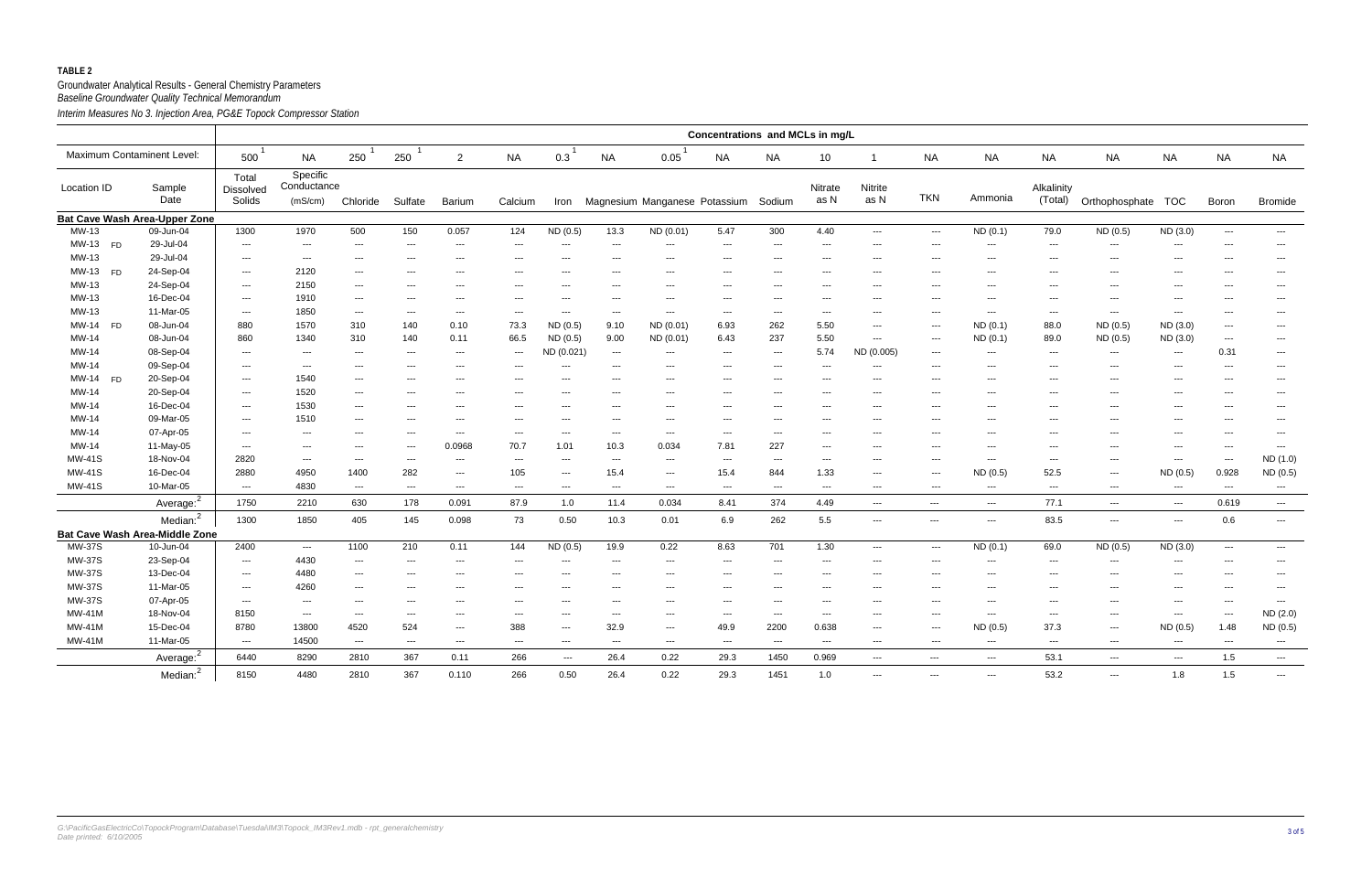### Groundwater Analytical Results - General Chemistry Parameters *Interim Measures No 3. Injection Area, PG&E Topock Compressor Station Baseline Groundwater Quality Technical Memorandum*

|                                  |                                      |                                        |                                                                                                                                                                                                                                                                                                                                                                                                                                                                            |                                          |                                        |                                          |                                        |                                          |                                        |                               | Concentrations and MCLs in mg/L        |                           |                                        |                        |                                        |                        |                          |                      |                          |                          |                          |
|----------------------------------|--------------------------------------|----------------------------------------|----------------------------------------------------------------------------------------------------------------------------------------------------------------------------------------------------------------------------------------------------------------------------------------------------------------------------------------------------------------------------------------------------------------------------------------------------------------------------|------------------------------------------|----------------------------------------|------------------------------------------|----------------------------------------|------------------------------------------|----------------------------------------|-------------------------------|----------------------------------------|---------------------------|----------------------------------------|------------------------|----------------------------------------|------------------------|--------------------------|----------------------|--------------------------|--------------------------|--------------------------|
| Maximum Contaminent Level:       |                                      | 500                                    | NA                                                                                                                                                                                                                                                                                                                                                                                                                                                                         | 250                                      | 250                                    | $\overline{2}$                           | <b>NA</b>                              | 0.3                                      | <b>NA</b>                              | 0.05                          | <b>NA</b>                              | NA                        | 10                                     |                        | <b>NA</b>                              | <b>NA</b>              | <b>NA</b>                | NA                   | <b>NA</b>                | <b>NA</b>                | <b>NA</b>                |
| Location ID                      | Sample<br>Date                       | Total<br><b>Dissolved</b><br>Solids    | Specific<br>Conductance<br>(mS/cm)                                                                                                                                                                                                                                                                                                                                                                                                                                         | Chloride                                 | Sulfate                                | <b>Barium</b>                            | Calcium                                | Iron                                     |                                        | Magnesium Manganese Potassium |                                        | Sodium                    | Nitrate<br>as N                        | Nitrite<br>as N        | <b>TKN</b>                             | Ammonia                | Alkalinity<br>(Total)    | Orthophosphate TOC   |                          | Boron                    | <b>Bromide</b>           |
|                                  | <b>Bat Cave Wash Area-Lower Zone</b> |                                        |                                                                                                                                                                                                                                                                                                                                                                                                                                                                            |                                          |                                        |                                          |                                        |                                          |                                        |                               |                                        |                           |                                        |                        |                                        |                        |                          |                      |                          |                          |                          |
| <b>MW-37D</b>                    | 11-Jun-04                            | 8900                                   | $\frac{1}{2} \left( \frac{1}{2} \right) \left( \frac{1}{2} \right) \left( \frac{1}{2} \right) \left( \frac{1}{2} \right) \left( \frac{1}{2} \right) \left( \frac{1}{2} \right) \left( \frac{1}{2} \right) \left( \frac{1}{2} \right) \left( \frac{1}{2} \right) \left( \frac{1}{2} \right) \left( \frac{1}{2} \right) \left( \frac{1}{2} \right) \left( \frac{1}{2} \right) \left( \frac{1}{2} \right) \left( \frac{1}{2} \right) \left( \frac{1}{2} \right) \left( \frac$ | 3800                                     | 620                                    | 0.055                                    | 384                                    | ND (0.5)                                 | 19.1                                   | 0.09                          | 16.9                                   | 3650                      | 2.10                                   | $\qquad \qquad \cdots$ | $\hspace{0.05cm} \ldots$               | ND(0.1)                | 46.0                     | ND(0.5)              | 5.30                     | 1.65                     | $- - -$                  |
| MW-37D FD                        | 24-Sep-04                            | $\hspace{0.1em} \ldots \hspace{0.1em}$ | 14200                                                                                                                                                                                                                                                                                                                                                                                                                                                                      | $\sim$ $\sim$                            | $\scriptstyle\cdots$                   | 0.0659                                   | $\qquad \qquad -$                      | $\scriptstyle\cdots\scriptstyle\cdots$   | 20.2                                   | ND(0.5)                       | $\sim$ $\sim$                          | $\qquad \qquad -\qquad -$ | $\qquad \qquad \cdots$                 | $---$                  | $---$                                  | $\qquad \qquad -$      | $---$                    | $---$                | ---                      | ---                      | $\qquad \qquad - -$      |
| <b>MW-37D</b>                    | 24-Sep-04                            | $\sim$ $\sim$                          | 13900                                                                                                                                                                                                                                                                                                                                                                                                                                                                      | $--$                                     | ---                                    | 0.065                                    | $\sim$ $\sim$                          | $\hspace{0.05cm} \ldots \hspace{0.05cm}$ | 20.8                                   | ND(0.5)                       | $--$                                   | $--$                      | $---$                                  | $--$                   | $--$                                   | $\qquad \qquad \cdots$ | $--$                     | ---                  | ---                      | ---                      | $\qquad \qquad \cdots$   |
| MW-37D FD                        | 14-Dec-04                            | $\sim$ $\sim$                          | 13900                                                                                                                                                                                                                                                                                                                                                                                                                                                                      | $\cdots$                                 | $\cdots$                               | 0.0499                                   | 364                                    | ND (0.3)                                 | 18.8                                   | ND (0.05)                     | 35.4                                   | 2230                      | $---$                                  | $--$                   | $--$                                   | $\qquad \qquad \cdots$ | $--$                     | ---                  | ---                      | 1.79                     | $\sim$ $\sim$            |
| <b>MW-37D</b>                    | 14-Dec-04                            | $\sim$ $\sim$                          | 13900                                                                                                                                                                                                                                                                                                                                                                                                                                                                      | $\cdots$                                 | $\sim$ $\sim$                          | 0.0464                                   | 387                                    | ND(0.3)                                  | 19.1                                   | ND (0.05)                     | 42.7                                   | 2180                      | $---$                                  | $--$                   | $--$                                   | $\qquad \qquad \cdots$ | $--$                     | $\cdots$             | ---                      | 1.77                     | $\sim$ $\sim$            |
| <b>MW-37D</b>                    | 11-Mar-05                            | $\sim$ $\sim$                          | 13800                                                                                                                                                                                                                                                                                                                                                                                                                                                                      | $\sim$                                   | $\qquad \qquad -$                      | 0.0539                                   | 350                                    | ND (0.05)                                | 21.9                                   | ND (0.05)                     | 56.1                                   | 2600                      | $\qquad \qquad \cdots$                 | $--$                   | $--$                                   | $\qquad \qquad \cdots$ | $--$                     | $\cdots$             | ---                      | 1.88                     | $\sim$ $\sim$            |
| <b>MW-41D</b>                    | 18-Nov-04                            | 11700                                  | $\scriptstyle\cdots$                                                                                                                                                                                                                                                                                                                                                                                                                                                       | $\sim$ $\sim$                            | $\cdots$                               | $\hspace{0.1em} \ldots \hspace{0.1em}$   | $---$                                  | ---                                      | $---$                                  | $---$                         | $--$                                   | $\sim$ $\sim$             | $\scriptstyle\cdots\scriptstyle\cdots$ | $--$                   | $--$                                   | $\qquad \qquad -$      | $---$                    | $\cdots$             | ---                      | $\scriptstyle\cdots$     | ND (2.0)                 |
| <b>MW-41D</b>                    | 15-Dec-04                            | 12400                                  | 19500                                                                                                                                                                                                                                                                                                                                                                                                                                                                      | 6910                                     | 713                                    | $\hspace{0.1em} \ldots \hspace{0.1em}$   | 365                                    | $---$                                    | 30.2                                   | $\cdots$                      | 74.5                                   | 2910                      | ND (0.5)                               | $---$                  | $---$                                  | ND (0.5)               | 42.3                     | $\cdots$             | $0.596$ J                | 1.88                     | ND (0.5)                 |
| <b>MW-41D</b>                    | 11-Mar-05                            | $\sim$ $\sim$                          | 20700                                                                                                                                                                                                                                                                                                                                                                                                                                                                      | $\sim$ $\sim$                            | $\cdots$                               | $\sim$ $\sim$                            | $\sim$ $\sim$                          | $\hspace{0.05cm} \ldots \hspace{0.05cm}$ | $\hspace{0.05cm} \ldots$               | $\cdots$                      | $--$                                   | $\sim$ $\sim$ $\sim$      | $\scriptstyle\cdots\scriptstyle\cdots$ | $\cdots$               | $---$                                  | $\sim$ $\sim$          | $--$                     | $\sim$ $\sim$ $\sim$ | ---                      | ---                      | $\sim$ $\sim$            |
|                                  | Average: <sup>2</sup>                | 11000                                  | 15700                                                                                                                                                                                                                                                                                                                                                                                                                                                                      | 5360                                     | 667                                    | 0.056                                    | 370                                    | $\hspace{0.05cm} \ldots$                 | 21.4                                   | 0.09                          | 45.1                                   | 2710                      | 2.1                                    | $---$                  | $\scriptstyle\cdots$                   | $\sim$ $\sim$ $\sim$   | 44.1                     | $\scriptstyle\cdots$ | 2.95                     | 1.79                     | $\sim$ $\sim$            |
|                                  | Median: <sup>2</sup>                 | 11700                                  | 13900                                                                                                                                                                                                                                                                                                                                                                                                                                                                      | 5355                                     | 667                                    | 0.054                                    | 365                                    | 0.30                                     | 20.2                                   | 0.07                          | 42.7                                   | 2600                      | 1.3                                    | $---$                  | $\qquad \qquad - -$                    | $  -$                  | 44.2                     | $  -$                | 2.9                      | 1.8                      | $\sim$ $\sim$            |
| <b>West Mesa Area-Upper Zone</b> |                                      |                                        |                                                                                                                                                                                                                                                                                                                                                                                                                                                                            |                                          |                                        |                                          |                                        |                                          |                                        |                               |                                        |                           |                                        |                        |                                        |                        |                          |                      |                          |                          |                          |
| <b>OW-03S</b>                    | 28-Oct-04                            | 674                                    | $\qquad \qquad \cdots$                                                                                                                                                                                                                                                                                                                                                                                                                                                     | 280                                      | 64.8                                   | 0.0206                                   | 27.2                                   | ND(0.3)                                  | 4.53                                   | ND (0.05)                     | 10.3                                   | 183                       | 2.53J                                  | $0.0106$ J             | $\hspace{0.05cm} \ldots$               | ND (0.5)               | 99.0                     | ND (0.02)            | 0.675                    | 0.296                    | $\sim$ $\sim$            |
| <b>OW-03S</b>                    | 16-Nov-04                            | 675                                    | $\scriptstyle{\cdots}$ .                                                                                                                                                                                                                                                                                                                                                                                                                                                   | $\qquad \qquad -\qquad -$                | $--$                                   | $\sim$ $\sim$                            | $\hspace{0.1em} \ldots \hspace{0.1em}$ | ND (0.021)                               | $\hspace{0.1em} \ldots \hspace{0.1em}$ | ND (0.01)                     | $\sim$ $\sim$                          | $\sim$ $\sim$             | $---$                                  | $\qquad \qquad \cdots$ | $---$                                  | $\qquad \qquad -$      | $---$                    | $\cdots$             | ---                      | ---                      | 0.39                     |
| <b>OW-03S</b>                    | 15-Dec-04                            | 650                                    | 1210                                                                                                                                                                                                                                                                                                                                                                                                                                                                       | $\sim$ $\sim$                            | $\hspace{0.05cm} \ldots$               | 0.0167                                   | 21.1                                   | $\scriptstyle\cdots\scriptstyle\cdots$   | 4.01                                   | $\scriptstyle \cdots$         | 5.35                                   | 174                       | $\qquad \qquad \cdots$                 | $--$                   | $---$                                  | $--$                   | $---$                    | $\scriptstyle\cdots$ | ---                      | ---                      | $\qquad \qquad -$        |
| MW-18                            | 09-Jun-04                            | 870                                    | 716                                                                                                                                                                                                                                                                                                                                                                                                                                                                        | 340                                      | 87.0                                   | 0.082                                    | 106                                    | ND (0.5)                                 | 13.6                                   | ND (0.01)                     | 7.11                                   | 171                       | 3.90                                   | $--$                   | $---$                                  | ND(0.1)                | 82.0                     | ND (0.5)             | ND(3.0)                  | $\qquad \qquad \cdots$   | $\sim$ $\sim$            |
| MW-18                            | 29-Jul-04                            | $\hspace{0.1em} \ldots \hspace{0.1em}$ | $---$                                                                                                                                                                                                                                                                                                                                                                                                                                                                      | $--$                                     | ---                                    | $\qquad \qquad \cdots$                   | ---                                    | ---                                      | $---$                                  | $\qquad \qquad \cdots$        | $\sim$ $\sim$                          | ---                       | $---$                                  | $\cdots$               | $--$                                   | $\qquad \qquad \cdots$ | $--$                     | $\sim$ $\sim$ $\sim$ | ---                      | $\qquad \qquad -$        | $\sim$ $\sim$            |
| MW-18                            | 08-Sep-04                            | $\qquad \qquad -\qquad -$              | $--$                                                                                                                                                                                                                                                                                                                                                                                                                                                                       | $--$                                     | ---                                    | $\qquad \qquad \cdots$                   | $---$                                  | ND (0.021)                               | $---$                                  | $\qquad \qquad \cdots$        | $--$                                   | $\sim$ $\sim$             | 3.88                                   | ND (0.005)             | $--$                                   | $---$                  | $--$                     | ---                  | ---                      | 0.184                    | $\sim$ $\sim$            |
| MW-18                            | 09-Sep-04                            | $\sim$ $\sim$                          | $---$                                                                                                                                                                                                                                                                                                                                                                                                                                                                      | $--$                                     | ---                                    | $---$                                    | $---$                                  | ---                                      | $---$                                  | $\qquad \qquad -$             | $---$                                  | $\sim$ $\sim$             | $---$                                  | $--$                   | $--$                                   | $---$                  | $--$                     | ---                  | ---                      | $\qquad \qquad -$        | $\sim$ $\sim$            |
| MW-18                            | 24-Sep-04                            | $\qquad \qquad \cdots$                 | 1300                                                                                                                                                                                                                                                                                                                                                                                                                                                                       | $--$                                     | ---                                    | $\qquad \qquad \cdots$                   | ---                                    | ---                                      | $---$                                  | $\qquad \qquad -$             | $--$                                   | $--$                      | $---$                                  | $--$                   | $--$                                   | $\qquad \qquad \cdots$ | $--$                     | ---                  | ---                      | $---$                    | $\qquad \qquad \cdots$   |
| MW-18                            | 16-Dec-04                            | $\qquad \qquad \cdots$                 | 1270                                                                                                                                                                                                                                                                                                                                                                                                                                                                       | $--$                                     | ---                                    | $\qquad \qquad \cdots$                   | ---                                    | ---                                      | $---$                                  | $\qquad \qquad -$             | $--$                                   | $--$                      | $---$                                  | $--$                   | $--$                                   | $\qquad \qquad \cdots$ | $--$                     | ---                  | ---                      | ---                      | $\qquad \qquad \cdots$   |
| MW-18<br><b>FD</b>               | 09-Mar-05                            | $\qquad \qquad \cdots$                 | 1180                                                                                                                                                                                                                                                                                                                                                                                                                                                                       | $\sim$ $\sim$                            |                                        | $\qquad \qquad \cdots$                   | ---                                    | ---                                      | $---$                                  | ---                           | $--$                                   |                           | $---$                                  | $--$                   | $--$                                   | $\qquad \qquad \cdots$ | $--$                     | ---                  | $--$                     | ---                      | $--$                     |
| MW-18                            | 09-Mar-05                            | $\sim$ $\sim$                          | 1190                                                                                                                                                                                                                                                                                                                                                                                                                                                                       | $--$                                     | $---$                                  | $\sim$ $\sim$                            | $---$                                  | $--$                                     | $---$                                  | $\qquad \qquad \cdots$        | $\sim$ $\sim$                          | $--$                      | $---$                                  | $--$                   | $--$                                   | $\qquad \qquad \cdots$ | $--$                     | ---                  | ---                      | ---                      | $\qquad \qquad \cdots$   |
| MW-18                            | 11-May-05                            | $\sim$ $\sim$                          | $---$                                                                                                                                                                                                                                                                                                                                                                                                                                                                      | $\hspace{0.05cm} \ldots \hspace{0.05cm}$ | $\cdots$                               | 0.0831                                   | 105                                    | 0.298                                    | 16.0                                   | 0.00672                       | 8.70                                   | 178                       | $---$                                  | $--$                   | $--$                                   | $\qquad \qquad \cdots$ | $--$                     | ---                  | ---                      | 0.176                    | $\sim$ $\sim$            |
| MW-18                            | 12-May-05                            | $\sim$ $\sim$                          | $\hspace{0.05cm} \ldots \hspace{0.05cm}$                                                                                                                                                                                                                                                                                                                                                                                                                                   | $\sim$ $\sim$                            | $\sim$ $\sim$                          | $\hspace{0.05cm} \ldots$                 | $\hspace{0.1em} \ldots \hspace{0.1em}$ | $\hspace{0.05cm} \ldots \hspace{0.05cm}$ | $\scriptstyle\cdots$                   | $\qquad \qquad \cdots$        | $--$                                   | $\sim$ $\sim$             | $\scriptstyle\cdots\scriptstyle\cdots$ | $\qquad \qquad -$      | $---$                                  | $\sim$ $\sim$          | $---$                    | $\sim$ $\sim$ $\sim$ | $\qquad \qquad \cdots$   | $\hspace{0.05cm} \ldots$ | $\sim$ $\sim$            |
|                                  | Average: <sup>2</sup>                | 717                                    | 1140                                                                                                                                                                                                                                                                                                                                                                                                                                                                       | 310                                      | 75.9                                   | 0.0506                                   | 64.8                                   | 0.3                                      | 9.54                                   | 0.0067                        | 7.87                                   | 177                       | 3.44                                   | 0.011                  | $\qquad \qquad - -$                    | $   \,$                | 90.5                     | $\scriptstyle\cdots$ | 0.68                     | 0.219                    | 0.39                     |
|                                  | Median: <sup>2</sup>                 | 675                                    | 1200                                                                                                                                                                                                                                                                                                                                                                                                                                                                       | 310                                      | 76                                     | 0.051                                    | 66                                     | 0.30                                     | 9.1                                    | 0.01                          | 7.9                                    | 176                       | 3.9                                    | 0.01                   | $\scriptstyle\cdots$                   | $   \,$                | 90.5                     | $\scriptstyle\cdots$ | 1.8                      | 0.2                      | 0.39                     |
| West Mesa Area-Middle Zone       |                                      |                                        |                                                                                                                                                                                                                                                                                                                                                                                                                                                                            |                                          |                                        |                                          |                                        |                                          |                                        |                               |                                        |                           |                                        |                        |                                        |                        |                          |                      |                          |                          |                          |
| OW-03M FD                        | 28-Oct-04                            | 2100                                   | 3970                                                                                                                                                                                                                                                                                                                                                                                                                                                                       | 1080                                     | 197                                    | 0.056                                    | 44.8                                   | ND(0.3)                                  | 6.10                                   | ND (0.05)                     | 13.2                                   | 676                       | 1.53                                   | 0.0114                 | $\hspace{0.05cm} \ldots$               | ND(0.5)                | 61.0                     | ND (0.02)            | 0.563                    | 0.828                    | $\cdots$                 |
| OW-03M                           | 28-Oct-04                            | 2110                                   | 4010                                                                                                                                                                                                                                                                                                                                                                                                                                                                       | 1060                                     | 219                                    | 0.0555                                   | 47.4                                   | ND (0.3)                                 | 5.91                                   | ND (0.05)                     | 13.1                                   | 596                       | 1.53                                   | 0.0122                 | $\scriptstyle\cdots$                   | ND (0.5)               | 62.0                     | ND (0.02)            | 0.645                    | 0.781                    | $\hspace{0.05cm} \ldots$ |
| OW-03M                           | 16-Nov-04                            | 2560                                   | $\scriptstyle\cdots$                                                                                                                                                                                                                                                                                                                                                                                                                                                       | $--$                                     | ---                                    | $\hspace{0.05cm} \ldots \hspace{0.05cm}$ | $\hspace{0.05cm} \ldots$               | ND (0.021)                               | $\sim$ $\sim$                          | ND (0.01)                     | $\scriptstyle\cdots\scriptstyle\cdots$ | $\sim$ $\sim$ $\sim$      | $---$                                  | $---$                  | $---$                                  | $\qquad \qquad - -$    | $---$                    | $\scriptstyle\cdots$ | ---                      | $\hspace{0.05cm} \ldots$ | ND (1.0)                 |
| OW-03M                           | 15-Dec-04                            | 2750                                   | 4790                                                                                                                                                                                                                                                                                                                                                                                                                                                                       | $\sim$                                   | $\scriptstyle\cdots\scriptstyle\cdots$ | 0.0734                                   | 67.3                                   | $\hspace{0.05cm} \ldots$                 | 6.47                                   | $\sim$ $\sim$                 | 12.4                                   | 723                       | $--$                                   | $\qquad \qquad \cdots$ | $---$                                  | $\qquad \qquad - -$    | $\scriptstyle\cdots$     | $\scriptstyle\cdots$ | $\hspace{0.05cm} \ldots$ | $\hspace{0.05cm} \ldots$ | $\sim$ $\sim$            |
|                                  | Average: <sup>2</sup>                | 2380                                   | 4260                                                                                                                                                                                                                                                                                                                                                                                                                                                                       | 1070                                     | 208                                    | 0.0616                                   | 53.2                                   | $\sim$                                   | 6.16                                   | $\sim$ $\sim$                 | 12.9                                   | 665                       | 1.53                                   | 0.0118                 | $\scriptstyle\mathtt{---}$             | $\sim$ $\sim$ $\sim$   | 61.5                     | $\sim$ $\sim$ $\sim$ | 0.604                    | 0.805                    | $\sim$ $\sim$            |
|                                  | Median: <sup>2</sup>                 | 2335                                   | 4010                                                                                                                                                                                                                                                                                                                                                                                                                                                                       | 1070                                     | 208                                    | 0.056                                    | 47                                     | 0.30                                     | 6.1                                    | 0.05                          | 13.1                                   | 676                       | 1.5                                    | 0.01                   | $\scriptstyle\mathtt{---}$             | $\sim$ $\sim$ $\sim$   | 61.5                     | $\sim$ $\sim$        | 0.6                      | 0.8                      | $\sim$ $\sim$ $\sim$     |
| West Mesa Area-Lower Zone        |                                      |                                        |                                                                                                                                                                                                                                                                                                                                                                                                                                                                            |                                          |                                        |                                          |                                        |                                          |                                        |                               |                                        |                           |                                        |                        |                                        |                        |                          |                      |                          |                          |                          |
| OW-03D                           | 28-Oct-04                            | 2420                                   | 4630                                                                                                                                                                                                                                                                                                                                                                                                                                                                       | 1240                                     | 218                                    | 0.0407                                   | 54.5                                   | ND(0.3)                                  | 7.37                                   | 0.125                         | 15.8                                   | 743                       | 0.36                                   | 0.0809                 | $\sim$ $\sim$ $\sim$                   | ND (0.5)               | 70.0                     | ND (0.02)            | 1.65                     | 0.942                    | $\sim$ $\sim$ $\sim$     |
| OW-03D                           | 16-Nov-04                            | 3140                                   | $\sim$                                                                                                                                                                                                                                                                                                                                                                                                                                                                     | $\sim$ $\sim$ $\sim$                     | $\scriptstyle\cdots$                   | $\sim$ $\sim$ $\sim$                     | $\sim$ $\sim$ $\sim$                   | 0.132                                    | $\hspace{0.05cm} \cdots$               | 0.13                          | $--$                                   | $\sim$ $\sim$ $\sim$      | $\scriptstyle\cdots$                   | $\scriptstyle\cdots$   | $\scriptstyle\cdots$                   | $\sim$ $\sim$ $\sim$   | $\scriptstyle\cdots$     | $\sim$ $\sim$ $\sim$ | $\hspace{0.05cm} \ldots$ | $\scriptstyle\cdots$     | ND (1.0)                 |
| <b>OW-03D</b>                    | 14-Dec-04                            | 3400                                   | 6220                                                                                                                                                                                                                                                                                                                                                                                                                                                                       | $\sim$ $\sim$ $\sim$                     | $\hspace{0.05cm} \ldots$               | 0.0634                                   | 96.0                                   | ND(0.3)                                  | 8.68                                   | 0.136                         | 17.2                                   | 956                       | $\scriptstyle\cdots\scriptstyle\cdots$ | $\scriptstyle\cdots$   | $\scriptstyle\cdots$                   | $\qquad \qquad -$      | $\hspace{0.05cm} \ldots$ | $\sim$ $\sim$        | $\hspace{0.05cm} \ldots$ | 1.08                     | $\frac{1}{2}$            |
|                                  | Average: <sup>2</sup>                | 2990                                   | 5430                                                                                                                                                                                                                                                                                                                                                                                                                                                                       | 1200                                     | 220                                    | 0.0521                                   | 75.3                                   | 0.13                                     | 8.03                                   | 0.13                          | 16.5                                   | 850                       | 0.36                                   | 0.081                  | $\sim$                                 | $\sim$ $\sim$ $\sim$   | 70                       | $\sim$ $\sim$ $\sim$ | 1.6                      | 1.01                     | $\hspace{0.05cm} \ldots$ |
|                                  | Median: <sup>2</sup>                 | 3140                                   | 5425                                                                                                                                                                                                                                                                                                                                                                                                                                                                       | 1240                                     | 218                                    | 0.052                                    | 75                                     | 0.30                                     | 8.0                                    | 0.13                          | 16.5                                   | 850                       | 0.4                                    | 0.08                   | $\scriptstyle\cdots\scriptstyle\cdots$ | $\sim$ $\sim$ $\sim$   | 70.0                     | $\sim$ $\sim$ $\sim$ | 1.6                      | 1.0                      | $\sim$ $\sim$            |

*G:\PacificGasElectricCo\TopockProgram\Database\Tuesdai\IM3\Topock\_IM3Rev1.mdb - rpt\_generalchemistry Date printed: 6/10/2005*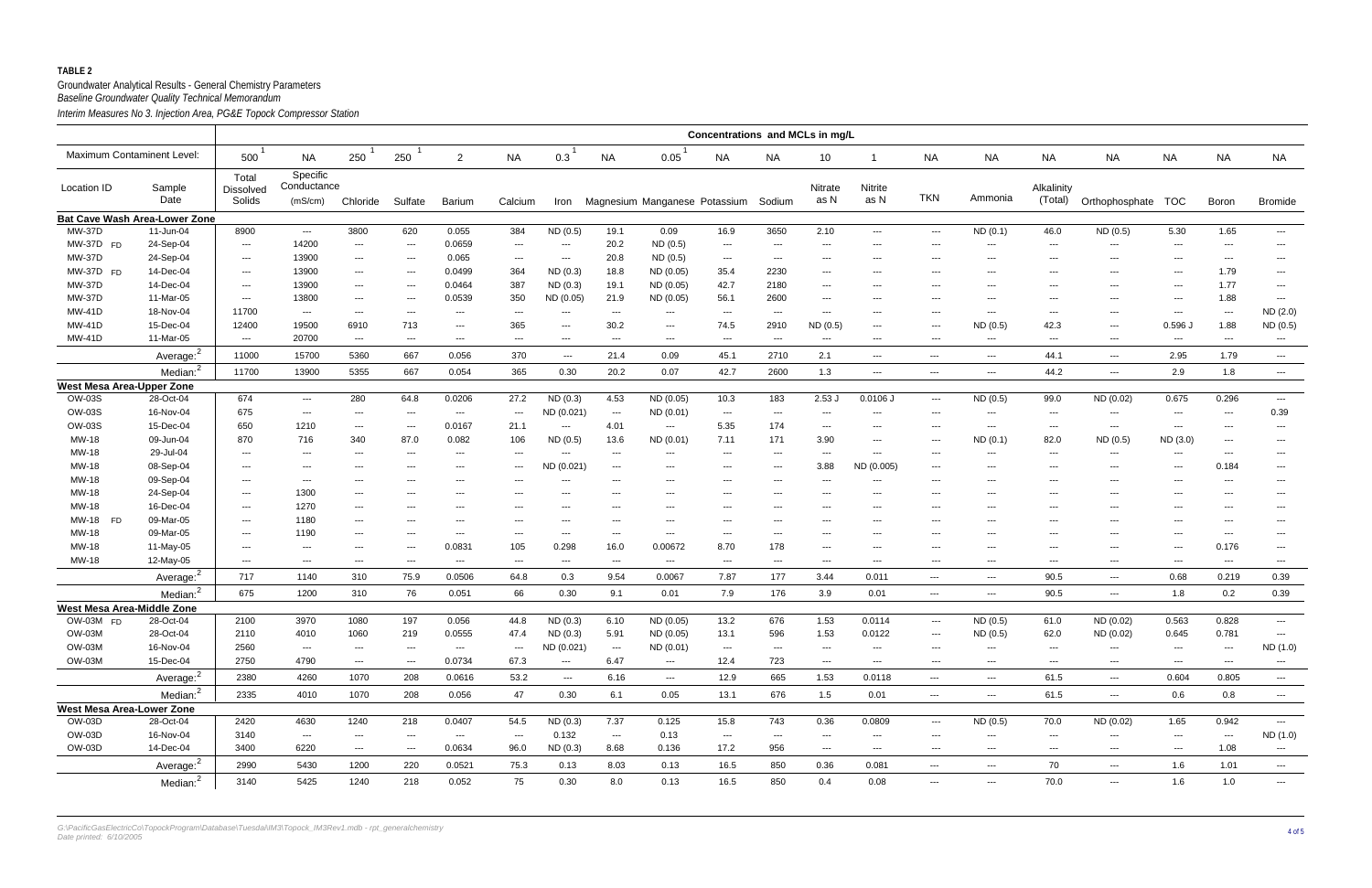Groundwater Analytical Results - General Chemistry Parameters *Interim Measures No 3. Injection Area, PG&E Topock Compressor Station Baseline Groundwater Quality Technical Memorandum*

The reporting limit is used when nondetect. Rejected data is not included in the calculation.

results in milligrams per liter mg/L

field duplicate FD

- parameter not detected at the listed reporting limit. ND
- not applicable ---
- rejected data R
- estimated value J
- screening data, level II validation S

#### Notes:

<sup>1</sup> Secondary California Maximum contaminent level (MCL)  $^2$  The reporting limit is used when pondetect. Rejected day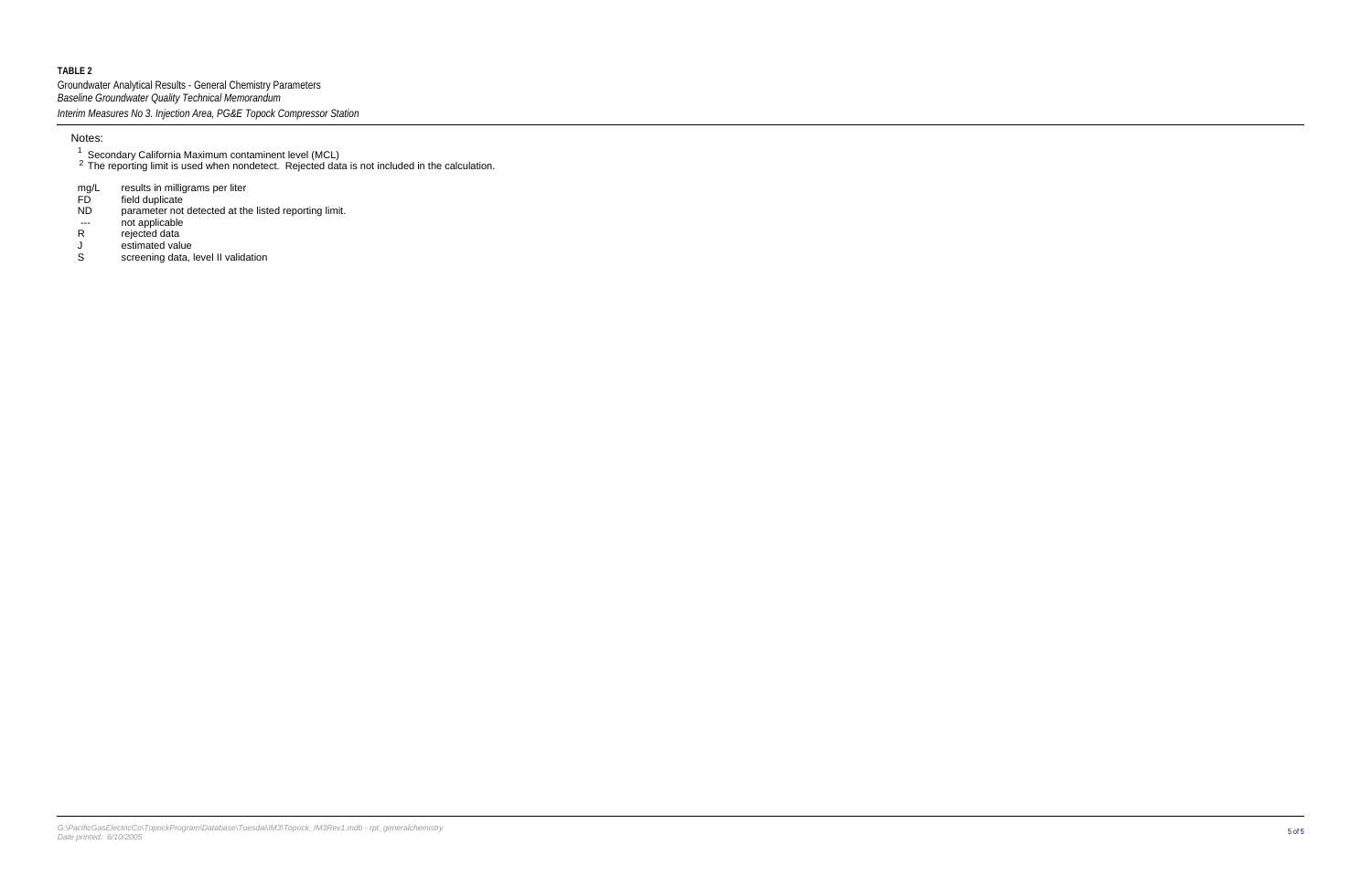## Groundwater Analytical Results - Other Metals

*Interim Measures No 3. Injection Area,, PG&E Topock Compressor Station Groundwater and Hydrogeologic Investigation*

|                                  |                            |                                        |                        |                                        |                        |                                                                                                                                                                                                                                                                                                                                                                                                                                                                            |               |                        | Concentrations and MCLs in µg/L |                        |                                        |                                          |                        |                     |                                                                                                                                                                                                                                                                                                                                                                                                                                                                            |                      |                                          |
|----------------------------------|----------------------------|----------------------------------------|------------------------|----------------------------------------|------------------------|----------------------------------------------------------------------------------------------------------------------------------------------------------------------------------------------------------------------------------------------------------------------------------------------------------------------------------------------------------------------------------------------------------------------------------------------------------------------------|---------------|------------------------|---------------------------------|------------------------|----------------------------------------|------------------------------------------|------------------------|---------------------|----------------------------------------------------------------------------------------------------------------------------------------------------------------------------------------------------------------------------------------------------------------------------------------------------------------------------------------------------------------------------------------------------------------------------------------------------------------------------|----------------------|------------------------------------------|
|                                  | Maximum Contaminent Level: | <b>NA</b>                              | 60                     | 10                                     | <b>NA</b>              | 50                                                                                                                                                                                                                                                                                                                                                                                                                                                                         | <b>NA</b>     | 1300                   | <b>NA</b>                       | <b>NA</b>              | <b>NA</b>                              | <b>NA</b>                                | 50                     | <b>NA</b>           | $\overline{2}$                                                                                                                                                                                                                                                                                                                                                                                                                                                             | <b>NA</b>            | <b>NA</b>                                |
| Location ID                      | Sample Date                | Aluminum                               | Antimony               | Arsenic                                | Beryllium              | Cadmium                                                                                                                                                                                                                                                                                                                                                                                                                                                                    | Cobalt        | Copper                 | Lead                            | Mercury                | Molybdenum                             | Nickel                                   | Selenium               | Silver              | Thallium                                                                                                                                                                                                                                                                                                                                                                                                                                                                   | Vanadium             | Zinc                                     |
| East Mesa Area-Upper Zone        |                            |                                        |                        |                                        |                        |                                                                                                                                                                                                                                                                                                                                                                                                                                                                            |               |                        |                                 |                        |                                        |                                          |                        |                     |                                                                                                                                                                                                                                                                                                                                                                                                                                                                            |                      |                                          |
| <b>OW-01S</b>                    | 21-Dec-04                  | ND (52)                                | ND(5.0)                | ND (10)                                | ND(3.1)                | ND (3.1)                                                                                                                                                                                                                                                                                                                                                                                                                                                                   | ND (3.1)      | ND (5.0)               | ND(2.1)                         | ND(0.2)                | 27.3                                   | 8.70                                     | ND (10)                | ND(3.1)             | ND (15)                                                                                                                                                                                                                                                                                                                                                                                                                                                                    | 12.1                 | 26.4                                     |
| <b>OW-02S</b>                    | 29-Dec-04                  | ND (52)                                | ND (5.0)               | ND (10)                                | ND(3.1)                | ND (3.1)                                                                                                                                                                                                                                                                                                                                                                                                                                                                   | ND(3.1)       | ND (5.0)               | ND(2.1)                         | ND(0.2)                | 89.3                                   | ND (5.0)                                 | ND (10)                | ND (3.1)            | ND (15)                                                                                                                                                                                                                                                                                                                                                                                                                                                                    | 7.00                 | 33.3                                     |
| <b>OW-05S</b>                    | 21-Dec-04                  | ND (52)                                | ND (5.0)               | ND (10)                                | ND(3.1)                | ND (3.1)                                                                                                                                                                                                                                                                                                                                                                                                                                                                   | ND (3.1)      | ND (5.0)               | ND(2.1)                         | ND(0.2)                | 21.3                                   | ND (5.0)                                 | ND (10)                | 64.9                | ND (15)                                                                                                                                                                                                                                                                                                                                                                                                                                                                    | 12.9                 | 25.6                                     |
| OW-05S FD                        | 11-May-05                  | $\scriptstyle \cdots$                  | ND (2.0)               | 2.22                                   | ND(1.0)                | ND (1.0)                                                                                                                                                                                                                                                                                                                                                                                                                                                                   | 1.25          | 2.26                   | ND (1.0)                        | ND (500)               | 19.4                                   | 4.90                                     | 2.82                   | ND(1.0)             | ND(1.0)                                                                                                                                                                                                                                                                                                                                                                                                                                                                    | 5.43                 | 14.5                                     |
| <b>OW-05S</b>                    | 11-May-05                  | $\scriptstyle\cdots\scriptstyle\cdots$ | ND (2.0)               | 1.95                                   | ND (1.0)               | ND (1.0)                                                                                                                                                                                                                                                                                                                                                                                                                                                                   | 1.07          | 1.55                   | ND (1.0)                        | ND (500)               | 19.0                                   | 4.14                                     | 2.82                   | ND (1.0)            | ND (1.0)                                                                                                                                                                                                                                                                                                                                                                                                                                                                   | 5.50                 | 16.6                                     |
|                                  | Average: <sup>2</sup>      | $\sim$ $\sim$ $\sim$                   | $\qquad \qquad \cdots$ | 6.83                                   | $\scriptstyle \cdots$  | $\frac{1}{2} \left( \frac{1}{2} \right) \left( \frac{1}{2} \right) \left( \frac{1}{2} \right) \left( \frac{1}{2} \right) \left( \frac{1}{2} \right) \left( \frac{1}{2} \right) \left( \frac{1}{2} \right) \left( \frac{1}{2} \right) \left( \frac{1}{2} \right) \left( \frac{1}{2} \right) \left( \frac{1}{2} \right) \left( \frac{1}{2} \right) \left( \frac{1}{2} \right) \left( \frac{1}{2} \right) \left( \frac{1}{2} \right) \left( \frac{1}{2} \right) \left( \frac$ | 2.32          | 3.76                   | $\hspace{0.05cm} \ldots$        | $\sim$ $\sim$ $\sim$   | 35.3                                   | 5.55                                     | 7.13                   | 65                  | $\qquad \qquad \cdots$                                                                                                                                                                                                                                                                                                                                                                                                                                                     | 8.59                 | 23.3                                     |
|                                  | Median: <sup>2</sup>       | $\sim$ $\sim$ $\sim$                   | $\sim$ $\sim$ $\sim$   | 10.0                                   | $\sim$ $\sim$ $\sim$   | $\frac{1}{2} \frac{1}{2} \frac{1}{2} \frac{1}{2} \frac{1}{2} \frac{1}{2} \frac{1}{2} \frac{1}{2} \frac{1}{2} \frac{1}{2} \frac{1}{2} \frac{1}{2} \frac{1}{2} \frac{1}{2} \frac{1}{2} \frac{1}{2} \frac{1}{2} \frac{1}{2} \frac{1}{2} \frac{1}{2} \frac{1}{2} \frac{1}{2} \frac{1}{2} \frac{1}{2} \frac{1}{2} \frac{1}{2} \frac{1}{2} \frac{1}{2} \frac{1}{2} \frac{1}{2} \frac{1}{2} \frac{$                                                                               | 3.1           | 5.0                    | $\sim$ $\sim$                   | $\sim$ $\sim$ $\sim$   | 21.3                                   | 5.0                                      | 10.0                   | 3.1                 | $\frac{1}{2} \left( \frac{1}{2} \right) \left( \frac{1}{2} \right) \left( \frac{1}{2} \right) \left( \frac{1}{2} \right) \left( \frac{1}{2} \right) \left( \frac{1}{2} \right) \left( \frac{1}{2} \right) \left( \frac{1}{2} \right) \left( \frac{1}{2} \right) \left( \frac{1}{2} \right) \left( \frac{1}{2} \right) \left( \frac{1}{2} \right) \left( \frac{1}{2} \right) \left( \frac{1}{2} \right) \left( \frac{1}{2} \right) \left( \frac{1}{2} \right) \left( \frac$ | 7.0                  | 25.6                                     |
| East Mesa Area-Middle Zone       |                            |                                        |                        |                                        |                        |                                                                                                                                                                                                                                                                                                                                                                                                                                                                            |               |                        |                                 |                        |                                        |                                          |                        |                     |                                                                                                                                                                                                                                                                                                                                                                                                                                                                            |                      |                                          |
| <b>OW-01M</b>                    | 01-Oct-04                  | ND (52)                                | $\sim$ $\sim$ $\sim$   | $\sim$ $\sim$ $\sim$                   | $\sim$ $\sim$ $\sim$   | $\frac{1}{2} \frac{1}{2} \frac{1}{2} \frac{1}{2} \frac{1}{2} \frac{1}{2} \frac{1}{2} \frac{1}{2} \frac{1}{2} \frac{1}{2} \frac{1}{2} \frac{1}{2} \frac{1}{2} \frac{1}{2} \frac{1}{2} \frac{1}{2} \frac{1}{2} \frac{1}{2} \frac{1}{2} \frac{1}{2} \frac{1}{2} \frac{1}{2} \frac{1}{2} \frac{1}{2} \frac{1}{2} \frac{1}{2} \frac{1}{2} \frac{1}{2} \frac{1}{2} \frac{1}{2} \frac{1}{2} \frac{$                                                                               | $\cdots$      | ND (5.0)               | ND(2.1)                         | $\sim$ $\sim$ $\sim$   | 26.8                                   | ND (5.0)                                 | $\sim$ $\sim$ $\sim$   | $\qquad \qquad - -$ | $\cdots$                                                                                                                                                                                                                                                                                                                                                                                                                                                                   | $\sim$ $\sim$ $\sim$ | 46.1                                     |
| <b>OW-01M</b>                    | 18-Nov-04                  | ND (52)                                | $\qquad \qquad \cdots$ | $\sim$ $\sim$ $\sim$                   | $\sim$ $\sim$ $\sim$   | $\frac{1}{2}$                                                                                                                                                                                                                                                                                                                                                                                                                                                              | $\cdots$      | $\sim$ $\sim$          | $\sim$                          | $\sim$ $\sim$ $\sim$   | $\sim$ $\sim$                          | $\sim$ $\sim$ $\sim$                     | $\sim$ $\sim$ $\sim$   | $\overline{a}$      | $\cdots$                                                                                                                                                                                                                                                                                                                                                                                                                                                                   | $\cdots$             | $\hspace{0.05cm} \ldots \hspace{0.05cm}$ |
| <b>OW-01M</b>                    | 21-Dec-04                  | ND (52)                                | ND(5.0)                | ND (10)                                | ND(3.1)                | ND(3.1)                                                                                                                                                                                                                                                                                                                                                                                                                                                                    | ND(3.1)       | ND (5.0)               | ND(2.1)                         | ND(0.2)                | 26.8                                   | ND (5.0)                                 | ND (10)                | ND (3.1)            | ND (15)                                                                                                                                                                                                                                                                                                                                                                                                                                                                    | 14.7                 | 20.9                                     |
| <b>OW-01M</b>                    | 10-May-05                  | $\scriptstyle \cdots$                  | ND (2.0)               | 2.69                                   | ND (1.0)               | ND (1.0)                                                                                                                                                                                                                                                                                                                                                                                                                                                                   | ND (1.0)      | 2.41                   | ND (1.0)                        | ND (500)               | 23.5                                   | 4.68                                     | ND (1.0)               | ND(1.0)             | ND(1.0)                                                                                                                                                                                                                                                                                                                                                                                                                                                                    | 5.45                 | 13.1                                     |
| <b>OW-02M</b>                    | 11-May-05                  | $\scriptstyle \cdots$                  | ND (2.0)               | 1.65                                   | ND(1.0)                | ND (1.0)                                                                                                                                                                                                                                                                                                                                                                                                                                                                   | ND (1.0)      | ND (1.0)               | ND (1.0)                        | ND (500)               | 35.3                                   | ND (1.0)                                 | ND (1.0)               | ND (1.0)            | ND(1.0)                                                                                                                                                                                                                                                                                                                                                                                                                                                                    | 2.96                 | 11.3                                     |
| <b>OW-05M</b>                    | 13-Jan-05                  | ND (52)                                | 11.1                   | 14.4                                   | 8.80                   | 10.5                                                                                                                                                                                                                                                                                                                                                                                                                                                                       | 10.0          | 10.6                   | 10.2                            | ND(0.2)                | 50.1                                   | 20.1                                     | 18.6                   | 20.0                | ND (15)                                                                                                                                                                                                                                                                                                                                                                                                                                                                    | 22.9                 | 37.3                                     |
| <b>OW-05M</b>                    | 11-May-05                  | $\scriptstyle \cdots$                  | ND (2.0)               | 1.70                                   | ND (1.0)               | ND (1.0)                                                                                                                                                                                                                                                                                                                                                                                                                                                                   | ND (1.0)      | 1.60                   | ND(1.0)                         | ND (500)               | 39.0                                   | 1.28                                     | ND (1.0)               | ND (1.0)            | ND (1.0)                                                                                                                                                                                                                                                                                                                                                                                                                                                                   | 2.61                 | ND (10)                                  |
| <b>CW-01M</b>                    | 08-Feb-05                  | ND (52)                                | ND (5.0)               | ND (10)                                | ND(3.0)                | ND (3.0)                                                                                                                                                                                                                                                                                                                                                                                                                                                                   | ND (3.0)      | ND (5.0)               | ND (2.1)                        | ND(0.2)                | 19.6                                   | ND (5.0)                                 | ND (10)                | ND(3.0)             | ND (15)                                                                                                                                                                                                                                                                                                                                                                                                                                                                    | 97.7                 | 80.2                                     |
| CW-02M FD                        | 09-Feb-05                  | ND (52)                                | ND (5.0)               | ND (10)                                | ND(3.0)                | ND (3.0)                                                                                                                                                                                                                                                                                                                                                                                                                                                                   | ND (3.0)      | ND (5.0)               | ND (2.1)                        | ND(0.2)                | 28.0                                   | ND (5.0)                                 | ND (10)                | ND (3.0)            | ND (15)                                                                                                                                                                                                                                                                                                                                                                                                                                                                    | 124                  | $15.8$ J                                 |
| <b>CW-02M</b>                    | 09-Feb-05                  | ND (52)                                | ND (5.0)               | ND (10)                                | ND (3.0)               | ND (3.0)                                                                                                                                                                                                                                                                                                                                                                                                                                                                   | ND (3.0)      | ND (5.0)               | ND (2.1)                        | ND(0.2)                | 29.2                                   | ND (5.0)                                 | ND (10)                | ND(3.0)             | ND (15)                                                                                                                                                                                                                                                                                                                                                                                                                                                                    | 116                  | 33.2 J                                   |
| <b>CW-03M</b>                    | 10-Feb-05                  | ND (52)                                | ND(5.0)                | ND (10)                                | ND (3.0)               | ND (3.0)                                                                                                                                                                                                                                                                                                                                                                                                                                                                   | ND (3.0)      | ND (5.0)               | ND (2.1)                        | ND(0.2)                | 37.8                                   | 5.00                                     | ND (10)                | ND(3.0)             | ND (15)                                                                                                                                                                                                                                                                                                                                                                                                                                                                    | 98.3                 | 42.4                                     |
| <b>CW-04M</b>                    | 07-Feb-05                  | ND (52)                                | ND(5.0)                | ND (10)                                | ND(3.0)                | ND (3.0)                                                                                                                                                                                                                                                                                                                                                                                                                                                                   | ND(3.0)       | ND(5.0)                | ND (2.1)                        | ND(0.2)                | 11.5                                   | ND (5.0)                                 | ND (10)                | ND (3.0)            | ND (15)                                                                                                                                                                                                                                                                                                                                                                                                                                                                    | 95.3                 | 31.6                                     |
|                                  | Average:                   | $\sim$ $\sim$ $\sim$                   | 11                     | 8.04                                   | 8.8                    | 10                                                                                                                                                                                                                                                                                                                                                                                                                                                                         | 10            | 4.60                   | 10                              | $\qquad \qquad \cdots$ | 29.8                                   | 5.64                                     | 19                     | 20                  | ---                                                                                                                                                                                                                                                                                                                                                                                                                                                                        | 58.0                 | 31.1                                     |
|                                  | Median: <sup>2</sup>       | $\scriptstyle \cdots$                  | 5.0                    | 10.0                                   | 3.0                    | 3.0                                                                                                                                                                                                                                                                                                                                                                                                                                                                        | 3.0           | 5.0                    | 2.1                             | $\qquad \qquad \cdots$ | 28.0                                   | 5.0                                      | 10.0                   | 3.0                 | ---                                                                                                                                                                                                                                                                                                                                                                                                                                                                        | 59.1                 | 31.6                                     |
| <b>East Mesa Area-Lower Zone</b> |                            |                                        |                        |                                        |                        |                                                                                                                                                                                                                                                                                                                                                                                                                                                                            |               |                        |                                 |                        |                                        |                                          |                        |                     |                                                                                                                                                                                                                                                                                                                                                                                                                                                                            |                      |                                          |
| <b>OW-01D</b>                    | 30-Sep-04                  | ND (52)                                | ND (5.0)               | ND (10)                                | ND (3.0)               | ND (3.1)                                                                                                                                                                                                                                                                                                                                                                                                                                                                   | ND (3.0)      | ND (5.0)               | ND(2.1)                         | ND(0.2)                | 51.8                                   | ND (5.0)                                 | ND (10)                | ND (3.1)            | ND (15)                                                                                                                                                                                                                                                                                                                                                                                                                                                                    | ND (3.0)             | 30.7                                     |
| <b>OW-01D</b>                    | 18-Nov-04                  | ND (52)                                | $\qquad \qquad \cdots$ | $\scriptstyle\cdots\scriptstyle\cdots$ | $\qquad \qquad \cdots$ | $\cdots$                                                                                                                                                                                                                                                                                                                                                                                                                                                                   | $\cdots$      | $\qquad \qquad \cdots$ | $\hspace{0.05cm} \ldots$        | $\qquad \qquad \cdots$ | $\hspace{0.1em} \ldots \hspace{0.1em}$ | $\hspace{0.05cm} \ldots \hspace{0.05cm}$ | $\qquad \qquad \cdots$ | $\frac{1}{2}$       | $\qquad \qquad \cdots$                                                                                                                                                                                                                                                                                                                                                                                                                                                     | $\sim$ $\sim$ $\sim$ | $\qquad \qquad -$                        |
| <b>OW-01D</b>                    | 21-Dec-04                  | ND (52)                                | ND(5.0)                | ND (10)                                | ND(3.1)                | ND(3.1)                                                                                                                                                                                                                                                                                                                                                                                                                                                                    | ND(3.1)       | ND (5.0)               | ND(2.1)                         | ND(0.2)                | 35.6                                   | ND (5.0)                                 | ND (10)                | ND(3.1)             | ND (15)                                                                                                                                                                                                                                                                                                                                                                                                                                                                    | 10.7                 | 36.0                                     |
| <b>OW-01D</b>                    | 10-May-05                  | $\scriptstyle \cdots$                  | ND (2.0)               | 4.77                                   | ND(1.0)                | ND (1.0)                                                                                                                                                                                                                                                                                                                                                                                                                                                                   | ND (1.0)      | 2.52                   | ND(1.0)                         | ND (500)               | 43.4                                   | 1.05                                     | ND (1.0)               | ND (1.0)            | ND (1.0)                                                                                                                                                                                                                                                                                                                                                                                                                                                                   | 1.69                 | ND (10)                                  |
| <b>OW-02D</b>                    | 13-Jan-05                  | ND (52)                                | ND (5.0)               | ND (10)                                | ND(3.1)                | ND (3.1)                                                                                                                                                                                                                                                                                                                                                                                                                                                                   | ND(3.1)       | ND (5.0)               | 2.90                            | ND(0.2)                | 66.5                                   | 13.5                                     | 17.1                   | 8.50                | ND (15)                                                                                                                                                                                                                                                                                                                                                                                                                                                                    | 17.7                 | 17.4                                     |
| <b>OW-02D</b>                    | 10-May-05                  | $\sim$ $\sim$ $\sim$                   | ND (2.0)               | 3.30                                   | ND (1.0)               | ND (1.0)                                                                                                                                                                                                                                                                                                                                                                                                                                                                   | ND (1.0)      | 3.11                   | ND(1.0)                         | ND (500)               | 57.0                                   | ND (1.0)                                 | ND (1.0)               | ND (1.0)            | ND(1.0)                                                                                                                                                                                                                                                                                                                                                                                                                                                                    | ND(1.0)              | ND (10)                                  |
| OW-05D FD                        | 22-Dec-04                  | ND (52)                                | ND (5.0)               | ND (10)                                | ND(3.1)                | ND(3.1)                                                                                                                                                                                                                                                                                                                                                                                                                                                                    | ND (3.1)      | ND (5.0)               | ND (2.1)                        | ND(0.2)                | 83.8                                   | 9.30                                     | ND (10)                | ND (3.1)            | ND (15)                                                                                                                                                                                                                                                                                                                                                                                                                                                                    | 11.6                 | 28.9                                     |
| OW-05D                           | 22-Dec-04                  | ND (52)                                | ND (5.0)               | ND (10)                                | ND (3.1)               | ND (3.1)                                                                                                                                                                                                                                                                                                                                                                                                                                                                   | ND (3.1)      | ND (5.0)               | ND (2.1)                        | ND (0.2)               | 81.1                                   | 8.10                                     | ND (10)                | ND (3.1)            | ND (15)                                                                                                                                                                                                                                                                                                                                                                                                                                                                    | 13.3                 | 24.3                                     |
| OW-05D                           | 11-May-05                  | $\sim$ $\sim$                          | ND (2.0)               | 4.41                                   | ND (1.0)               | ND (1.0)                                                                                                                                                                                                                                                                                                                                                                                                                                                                   | ND (1.0)      | 4.09                   | ND (1.0)                        | ND (500)               | 63.8                                   | ND (1.0)                                 | ND (1.0)               | ND (1.0)            | ND (1.0)                                                                                                                                                                                                                                                                                                                                                                                                                                                                   | ND (1.0)             | ND (10)                                  |
| <b>CW-01D</b>                    | 07-Feb-05                  | ND (52)                                | ND (5.0)               | ND (10)                                | ND (3.0)               | ND (3.0)                                                                                                                                                                                                                                                                                                                                                                                                                                                                   | ND (3.0)      | ND (5.0)               | ND (2.1)                        | ND (0.2)               | 51.8                                   | ND (5.0)                                 | ND (10)                | ND (3.0)            | ND (15)                                                                                                                                                                                                                                                                                                                                                                                                                                                                    | 89.3                 | 18.5                                     |
| <b>CW-02D</b>                    | 08-Feb-05                  | ND (52)                                | ND (5.0)               | ND (10)                                | ND (3.0)               | ND (3.0)                                                                                                                                                                                                                                                                                                                                                                                                                                                                   | ND (3.0)      | ND (5.0)               | ND (2.1)                        | ND (0.2)               | 50.1                                   | 5.60                                     | ND (10)                | ND (3.0)            | ND (15)                                                                                                                                                                                                                                                                                                                                                                                                                                                                    | 121                  | 52.2                                     |
| CW-03D                           | 08-Feb-05                  | ND (52)                                | ND (5.0)               | ND (10)                                | ND (3.0)               | ND (3.0)                                                                                                                                                                                                                                                                                                                                                                                                                                                                   | ND (3.0)      | ND (5.0)               | ND (2.1)                        | ND (0.2)               | 59.0                                   | 7.60                                     | ND (10)                | ND (3.0)            | ND (15)                                                                                                                                                                                                                                                                                                                                                                                                                                                                    | 115                  | 27.6                                     |
| <b>CW-04D</b>                    | 07-Feb-05                  | ND (52)                                | ND (5.0)               | ND (10)                                | ND(3.0)                | ND(3.0)                                                                                                                                                                                                                                                                                                                                                                                                                                                                    | ND(3.0)       | ND (5.0)               | ND (2.1)                        | ND (0.2)               | 39.1                                   | 5.60                                     | ND (10)                | ND (3.0)            | ND (15)                                                                                                                                                                                                                                                                                                                                                                                                                                                                    | 109                  | 25.7                                     |
|                                  | Average:                   | $\sim$ $\sim$ $\sim$                   | $\sim$ $\sim$          | 8.54                                   | $\sim$ $\sim$          | $\qquad \qquad \cdots$                                                                                                                                                                                                                                                                                                                                                                                                                                                     | $\sim$ $\sim$ | 4.56                   | 2.9                             | $\sim$ $\sim$          | 56.9                                   | 5.65                                     | 17                     | 8.5                 | $\sim$ $\sim$                                                                                                                                                                                                                                                                                                                                                                                                                                                              | 41.2                 | 24.3                                     |
|                                  | Median: <sup>2</sup>       | $\sim$                                 | $\sim$                 | 10.0                                   | $\sim$                 | $\hspace{0.05cm} \ldots \hspace{0.05cm}$                                                                                                                                                                                                                                                                                                                                                                                                                                   | $\sim$        | 5.0                    | 2.1                             | $\sim$                 | 54.4                                   | 5.3                                      | 10.0                   | 3.0                 | $\sim$                                                                                                                                                                                                                                                                                                                                                                                                                                                                     | 12.4                 | 25.0                                     |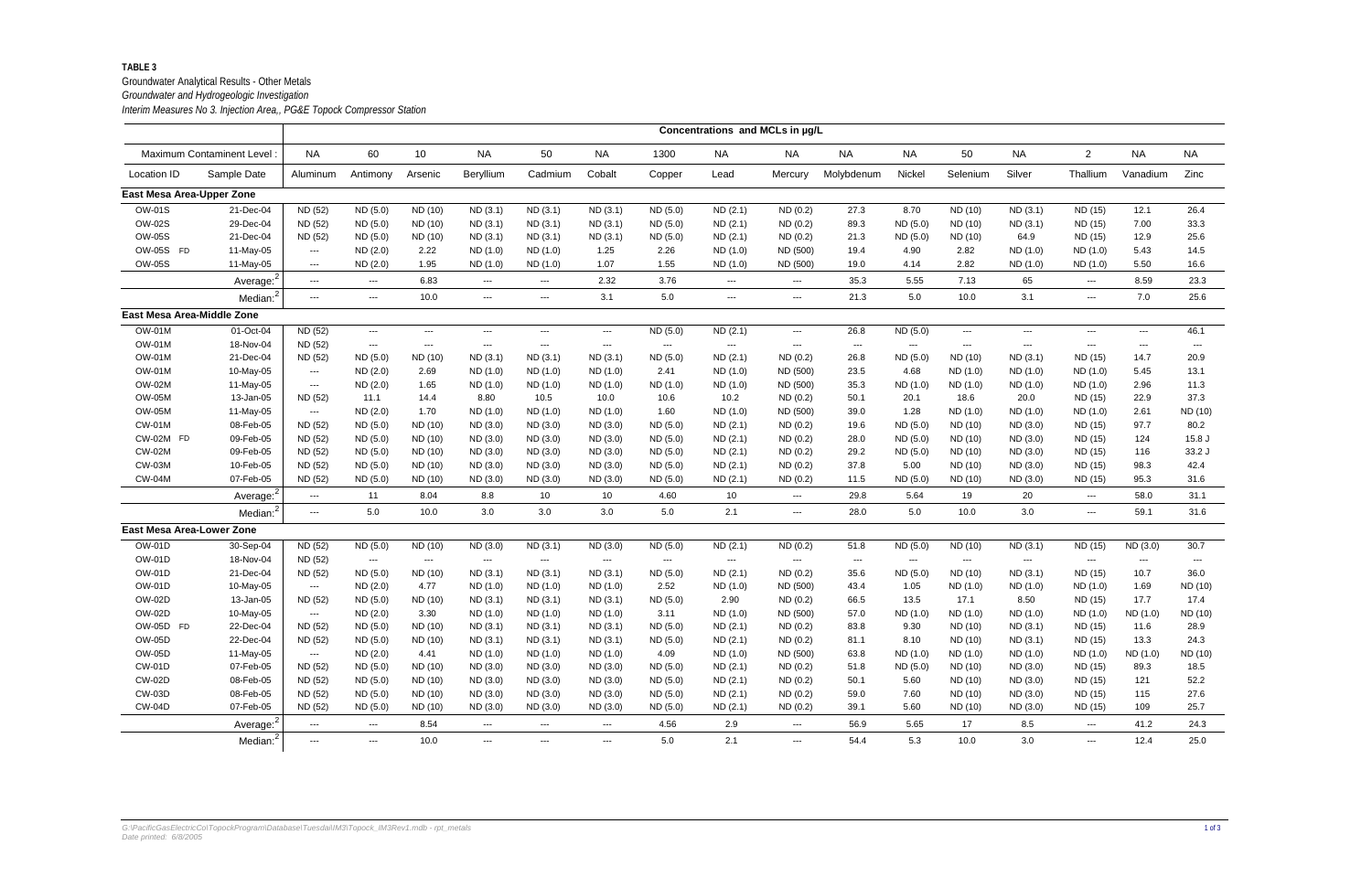#### Groundwater Analytical Results - Other Metals *Groundwater and Hydrogeologic Investigation*

*Interim Measures No 3. Injection Area,, PG&E Topock Compressor Station*

|                                  |                                      |                                        |                                          |                                        |                                        |                          |                                        |                                          | Concentrations and MCLs in µg/L |                          |            |                                          |                                        |                     |                                        |                            |                          |
|----------------------------------|--------------------------------------|----------------------------------------|------------------------------------------|----------------------------------------|----------------------------------------|--------------------------|----------------------------------------|------------------------------------------|---------------------------------|--------------------------|------------|------------------------------------------|----------------------------------------|---------------------|----------------------------------------|----------------------------|--------------------------|
|                                  | Maximum Contaminent Level:           | <b>NA</b>                              | 60                                       | 10 <sup>°</sup>                        | <b>NA</b>                              | 50                       | <b>NA</b>                              | 1300                                     | <b>NA</b>                       | <b>NA</b>                | <b>NA</b>  | <b>NA</b>                                | 50                                     | <b>NA</b>           | $\overline{2}$                         | <b>NA</b>                  | <b>NA</b>                |
| Location ID                      | Sample Date                          | Aluminum                               | Antimony                                 | Arsenic                                | Beryllium                              | Cadmium                  | Cobalt                                 | Copper                                   | Lead                            | Mercury                  | Molybdenum | Nickel                                   | Selenium                               | Silver              | Thallium                               | Vanadium                   | Zinc                     |
|                                  | <b>Bat Cave Wash Area-Upper Zone</b> |                                        |                                          |                                        |                                        |                          |                                        |                                          |                                 |                          |            |                                          |                                        |                     |                                        |                            |                          |
| MW-13                            | 09-Jun-04                            | ---                                    | ---                                      | $\sim$ $\sim$                          | $\sim$ $\sim$ $\sim$                   | $--$                     | $\sim$ $\sim$ $\sim$                   | ND (10)                                  | $\qquad \qquad - \qquad$        | ---                      | $\cdots$   | ND (20)                                  | $\scriptstyle \cdots$                  | ---                 | ---                                    | $\sim$ $\sim$              | ND (76)                  |
| MW-14<br><b>FD</b>               | 08-Jun-04                            | $\sim$ $\sim$ $\sim$                   | $---$                                    | $\sim$ $\sim$                          | $\sim$ $\sim$                          | $---$                    | $\sim$ $\sim$                          | ND (10)                                  | $\qquad \qquad \cdots$          | ---                      | $---$      | ND (20)                                  | $\hspace{0.05cm} \ldots$               | ---                 | $\qquad \qquad -\qquad -$              | $\qquad \qquad \cdots$     | ND (68)                  |
| MW-14                            | 08-Jun-04                            | $\sim$ $\sim$ $\sim$                   | $---$                                    | $\sim$ $\sim$ $\sim$                   | $\sim$ $\sim$                          | $---$                    | $\sim$ $\sim$ $\sim$                   | ND (10)                                  | $\sim$ $\sim$                   | ---                      | ---        | ND (20)                                  | $\hspace{0.05cm} \ldots$               | ---                 | ---                                    | $\qquad \qquad \cdots$     | ND (68)                  |
| MW-14                            | 08-Sep-04                            | ND (52)                                | $\hspace{0.05cm} \ldots$                 | $\sim$ $\sim$                          | $\sim$ $\sim$                          | $--$                     | $\sim$ $\sim$ $\sim$                   | ---                                      | ND (21)                         | $---$                    | ND (21)    | $\qquad \qquad \cdots$                   | $\hspace{0.05cm} \ldots$               | $--$                | $\hspace{0.05cm} \ldots$               | $\sim$ $\sim$ $\sim$       | $\hspace{0.05cm} \ldots$ |
| MW-14                            | 11-May-05                            | $\sim$ $\sim$                          | ND(2.0)                                  | 1.24                                   | ND(1.0)                                | ND (1.0)                 | 1.01                                   | 3.48                                     | 1.38                            | ND (500)                 | 10.8       | 12.5                                     | 3.65                                   | ND (1.0)            | ND (1.0)                               | 6.52                       | 19.6 J                   |
|                                  | Average <sup>2</sup>                 | $\sim$                                 | $\frac{1}{2}$                            | 1.2                                    | $\hspace{0.05cm} \ldots$               | $\hspace{0.05cm} \ldots$ | 1.0                                    | 3.5                                      | 1.4                             | $\hspace{0.05cm} \ldots$ | 11         | 13                                       | 3.7                                    | $\cdots$            | ---                                    | 6.5                        | 20                       |
|                                  | Median: <sup>2</sup>                 | $\sim$ $\sim$ $\sim$                   | $\sim$ $\sim$ $\sim$                     | $1.2$                                  | $\sim$ $\sim$ $\sim$                   | $\cdots$                 | 1.0                                    | 10.4                                     | 11.1                            | $\overline{\phantom{a}}$ | 15.8       | 20.0                                     | 3.7                                    | 1.0                 | $\scriptstyle \cdots$                  | 6.5                        | 68.0                     |
|                                  | <b>Bat Cave Wash Area-Lower Zone</b> |                                        |                                          |                                        |                                        |                          |                                        |                                          |                                 |                          |            |                                          |                                        |                     |                                        |                            |                          |
| <b>MW-37D</b>                    | 11-Jun-04                            | ND (50)                                | ND(4.2)                                  | ND (10)                                | ND (3.0)                               | ND (3.0)                 | ND (3.0)                               | ND (5.0)                                 | ND (5.0)                        | ND(0.5)                  | 50.0       | ND (5.0)                                 | 10.0                                   | ND (3.0)            | ND (5.0)                               | ND (3.0)                   | ND (10)                  |
| MW-37D FD                        | 24-Sep-04                            | ND (500)                               | ND (5.0)                                 | ND (10)                                | ND (3.0)                               | ND (3.0)                 | ND (3.0)                               | 9.60                                     | ND (5.0)                        | ND(0.2)                  | 46.3       | ND (5.0)                                 | 10.0                                   | ND (3.0)            | ND (15)                                | ND (3.0)                   | 24.8                     |
| <b>MW-37D</b>                    | 24-Sep-04                            | ND (500)                               | ND (5.0)                                 | ND (10)                                | ND (3.0)                               | ND (3.0)                 | ND (3.0)                               | 8.50                                     | ND (5.0)                        | ND(0.2)                  | 47.3       | ND (5.0)                                 | ND (10)                                | ND (3.0)            | ND (15)                                | ND (3.0)                   | 17.2                     |
| MW-37D FD                        | 14-Dec-04                            | ND (52)                                | ND (5.0)                                 | ND (10)                                | ND(3.1)                                | ND(3.1)                  | ND (3.1)                               | ND (5.0)                                 | ND(2.1)                         | ND(0.2)                  | 44.6       | 8.30                                     | ND (10)                                | ND (3.1)            | ND (15)                                | $20.5$ J                   | 91.8 J                   |
| <b>MW-37D</b>                    | 14-Dec-04                            | ND (52)                                | ND (5.0)                                 | ND (10)                                | ND(3.1)                                | ND(3.1)                  | ND (3.1)                               | ND (5.0)                                 | ND (2.1)                        | ND(0.2)                  | 43.3       | ND (5.0)                                 | ND (10)                                | ND(3.1)             | ND (15)                                | 31.4J                      | 33.0J                    |
| <b>MW-37D</b>                    | 11-Mar-05                            | ND (52)                                | ND (5.0)                                 | ND (10)                                | ND (3.1)                               | ND(3.1)                  | ND (3.1)                               | ND (5.0)                                 | ND(2.1)                         | ND(0.2)                  | 34.1       | 9.20                                     | ND (10)                                | ND(3.1)             | ND (15)                                | 326                        | 38.7                     |
|                                  | Average: <sup>2</sup>                | $\sim$                                 | $\scriptstyle \cdots$                    | $\scriptstyle\cdots\scriptstyle\cdots$ | $\scriptstyle\cdots$                   | $\hspace{0.05cm} \ldots$ | $\hspace{0.05cm} \ldots$               | 6.35                                     | ---                             | $\sim$                   | 44.3       | 6.25                                     | 10.0                                   | $\cdots$            | $\hspace{0.05cm} \ldots$               | 64.5                       | 35.9                     |
|                                  | Median: <sup>2</sup>                 | $\sim$                                 | $\frac{1}{2}$                            | 10.0                                   | $\hspace{0.05cm} \ldots$               | $\sim$                   | $\hspace{0.05cm} \ldots$               | 5.0                                      | $\cdots$                        | $\sim$ $\sim$            | 45.5       | 5.0                                      | 10.0                                   | 3.0                 | $\qquad \qquad \cdots$                 | 11.8                       | 28.9                     |
| <b>West Mesa Area-Upper Zone</b> |                                      |                                        |                                          |                                        |                                        |                          |                                        |                                          |                                 |                          |            |                                          |                                        |                     |                                        |                            |                          |
| <b>OW-03S</b>                    | 28-Oct-04                            | ND (52)                                | $\scriptstyle \cdots$                    | $\sim$ $\sim$ $\sim$                   | $\hspace{0.05cm} \ldots$               | $--$                     | $\qquad \qquad \cdots$                 | ND (5.0)                                 | 4.60                            | $---$                    | 23.9       | ND (5.0)                                 | $\sim$                                 | ---                 | ---                                    | $\cdots$                   | 20.4                     |
| <b>OW-03S</b>                    | 16-Nov-04                            | ND (52)                                | $\hspace{0.05cm} \ldots \hspace{0.05cm}$ | $\hspace{0.05cm} \ldots$               | $\hspace{0.05cm} \ldots$               | $---$                    | $\sim$                                 | $\sim$                                   | $\sim$                          | $\sim$ $\sim$            | $--$       | $\sim$                                   | $\sim$                                 | $\cdots$            | $\hspace{0.05cm} \ldots$               | $\qquad \qquad - -$        | $\hspace{0.05cm} \ldots$ |
| <b>OW-03S</b>                    | 15-Dec-04                            | $\sim$                                 | ND (5.0)                                 | ND (10)                                | ND(3.1)                                | ND(3.1)                  | ND(3.1)                                | ND (5.0)                                 | ND(2.1)                         | ND(0.2)                  | 22.2       | ND(5.0)                                  | ND (10)                                | ND(3.1)             | ND (15)                                | 8.70                       | 30.9                     |
| MW-18                            | 09-Jun-04                            | $\sim$ $\sim$ $\sim$                   | $\hspace{0.05cm} \ldots$                 | $\sim$ $\sim$                          | $\sim$ $\sim$                          | $\qquad \qquad -$        | $\hspace{0.05cm} \ldots$               | ND (10)                                  | $\sim$                          | $---$                    | $---$      | ND (20)                                  | $\hspace{0.05cm} \ldots$               | ---                 | ---                                    | $\qquad \qquad - -$        | ND (150)                 |
| MW-18                            | 08-Sep-04                            | ND (52)                                | $\qquad \qquad \cdots$                   | $\sim$                                 | $\frac{1}{2}$                          | $---$                    | $\sim$                                 | $\qquad \qquad \cdots$                   | ND (21)                         | $---$                    | ND (21)    | $\sim$                                   | $\hspace{0.05cm} \ldots$               | $\cdots$            | $\hspace{0.05cm} \ldots$               | $\qquad \qquad \cdots$     | $\sim$                   |
| MW-18                            | 11-May-05                            | 84.8                                   | ND(2.0)                                  | ND (1.0)                               | ND (1.0)                               | ND (1.0)                 | ND (1.0)                               | ND (1.0)                                 | ND(1.0)                         | ND (500)                 | 3.60       | ND(1.0)                                  | 2.58                                   | ND (1.0)            | ND(1.0)                                | 3.37                       | 40.4 J                   |
|                                  | Average: <sup>2</sup>                | 85                                     | $\frac{1}{2}$                            | $\hspace{0.05cm} \ldots$               | $\hspace{0.05cm} \ldots$               | $\scriptstyle\cdots$     | $\sim$ $\sim$                          | $\hspace{0.05cm} \ldots \hspace{0.05cm}$ | 4.6                             | $\sim$                   | 17.6       | $\hspace{0.05cm} \ldots$                 | 2.6                                    | $\cdots$            | $\sim$ $\sim$                          | 6.04                       | 59.9                     |
|                                  | Median: <sup>2</sup>                 | 52                                     | $\scriptstyle \cdots$                    | 5.5                                    | $\hspace{0.05cm} \ldots$               | $\frac{1}{2}$            | $\hspace{0.05cm} \ldots$               | 5.0                                      | $\cdots$                        | $\sim$ $\sim$            | 21.5       | 5.0                                      | 6.3                                    | 2.0                 | $\sim$                                 | 6.0                        | 35.6                     |
| West Mesa Area-Middle Zone       |                                      |                                        |                                          |                                        |                                        |                          |                                        |                                          |                                 |                          |            |                                          |                                        |                     |                                        |                            |                          |
| OW-03M FD                        | 28-Oct-04                            | ND (52)                                | $\sim$ $\sim$ $\sim$                     | $\sim$ $\sim$                          | $\sim$ $\sim$                          | $--$                     | $\hspace{0.05cm} \ldots$               | ND (5.0)                                 | ND(2.1)                         | $\sim$ $\sim$            | 20.5       | ND (5.0)                                 | $\scriptstyle \cdots$                  | ---                 | ---                                    | $\cdots$                   | ND (10)                  |
| <b>OW-03M</b>                    | 28-Oct-04                            | ND (52)                                | $\qquad \qquad \cdots$                   | $\sim$ $\sim$ $\sim$                   | $\sim$ $\sim$                          | ---                      | $\hspace{0.05cm} \ldots$               | ND (5.0)                                 | ND(2.1)                         | ---                      | 20.6       | ND (5.0)                                 | $\hspace{0.05cm} \ldots$               | ---                 | ---                                    | $\qquad \qquad - -$        | ND (10)                  |
| OW-03M                           | 16-Nov-04                            | ND (52)                                | $\hspace{0.05cm} \ldots \hspace{0.05cm}$ | $\qquad \qquad - -$                    | $\hspace{0.05cm} \ldots$               | $\frac{1}{2}$            | $\hspace{0.05cm} \ldots$               | $\sim$                                   | $\qquad \qquad \cdots$          | $\sim$                   | $--$       | $\sim$                                   | $\sim$                                 | $\cdots$            | $\sim$                                 | $\cdots$                   | $\sim$                   |
| <b>OW-03M</b>                    | 15-Dec-04                            | $\sim$                                 | ND (5.0)                                 | ND (10)                                | ND (3.1)                               | ND(3.1)                  | ND (3.1)                               | ND (5.0)                                 | ND(2.1)                         | ND(0.2)                  | 14.5       | ND (5.0)                                 | ND (10)                                | ND(3.1)             | ND (15)                                | 9.50                       | 30.3                     |
|                                  | Average: <sup>2</sup>                | $\hspace{0.1em} \ldots \hspace{0.1em}$ | $\scriptstyle\cdots\scriptstyle\cdots$   | $\sim$ $\sim$                          | $\hspace{0.05cm} \ldots$               | $\cdots$                 | $\hspace{0.1em} \ldots \hspace{0.1em}$ | $\qquad \qquad \cdots$                   | $\scriptstyle\cdots$            | $\hspace{0.05cm} \ldots$ | 18.5       | $\hspace{0.05cm} \ldots$                 | $\hspace{0.1em} \ldots \hspace{0.1em}$ | $\qquad \qquad - -$ | $\hspace{0.05cm} \ldots$               | 9.5                        | 30                       |
|                                  | Median: <sup>2</sup>                 | $\hspace{0.05cm} \ldots$               | $\scriptstyle\cdots\scriptstyle\cdots$   | 10.0                                   | $\hspace{0.05cm} \ldots$               | $\qquad \qquad - -$      | $\hspace{0.1em} \ldots \hspace{0.1em}$ | 5.0                                      | 2.1                             | $\hspace{0.05cm} \ldots$ | 20.5       | 5.0                                      | 10.0                                   | 3.1                 | $\qquad \qquad \cdots$                 | 9.5                        | 10.4                     |
| West Mesa Area-Lower Zone        |                                      |                                        |                                          |                                        |                                        |                          |                                        |                                          |                                 |                          |            |                                          |                                        |                     |                                        |                            |                          |
| OW-03D                           | 28-Oct-04                            | ND (52)                                | $\scriptstyle \cdots$                    | $\hspace{0.1em} \ldots \hspace{0.1em}$ | $\hspace{0.05cm} \ldots$               | $\cdots$                 | $\hspace{0.05cm} \ldots$               | ND (5.0)                                 | ND(2.1)                         | $\cdots$                 | 43.7       | ND (5.0)                                 | $\hspace{0.1em} \ldots \hspace{0.1em}$ | $\qquad \qquad - -$ | $\qquad \qquad \cdots$                 | $\qquad \qquad \cdots$     | 28.8                     |
| <b>OW-03D</b>                    | 16-Nov-04                            | ND (52)                                | $\hspace{0.05cm} \ldots \hspace{0.05cm}$ | $\qquad \qquad \cdots$                 | $\hspace{0.05cm} \ldots$               | $\hspace{0.05cm} \ldots$ | $\hspace{0.05cm} \ldots$               | ---                                      | $\qquad \qquad \cdots$          | $\sim$ $\sim$            | $\cdots$   | $\hspace{0.05cm} \ldots$                 | $\hspace{0.05cm} \ldots$               | $\cdots$            | $\hspace{0.05cm} \ldots$               | $\qquad \qquad \text{---}$ | $\hspace{0.05cm} \ldots$ |
| <b>OW-03D</b>                    | 14-Dec-04                            | ND (52)                                | ND (5.0)                                 | ND (10)                                | ND (3.1)                               | ND(3.1)                  | ND(3.1)                                | ND (5.0)                                 | 2.40                            | ND(0.2)                  | 31.0       | ND (5.0)                                 | ND (10)                                | ND(3.1)             | ND (15)                                | 8.40                       | 71.2                     |
|                                  | Average: <sup>2</sup>                | $\sim$ $\sim$ $\sim$                   | $\sim$ $\sim$                            | $\sim$ $\sim$                          | $\sim$ $\sim$ $\sim$                   | $\hspace{0.05cm} \ldots$ | $\sim$ $\sim$                          | $\overline{\phantom{a}}$                 | 2.4                             | $\hspace{0.05cm} \ldots$ | 37.3       | $\hspace{0.05cm} \ldots \hspace{0.05cm}$ | $\sim$ $\sim$                          | ---                 | $\scriptstyle\cdots\scriptstyle\cdots$ | 8.4                        | 50.0                     |
|                                  | Median: <sup>2</sup>                 | $\scriptstyle\cdots$                   | $\sim$ $\sim$                            | 10.0                                   | $\scriptstyle\cdots\scriptstyle\cdots$ | $\scriptstyle\cdots$     | 3.1                                    | 5.0                                      | 2.3                             | $\sim$ $\sim$            | 37.3       | 5.0                                      | 10.0                                   | 3.1                 | $\scriptstyle\cdots\scriptstyle\cdots$ | 8.4                        | 50.0                     |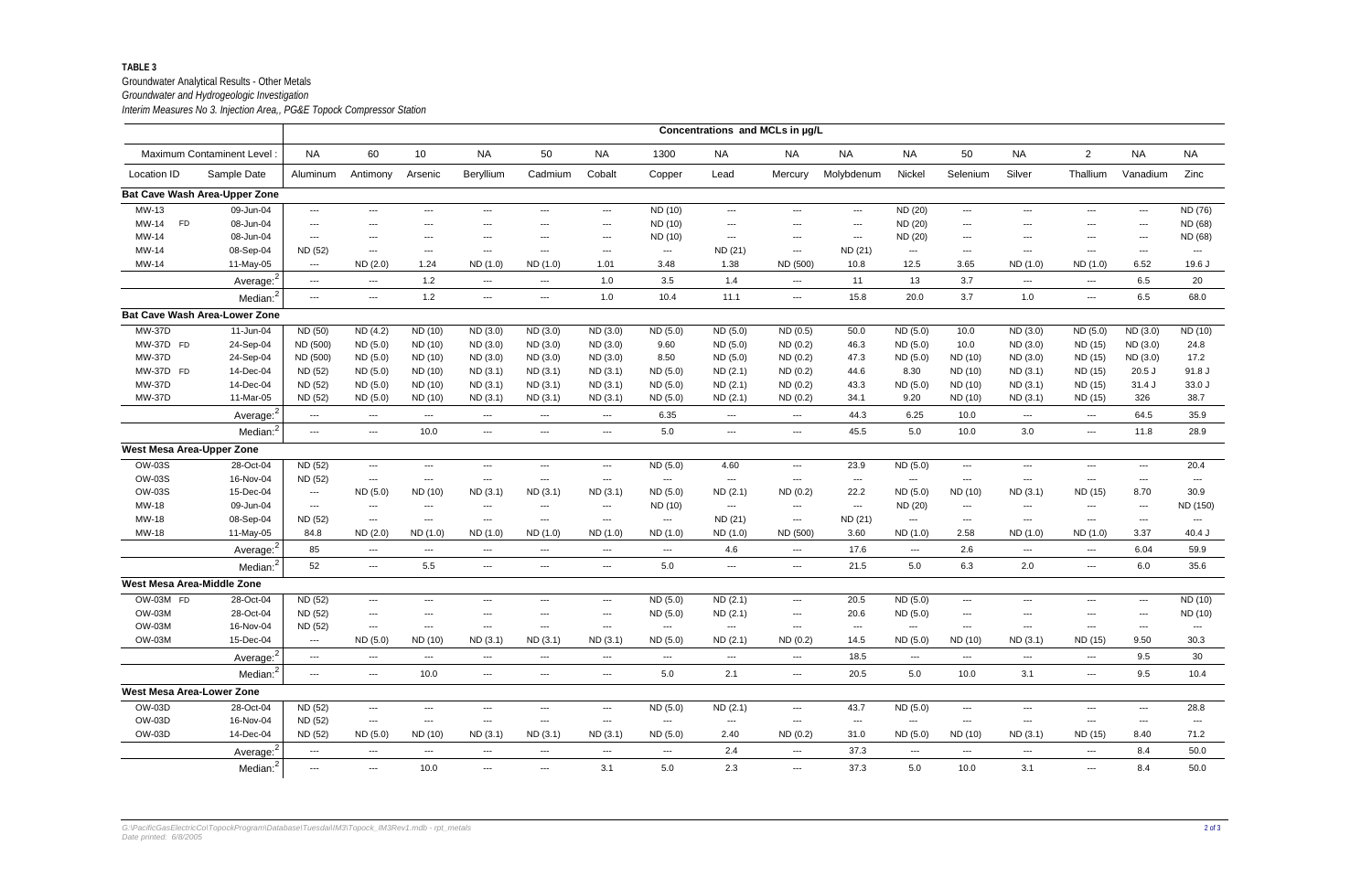Groundwater Analytical Results - Other Metals *Interim Measures No 3. Injection Area,, PG&E Topock Compressor Station Groundwater and Hydrogeologic Investigation*

- $\frac{1}{2}$  secondary MCL<br>  $\frac{2}{3}$  The reporting lin
- The reporting limit is used when nondetect. Rejected data is not used in the calculation
- results in micrograms per liter µg/L
- field duplicate FD
- parameter not detected at the listed reporting limit. ND
- not applicable ---
- rejected data R
- estimated value J

#### Notes: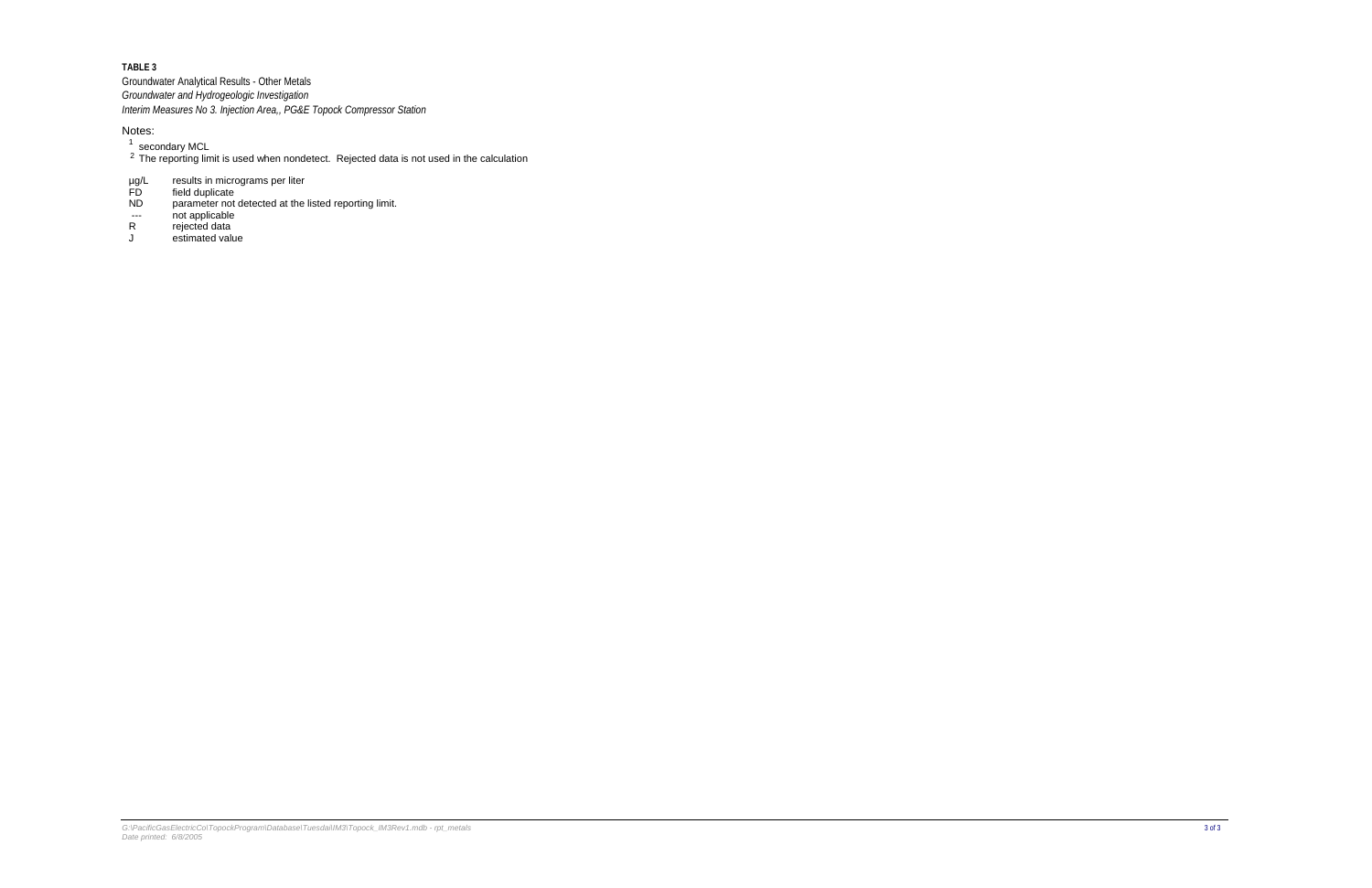### **TABLE 4**Groundwater Analytical Results - Organic Compounds *Interim Measures No 3. Injection Area, PG&E Topock Compressor Station Groundwater and Hydrogeologic Investigation*

|                                  |                                      |          |                            |                 |          | Concentrations and MCLs in µg/L |                 |                       |                |
|----------------------------------|--------------------------------------|----------|----------------------------|-----------------|----------|---------------------------------|-----------------|-----------------------|----------------|
|                                  |                                      |          |                            | VOCs by SW8260B |          |                                 | SVOCs by SW8270 |                       | PCBs by SW8082 |
|                                  | Maximum Contaminent Level:           | 5        | <b>NA</b>                  | <b>NA</b>       | 1000     | <b>NA</b>                       | <b>NA</b>       | <b>NA</b>             | 0.5            |
| Location<br>ID                   | Sample<br>Date                       | Benzene  | Carbon<br><b>Disulfide</b> | Chloroform      | Toluene  | All Other<br>Analytes           | Naphthalene     | All Other<br>Analytes | All PCBs       |
| East Mesa Area-Upper Zone        |                                      |          |                            |                 |          |                                 |                 |                       |                |
| OW-05S FD                        | 11-May-05                            | ND(1)    | ND(1)                      | ND(1)           | ND(1)    | <b>ND</b>                       | ND (9.8)        | <b>ND</b>             | $---$          |
| <b>OW-05S</b>                    | 11-May-05                            | ND(1)    | ND(1)                      | ND(1)           | ND(1)    | <b>ND</b>                       | ND (9.8)        | <b>ND</b>             | ---            |
| East Mesa Area-Middle Zone       |                                      |          |                            |                 |          |                                 |                 |                       |                |
| <b>OW-01M</b>                    | 10-May-05                            | ND(1)    | ND(1)                      | ND(1)           | ND(1)    | <b>ND</b>                       | ND (10)         | <b>ND</b>             | $\cdots$       |
| <b>OW-02M</b>                    | 11-May-05                            | ND(1)    | ND(1)                      | ND(1)           | ND(1)    | <b>ND</b>                       | ND (9.5)        | <b>ND</b>             |                |
| <b>OW-05M</b>                    | 11-May-05                            | ND(1)    | ND(1)                      | ND(1)           | ND(1)    | <b>ND</b>                       | ND (11)         | <b>ND</b>             | ---            |
| <b>East Mesa Area-Lower Zone</b> |                                      |          |                            |                 |          |                                 |                 |                       |                |
| <b>OW-01D</b>                    | 30-Sep-04                            | 0.8      | 0.7                        | ND(0.5)         | 1.1      | <b>ND</b>                       | ND (10)         | <b>ND</b>             | <b>ND</b>      |
| <b>OW-01D</b>                    | 10-May-05                            | ND (1) J | ND (1) J                   | $ND(1)$ J       | ND (1) J | <b>ND</b>                       | ND (9.9)        | <b>ND</b>             | <b>ND</b>      |
| <b>OW-02D</b>                    | 10-May-05                            | ND(1)    | ND(1)                      | ND(1)           | ND(1)    | <b>ND</b>                       | ND (9.8)        | <b>ND</b>             | ---            |
| OW-05D                           | 11-May-05                            | ND(1)    | ND(1)                      | ND(1)           | ND(1)    | <b>ND</b>                       | ND (10)         | <b>ND</b>             | ---            |
| <b>CW-02D</b>                    | 23-Feb-05                            | ND(1)    | ND(1)                      | ND(1)           | ND(1)    | <b>ND</b>                       | ND (10)         | <b>ND</b>             | $\cdots$       |
|                                  | <b>Bat Cave Wash Area-Lower Zone</b> |          |                            |                 |          |                                 |                 |                       |                |
| <b>MW-37D</b>                    | 11-Jun-04                            | ND (0.5) | ND (0.5)                   | 0.5             | ND (0.5) | <b>ND</b>                       | ND (10)         | <b>ND</b>             | ---            |

Notes:

results in micrograms per liter µg/L

parameter not detected at the listed reporting limit. ND

parameter not analyzed ---